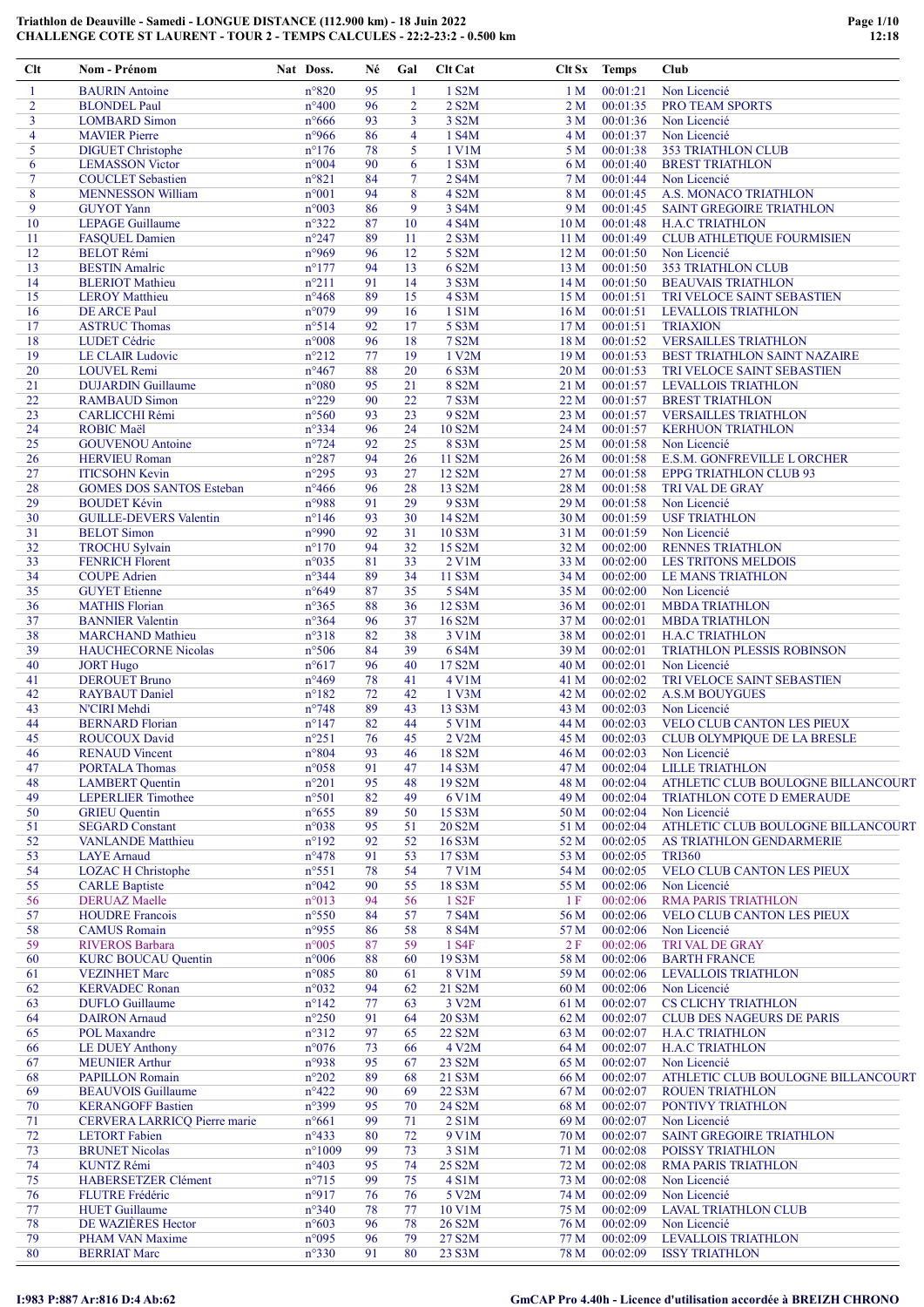| n°849<br>Non Licencié<br>81<br>86<br>81<br>9 S <sub>4</sub> M<br>79 M<br>00:02:10<br><b>CASTIAUX Rémy</b><br>82<br>n°096<br>10 S4M<br>00:02:10<br><b>ARNAUD Thomas</b><br>86<br>82<br>80 M<br><b>LEVALLOIS TRIATHLON</b><br>$n^{\circ}360$<br>83<br><b>HENU Benjamin</b><br>88<br>83<br>24 S3M<br>81 M<br>00:02:10<br><b>LYS CALAIS TRIATHLON</b><br>84<br>n°899<br>92<br>84<br>00:02:10<br><b>RIQUIER Adrien</b><br>25 S3M<br>82 M<br>Non Licencié<br>85<br>85<br>5 S1M<br>00:02:10<br><b>GOUVENOU Pierre</b><br>$n^{\circ}228$<br>98<br>83 M<br><b>BREST TRIATHLON</b><br>86<br><b>BOUGON</b> Adrien<br>$n^{\circ}675$<br>96<br>86<br>28 S2M<br>84 M<br>00:02:10<br>Non Licencié<br>n°925<br>87<br><b>CAUSSIN</b> Jean<br>78<br>87<br>11 V1M<br>00:02:10<br>85 M<br>Non Licencié<br>88<br>n°374<br>90<br>88<br><b>RICHARD Alexandre</b><br>26 S3M<br>86 M<br>00:02:10<br><b>MONTPELLIER TRIATHLON</b><br>$n^{\circ}349$<br>79<br>89<br>89<br><b>MERCIER Gregory</b><br>12 V1M<br>00:02:11<br>87 M<br>LE MANS TRIATHLON<br>90<br>n°952<br>6 V2M<br>00:02:11<br><b>LECLERCQ Matthieu</b><br>75<br>90<br>88 M<br>Non Licencié<br>91<br>$n^{\circ}257$<br>81<br>91<br>00:02:12<br><b>ELSLANDER Cyril</b><br>13 V1M<br>89 M<br><b>CONCORDE CLUB TRIATHLON ST SAULVE</b><br>92<br><b>HENRY Marc</b><br>$n^{\circ}490$<br>92<br>00:02:12<br>78<br>14 V1M<br>90 M<br>TRIATHLON CLUB DU MONTREUILLOIS<br>93<br>$n^{\circ}740$<br>93<br>93<br>29 S2M<br><b>CAPITAO</b> Joel<br>91 M<br>00:02:12<br>Non Licencié<br>94<br>$n^{\circ}701$<br>76<br>94<br>7 V2M<br>00:02:12<br>Non Licencié<br><b>CATHELINEAU Olivier</b><br>92 M<br>95<br>$n^{\circ}070$<br>11 S4M<br><b>DESSERRE</b> Jeremy<br>85<br>95<br>93 M<br>00:02:12<br><b>LILLE TRIATHLON</b><br>96<br>$n^{\circ}296$<br>00:02:12<br><b>TERMEAU Fabien</b><br>80<br>96<br>15 V1M<br>94 M<br><b>ERNEENNE SPORTS TRIATHLON</b><br>97<br>$n^{\circ}803$<br>97<br>27 S3M<br>00:02:12<br><b>BOULET</b> Jean charles<br>91<br>95 M<br>Non Licencié<br>98<br>$n^{\circ}288$<br>98<br>2 V3M<br><b>MARTIN</b> Fabrice<br>68<br>96 M<br>00:02:12<br>E.S.M. GONFREVILLE L ORCHER<br>99<br>$n^{\circ}226$<br>89<br>99<br>28 S3M<br>00:02:12<br><b>CHASTANET Yoann</b><br>97 M<br><b>BREST TRIATHLON</b><br>100<br>$n^{\circ}454$<br>91<br>100<br><b>VOSGIEN Pierre</b><br>29 S3M<br>98 M<br>00:02:12<br>T.C. JOUE LES TOURS<br>n°047<br>90<br>30 S3M<br>00:02:13<br>101<br><b>GOHIN</b> Valentin<br>101<br>99 M<br>LES RAINETTES DU PAYS D AUGE<br>$n^{\circ}234$<br>102<br><b>ROBERT Cyril</b><br>79<br>102<br>16 V1M<br>100 M<br>00:02:13<br><b>CAEN TRIATHLON</b><br><b>HERVE Pierre</b><br>$n^{\circ}644$<br>89<br>103<br>00:02:13<br>103<br>31 S3M<br>101 <sub>M</sub><br>Non Licencié<br>104<br><b>HARDY</b> Jeremy<br>89<br>32 S3M<br>102 M<br>00:02:13<br>$n^{\circ}162$<br>104<br>TRIATHLON CLUB D'HAZEBROUCK<br>105<br><b>MASCHEWSKI</b> Daniel<br>$n^{\circ}810$<br>105<br>17 V1M<br>80<br>103 M<br>00:02:13<br>Non Licencié<br>106<br>$n^{\circ}319$<br>99<br>6 S1M<br>00:02:14<br><b>ZACZKOWKSI Cameron</b><br>106<br>104 <sub>M</sub><br><b>H.A.C TRIATHLON</b><br>$n^{\circ}497$<br>97<br>107<br><b>DUCHATEAU Valentin</b><br>107<br>30 S2M<br>105 <sub>M</sub><br>00:02:14<br>TRIATHLON CLUB ST QUENTIN EN YVEL.<br>$n^{\circ}475$<br>90<br>108<br>33 S3M<br>00:02:14<br>108<br><b>DUVAL Nicolas</b><br>106 <sub>M</sub><br><b>TRI360</b><br>109<br>8 V2M<br>107 M<br>00:02:14<br><b>CHADENAT Alexandre</b><br>$n^{\circ}412$<br>75<br>109<br><b>RONCQ TRIATHLON</b><br>$n^{\circ}163$<br>110<br>18 V1M<br>110<br><b>MOREL Sebastien</b><br>81<br>108 M<br>00:02:14<br>TRIATHLON CLUB D'HAZEBROUCK<br>$n^{\circ}316$<br>99<br>7 S1M<br>109 M<br>00:02:14<br>111<br><b>VANDERMERSCH Martin</b><br>111<br><b>H.A.C TRIATHLON</b><br>$n^{\circ}878$<br>89<br>112<br>34 S3M<br>112<br><b>ROHMER Julien</b><br>110 M<br>00:02:14<br>Non Licencié<br>$n^{\circ}513$<br>71<br>113<br><b>PAUTHE Emmanuel</b><br>113<br>3 V3M<br>111 M<br>00:02:14<br><b>TRIAXION</b><br>12 S4M<br>114<br><b>LIVOURY Thomas</b><br>$n^{\circ}167$<br>84<br>114<br>112M<br>00:02:14<br>TRIATHLON CLUB D'HAZEBROUCK<br>115<br>n°904<br>93<br>115<br>00:02:15<br>LE SAUTER-CHENNEVIERE Floria<br>31 S2M<br>113M<br>Non Licencié<br>116<br>$n^{\circ}446$<br>35 S3M<br>114M<br>00:02:15<br><b>OLLIER</b> Valentin<br>90<br>116<br><b>STADE FRANCAIS</b><br>79<br>115 M<br>117<br><b>GOSSE</b> Michel<br>$n^{\circ}511$<br>117<br>19 V1M<br>00:02:15<br><b>TRIAXION</b><br>118<br>$n^{\circ}690$<br>97<br>32 S2M<br>00:02:16<br><b>CAUCHETIER Arthur</b><br>118<br>116M<br>Non Licencié<br>119<br>n°819<br>93<br>33 S2M<br>119<br>117 <sub>M</sub><br>00:02:16<br>Non Licencié<br><b>VALLET Bertrand</b><br>n°960<br>99<br>120<br><b>HEUGHEBAERT Jeff</b><br>120<br>8 S1M<br>118 M<br>00:02:16<br>Non Licencié<br>$n^{\circ}526$<br>121<br><b>LE LAY Xavier</b><br>92<br>121<br>36 S3M<br>119M<br>00:02:16<br><b>US PALAISEAU TRIATHLON</b><br>122<br>$n^{\circ}265$<br>75<br>122<br>9 V2M<br>120 <sub>M</sub><br><b>BLAIS Arnaud</b><br>00:02:16<br><b>COUERON TRIATHLON</b><br>20 V1M<br>121 M<br>123<br><b>LEDOUX</b> Christophe<br>$n^{\circ}$ 566<br>79<br>123<br>00:02:16<br>VILLENEUVE D ASCQ TRIATHLON<br>124<br>n°363<br>94<br>122 M<br><b>HERVE</b> Mathieu<br>124<br>34 S2M<br>00:02:16<br><b>MBDA TRIATHLON</b><br>79<br>125<br>$n^{\circ}436$<br>125<br><b>COURTEILLE Eric</b><br>21 V1M<br>123M<br>00:02:16<br><b>SAINT GREGOIRE TRIATHLON</b><br>96<br>$n^{\circ}673$<br>126<br>35 S2M<br>126<br><b>LOUAZON</b> Antoine<br>124M<br>00:02:17<br>Non Licencié<br><b>HOLLAND Félix</b><br>n°908<br>127<br>94<br>127<br>36 S2M<br>125 M<br>00:02:17<br>Non Licencié<br>$n^{\circ}814$<br>13 S4M<br>128<br><b>KRIER Sylvain</b><br>85<br>128<br>126 M<br>00:02:17<br>Non Licencié<br>n°393<br>127 M<br>POISSY TRIATHLON<br>129<br><b>PELLE Sylvain</b><br>72<br>129<br>4 V3M<br>00:02:17<br>$n^{\circ}276$<br>83<br>130<br><b>DUPRILLOT Romain</b><br>130<br>14 S4M<br>128 M<br>00:02:17<br><b>E.C. SARTROUVILLE</b><br>131<br><b>TONDEUR Alexandra</b><br>$n^{\circ}002$<br>87<br>131<br>2 S4F<br>3F<br>00:02:17<br>Non Licencié<br>n°342<br>132<br>5 V3M<br>00:02:18<br>132<br><b>MEGNEGNEAU Antony</b><br>71<br>129 M<br><b>LAVAL TRIATHLON CLUB</b><br>n°532<br>133<br><b>PONTAIS Olivier</b><br>69<br>133<br>6 V3M<br>130 M<br>00:02:18<br><b>USCCAEN TRIATHLON</b><br>$n^{\circ}239$<br>134<br><b>PINSON</b> Mathieu<br>93<br>134<br>37 S2M<br>131 M<br>00:02:18<br><b>CESSON SEVIGNE TRIATHLON</b><br>38 S2M<br>132 M<br>135<br><b>BLANC</b> Mateo<br>$n^{\circ}630$<br>93<br>135<br>00:02:18<br>Non Licencié<br><b>BLANCHARD Nicolas</b><br>$n^{\circ}$ 736<br>9 S1M<br>136<br>98<br>136<br>133 M<br>00:02:18<br>Non Licencié<br>$n^{\circ}298$<br>10 S1M<br>137<br><b>BOUDARD Arthur</b><br>00<br>137<br>134 M<br>00:02:18<br><b>EVREUX AC. TRIATHLON</b><br>n°994<br>138<br>93<br>138<br>39 S2M<br>135 M<br>00:02:18<br>Non Licencié<br><b>LEMOY Louis</b><br>n°970<br>139<br><b>MAINGUY Yann</b><br>80<br>139<br>22 V1M<br>136 M<br>00:02:18<br>Non Licencié<br>140<br><b>COLLIN Christophe</b><br>$n^{\circ}434$<br>140<br>7 V3M<br>137 M<br>00:02:19<br>SAINT GREGOIRE TRIATHLON<br>69<br>$n^{\circ}$ 756<br>141<br>40 S2M<br>138 M<br>141<br><b>VILLETTE Mylann</b><br>97<br>00:02:19<br>Non Licencié<br><b>ROUSSET Simon</b><br>n°534<br>10 V2M<br>139 M<br>00:02:19<br><b>USF TRIATHLON</b><br>142<br>76<br>142<br>$n^{\circ}126$<br>143<br><b>DECRETON Julien</b><br>79<br>143<br>23 V1M<br>140 M<br>00:02:19<br><b>ANTONY TRIATHLON</b><br>$n^{\circ}684$<br>90<br>144<br><b>GORON</b> Alban<br>144<br>37 S3M<br>141 M<br>00:02:19<br>Non Licencié<br>n°309<br>145<br><b>DIENIS Julien</b><br>145<br>11 V2M<br>142 M<br>00:02:19<br><b>H.A.C TRIATHLON</b><br>74<br>n°958<br>15 S4M<br>00:02:20<br>Non Licencié<br>146<br>PIQUOT Aimé<br>86<br>146<br>143 M<br>$n^{\circ}440$<br>16 S4M<br>147<br><b>BERTHUIT Vincent</b><br>84<br>147<br>144 M<br>00:02:20<br><b>STADE DE REIMS TRIATHLON</b><br>148<br><b>LAMARRE Hervé</b><br>$n^{\circ}495$<br>148<br>8 V3M<br>145 M<br>00:02:20<br>TRIATHLON CLUB ST QUENTIN EN YVEL.<br>71<br>149<br>$n^{\circ}580$<br>80<br>24 V1M<br>00:02:20<br><b>OLIVA Sylvain</b><br>149<br>146 M<br>Non Licencié<br>150<br><b>SIMON Meven</b><br>$n^{\circ}057$<br>87<br>150<br>17 S4M<br>147 M<br>00:02:20<br><b>LILLE TRIATHLON</b><br>n°563<br>151<br><b>SCHAEP Thibault</b><br>93<br>151<br>41 S2M<br>148 M<br>00:02:21<br><b>VERSAILLES TRIATHLON</b><br>n°914<br>152<br><b>SIMONI</b> Christophe<br>152<br>9 V3M<br>149 M<br>00:02:21<br>Non Licencié<br>71<br>153<br>$n^{\circ}768$<br>153<br>Non Licencié<br><b>JABRI Elias</b><br>95<br>42 S2M<br>150 M<br>00:02:21<br>$n^{\circ}786$<br>25 V1M<br>154<br><b>HAUSTRATE Nicolas</b><br>79<br>154<br>151 M<br>00:02:21<br>Non Licencié<br>n°549<br>155<br><b>MARTIN</b> Laurent<br>76<br>155<br>12 V2M<br>152 M<br>00:02:21<br>VELO CLUB CANTON LES PIEUX<br>156<br><b>ZÔNE</b> Quentin<br>n°940<br>94<br>156<br>43 S2M<br>153 M<br>00:02:21<br>Non Licencié<br><b>BRAULT Jérémy</b><br>$n^{\circ}428$<br>18 S4M<br>154 M<br>00:02:21<br><b>SABLE TRIATHLON</b><br>157<br>87<br>157<br>HASCOËT Kévin<br>158<br>$n^{\circ}731$<br>89<br>158<br>38 S3M<br>155 M<br>00:02:21<br>Non Licencié<br>159<br>$n^{\circ}739$<br>19 S4M<br>DESSAUX Jérôme<br>83<br>159<br>156 M<br>00:02:21<br>Non Licencié | Clt | Nom - Prénom            | Nat Doss.      | Né | Gal | <b>Clt Cat</b> | Clt Sx | <b>Temps</b> | Club                            |
|---------------------------------------------------------------------------------------------------------------------------------------------------------------------------------------------------------------------------------------------------------------------------------------------------------------------------------------------------------------------------------------------------------------------------------------------------------------------------------------------------------------------------------------------------------------------------------------------------------------------------------------------------------------------------------------------------------------------------------------------------------------------------------------------------------------------------------------------------------------------------------------------------------------------------------------------------------------------------------------------------------------------------------------------------------------------------------------------------------------------------------------------------------------------------------------------------------------------------------------------------------------------------------------------------------------------------------------------------------------------------------------------------------------------------------------------------------------------------------------------------------------------------------------------------------------------------------------------------------------------------------------------------------------------------------------------------------------------------------------------------------------------------------------------------------------------------------------------------------------------------------------------------------------------------------------------------------------------------------------------------------------------------------------------------------------------------------------------------------------------------------------------------------------------------------------------------------------------------------------------------------------------------------------------------------------------------------------------------------------------------------------------------------------------------------------------------------------------------------------------------------------------------------------------------------------------------------------------------------------------------------------------------------------------------------------------------------------------------------------------------------------------------------------------------------------------------------------------------------------------------------------------------------------------------------------------------------------------------------------------------------------------------------------------------------------------------------------------------------------------------------------------------------------------------------------------------------------------------------------------------------------------------------------------------------------------------------------------------------------------------------------------------------------------------------------------------------------------------------------------------------------------------------------------------------------------------------------------------------------------------------------------------------------------------------------------------------------------------------------------------------------------------------------------------------------------------------------------------------------------------------------------------------------------------------------------------------------------------------------------------------------------------------------------------------------------------------------------------------------------------------------------------------------------------------------------------------------------------------------------------------------------------------------------------------------------------------------------------------------------------------------------------------------------------------------------------------------------------------------------------------------------------------------------------------------------------------------------------------------------------------------------------------------------------------------------------------------------------------------------------------------------------------------------------------------------------------------------------------------------------------------------------------------------------------------------------------------------------------------------------------------------------------------------------------------------------------------------------------------------------------------------------------------------------------------------------------------------------------------------------------------------------------------------------------------------------------------------------------------------------------------------------------------------------------------------------------------------------------------------------------------------------------------------------------------------------------------------------------------------------------------------------------------------------------------------------------------------------------------------------------------------------------------------------------------------------------------------------------------------------------------------------------------------------------------------------------------------------------------------------------------------------------------------------------------------------------------------------------------------------------------------------------------------------------------------------------------------------------------------------------------------------------------------------------------------------------------------------------------------------------------------------------------------------------------------------------------------------------------------------------------------------------------------------------------------------------------------------------------------------------------------------------------------------------------------------------------------------------------------------------------------------------------------------------------------------------------------------------------------------------------------------------------------------------------------------------------------------------------------------------------------------------------------------------------------------------------------------------------------------------------------------------------------------------------------------------------------------------------------------------------------------------------------------------------------------------------------------------------------------------------------------------------------------------------------------------------------------------------------------------------------------------------------------------------------------------------------------------------------------------------------------------------------------------------------------------------------------------------------------------------------------------------------------------------------------------------------------------------------------------------------------------------------------------------------------------------------------------------------------------------------------------------------------------------------------------------------------------------------------------------------------------------------------------------------------------------------------------------------------------------------------------------------------------------------------------------------------------------------------------------------------------------------------------------------------------------------------------------------------------------------------------------------------------------------------------------------------------------------------------------------------------------------------------------------------------------------------------------------------------------------------------------------------------------------------------------------------------------------------------------------------------------------------------------------------------------------------------------------------------------------------------------------------------------------------------------------------------------------------------------------------------------------------------------------------------------------------------------------------------------------------------------------------------------------------------------------------------------------------------------------------------------------------------------|-----|-------------------------|----------------|----|-----|----------------|--------|--------------|---------------------------------|
|                                                                                                                                                                                                                                                                                                                                                                                                                                                                                                                                                                                                                                                                                                                                                                                                                                                                                                                                                                                                                                                                                                                                                                                                                                                                                                                                                                                                                                                                                                                                                                                                                                                                                                                                                                                                                                                                                                                                                                                                                                                                                                                                                                                                                                                                                                                                                                                                                                                                                                                                                                                                                                                                                                                                                                                                                                                                                                                                                                                                                                                                                                                                                                                                                                                                                                                                                                                                                                                                                                                                                                                                                                                                                                                                                                                                                                                                                                                                                                                                                                                                                                                                                                                                                                                                                                                                                                                                                                                                                                                                                                                                                                                                                                                                                                                                                                                                                                                                                                                                                                                                                                                                                                                                                                                                                                                                                                                                                                                                                                                                                                                                                                                                                                                                                                                                                                                                                                                                                                                                                                                                                                                                                                                                                                                                                                                                                                                                                                                                                                                                                                                                                                                                                                                                                                                                                                                                                                                                                                                                                                                                                                                                                                                                                                                                                                                                                                                                                                                                                                                                                                                                                                                                                                                                                                                                                                                                                                                                                                                                                                                                                                                                                                                                                                                                                                                                                                                                                                                                                                                                                                                                                                                                                                                                                                                                                                                                                                                                                                                                                                                                                                                                                                                                                                                                                                                                                                                                                                       |     |                         |                |    |     |                |        |              |                                 |
|                                                                                                                                                                                                                                                                                                                                                                                                                                                                                                                                                                                                                                                                                                                                                                                                                                                                                                                                                                                                                                                                                                                                                                                                                                                                                                                                                                                                                                                                                                                                                                                                                                                                                                                                                                                                                                                                                                                                                                                                                                                                                                                                                                                                                                                                                                                                                                                                                                                                                                                                                                                                                                                                                                                                                                                                                                                                                                                                                                                                                                                                                                                                                                                                                                                                                                                                                                                                                                                                                                                                                                                                                                                                                                                                                                                                                                                                                                                                                                                                                                                                                                                                                                                                                                                                                                                                                                                                                                                                                                                                                                                                                                                                                                                                                                                                                                                                                                                                                                                                                                                                                                                                                                                                                                                                                                                                                                                                                                                                                                                                                                                                                                                                                                                                                                                                                                                                                                                                                                                                                                                                                                                                                                                                                                                                                                                                                                                                                                                                                                                                                                                                                                                                                                                                                                                                                                                                                                                                                                                                                                                                                                                                                                                                                                                                                                                                                                                                                                                                                                                                                                                                                                                                                                                                                                                                                                                                                                                                                                                                                                                                                                                                                                                                                                                                                                                                                                                                                                                                                                                                                                                                                                                                                                                                                                                                                                                                                                                                                                                                                                                                                                                                                                                                                                                                                                                                                                                                                                       |     |                         |                |    |     |                |        |              |                                 |
|                                                                                                                                                                                                                                                                                                                                                                                                                                                                                                                                                                                                                                                                                                                                                                                                                                                                                                                                                                                                                                                                                                                                                                                                                                                                                                                                                                                                                                                                                                                                                                                                                                                                                                                                                                                                                                                                                                                                                                                                                                                                                                                                                                                                                                                                                                                                                                                                                                                                                                                                                                                                                                                                                                                                                                                                                                                                                                                                                                                                                                                                                                                                                                                                                                                                                                                                                                                                                                                                                                                                                                                                                                                                                                                                                                                                                                                                                                                                                                                                                                                                                                                                                                                                                                                                                                                                                                                                                                                                                                                                                                                                                                                                                                                                                                                                                                                                                                                                                                                                                                                                                                                                                                                                                                                                                                                                                                                                                                                                                                                                                                                                                                                                                                                                                                                                                                                                                                                                                                                                                                                                                                                                                                                                                                                                                                                                                                                                                                                                                                                                                                                                                                                                                                                                                                                                                                                                                                                                                                                                                                                                                                                                                                                                                                                                                                                                                                                                                                                                                                                                                                                                                                                                                                                                                                                                                                                                                                                                                                                                                                                                                                                                                                                                                                                                                                                                                                                                                                                                                                                                                                                                                                                                                                                                                                                                                                                                                                                                                                                                                                                                                                                                                                                                                                                                                                                                                                                                                                       |     |                         |                |    |     |                |        |              |                                 |
|                                                                                                                                                                                                                                                                                                                                                                                                                                                                                                                                                                                                                                                                                                                                                                                                                                                                                                                                                                                                                                                                                                                                                                                                                                                                                                                                                                                                                                                                                                                                                                                                                                                                                                                                                                                                                                                                                                                                                                                                                                                                                                                                                                                                                                                                                                                                                                                                                                                                                                                                                                                                                                                                                                                                                                                                                                                                                                                                                                                                                                                                                                                                                                                                                                                                                                                                                                                                                                                                                                                                                                                                                                                                                                                                                                                                                                                                                                                                                                                                                                                                                                                                                                                                                                                                                                                                                                                                                                                                                                                                                                                                                                                                                                                                                                                                                                                                                                                                                                                                                                                                                                                                                                                                                                                                                                                                                                                                                                                                                                                                                                                                                                                                                                                                                                                                                                                                                                                                                                                                                                                                                                                                                                                                                                                                                                                                                                                                                                                                                                                                                                                                                                                                                                                                                                                                                                                                                                                                                                                                                                                                                                                                                                                                                                                                                                                                                                                                                                                                                                                                                                                                                                                                                                                                                                                                                                                                                                                                                                                                                                                                                                                                                                                                                                                                                                                                                                                                                                                                                                                                                                                                                                                                                                                                                                                                                                                                                                                                                                                                                                                                                                                                                                                                                                                                                                                                                                                                                                       |     |                         |                |    |     |                |        |              |                                 |
|                                                                                                                                                                                                                                                                                                                                                                                                                                                                                                                                                                                                                                                                                                                                                                                                                                                                                                                                                                                                                                                                                                                                                                                                                                                                                                                                                                                                                                                                                                                                                                                                                                                                                                                                                                                                                                                                                                                                                                                                                                                                                                                                                                                                                                                                                                                                                                                                                                                                                                                                                                                                                                                                                                                                                                                                                                                                                                                                                                                                                                                                                                                                                                                                                                                                                                                                                                                                                                                                                                                                                                                                                                                                                                                                                                                                                                                                                                                                                                                                                                                                                                                                                                                                                                                                                                                                                                                                                                                                                                                                                                                                                                                                                                                                                                                                                                                                                                                                                                                                                                                                                                                                                                                                                                                                                                                                                                                                                                                                                                                                                                                                                                                                                                                                                                                                                                                                                                                                                                                                                                                                                                                                                                                                                                                                                                                                                                                                                                                                                                                                                                                                                                                                                                                                                                                                                                                                                                                                                                                                                                                                                                                                                                                                                                                                                                                                                                                                                                                                                                                                                                                                                                                                                                                                                                                                                                                                                                                                                                                                                                                                                                                                                                                                                                                                                                                                                                                                                                                                                                                                                                                                                                                                                                                                                                                                                                                                                                                                                                                                                                                                                                                                                                                                                                                                                                                                                                                                                                       |     |                         |                |    |     |                |        |              |                                 |
|                                                                                                                                                                                                                                                                                                                                                                                                                                                                                                                                                                                                                                                                                                                                                                                                                                                                                                                                                                                                                                                                                                                                                                                                                                                                                                                                                                                                                                                                                                                                                                                                                                                                                                                                                                                                                                                                                                                                                                                                                                                                                                                                                                                                                                                                                                                                                                                                                                                                                                                                                                                                                                                                                                                                                                                                                                                                                                                                                                                                                                                                                                                                                                                                                                                                                                                                                                                                                                                                                                                                                                                                                                                                                                                                                                                                                                                                                                                                                                                                                                                                                                                                                                                                                                                                                                                                                                                                                                                                                                                                                                                                                                                                                                                                                                                                                                                                                                                                                                                                                                                                                                                                                                                                                                                                                                                                                                                                                                                                                                                                                                                                                                                                                                                                                                                                                                                                                                                                                                                                                                                                                                                                                                                                                                                                                                                                                                                                                                                                                                                                                                                                                                                                                                                                                                                                                                                                                                                                                                                                                                                                                                                                                                                                                                                                                                                                                                                                                                                                                                                                                                                                                                                                                                                                                                                                                                                                                                                                                                                                                                                                                                                                                                                                                                                                                                                                                                                                                                                                                                                                                                                                                                                                                                                                                                                                                                                                                                                                                                                                                                                                                                                                                                                                                                                                                                                                                                                                                                       |     |                         |                |    |     |                |        |              |                                 |
|                                                                                                                                                                                                                                                                                                                                                                                                                                                                                                                                                                                                                                                                                                                                                                                                                                                                                                                                                                                                                                                                                                                                                                                                                                                                                                                                                                                                                                                                                                                                                                                                                                                                                                                                                                                                                                                                                                                                                                                                                                                                                                                                                                                                                                                                                                                                                                                                                                                                                                                                                                                                                                                                                                                                                                                                                                                                                                                                                                                                                                                                                                                                                                                                                                                                                                                                                                                                                                                                                                                                                                                                                                                                                                                                                                                                                                                                                                                                                                                                                                                                                                                                                                                                                                                                                                                                                                                                                                                                                                                                                                                                                                                                                                                                                                                                                                                                                                                                                                                                                                                                                                                                                                                                                                                                                                                                                                                                                                                                                                                                                                                                                                                                                                                                                                                                                                                                                                                                                                                                                                                                                                                                                                                                                                                                                                                                                                                                                                                                                                                                                                                                                                                                                                                                                                                                                                                                                                                                                                                                                                                                                                                                                                                                                                                                                                                                                                                                                                                                                                                                                                                                                                                                                                                                                                                                                                                                                                                                                                                                                                                                                                                                                                                                                                                                                                                                                                                                                                                                                                                                                                                                                                                                                                                                                                                                                                                                                                                                                                                                                                                                                                                                                                                                                                                                                                                                                                                                                                       |     |                         |                |    |     |                |        |              |                                 |
|                                                                                                                                                                                                                                                                                                                                                                                                                                                                                                                                                                                                                                                                                                                                                                                                                                                                                                                                                                                                                                                                                                                                                                                                                                                                                                                                                                                                                                                                                                                                                                                                                                                                                                                                                                                                                                                                                                                                                                                                                                                                                                                                                                                                                                                                                                                                                                                                                                                                                                                                                                                                                                                                                                                                                                                                                                                                                                                                                                                                                                                                                                                                                                                                                                                                                                                                                                                                                                                                                                                                                                                                                                                                                                                                                                                                                                                                                                                                                                                                                                                                                                                                                                                                                                                                                                                                                                                                                                                                                                                                                                                                                                                                                                                                                                                                                                                                                                                                                                                                                                                                                                                                                                                                                                                                                                                                                                                                                                                                                                                                                                                                                                                                                                                                                                                                                                                                                                                                                                                                                                                                                                                                                                                                                                                                                                                                                                                                                                                                                                                                                                                                                                                                                                                                                                                                                                                                                                                                                                                                                                                                                                                                                                                                                                                                                                                                                                                                                                                                                                                                                                                                                                                                                                                                                                                                                                                                                                                                                                                                                                                                                                                                                                                                                                                                                                                                                                                                                                                                                                                                                                                                                                                                                                                                                                                                                                                                                                                                                                                                                                                                                                                                                                                                                                                                                                                                                                                                                                       |     |                         |                |    |     |                |        |              |                                 |
|                                                                                                                                                                                                                                                                                                                                                                                                                                                                                                                                                                                                                                                                                                                                                                                                                                                                                                                                                                                                                                                                                                                                                                                                                                                                                                                                                                                                                                                                                                                                                                                                                                                                                                                                                                                                                                                                                                                                                                                                                                                                                                                                                                                                                                                                                                                                                                                                                                                                                                                                                                                                                                                                                                                                                                                                                                                                                                                                                                                                                                                                                                                                                                                                                                                                                                                                                                                                                                                                                                                                                                                                                                                                                                                                                                                                                                                                                                                                                                                                                                                                                                                                                                                                                                                                                                                                                                                                                                                                                                                                                                                                                                                                                                                                                                                                                                                                                                                                                                                                                                                                                                                                                                                                                                                                                                                                                                                                                                                                                                                                                                                                                                                                                                                                                                                                                                                                                                                                                                                                                                                                                                                                                                                                                                                                                                                                                                                                                                                                                                                                                                                                                                                                                                                                                                                                                                                                                                                                                                                                                                                                                                                                                                                                                                                                                                                                                                                                                                                                                                                                                                                                                                                                                                                                                                                                                                                                                                                                                                                                                                                                                                                                                                                                                                                                                                                                                                                                                                                                                                                                                                                                                                                                                                                                                                                                                                                                                                                                                                                                                                                                                                                                                                                                                                                                                                                                                                                                                                       |     |                         |                |    |     |                |        |              |                                 |
|                                                                                                                                                                                                                                                                                                                                                                                                                                                                                                                                                                                                                                                                                                                                                                                                                                                                                                                                                                                                                                                                                                                                                                                                                                                                                                                                                                                                                                                                                                                                                                                                                                                                                                                                                                                                                                                                                                                                                                                                                                                                                                                                                                                                                                                                                                                                                                                                                                                                                                                                                                                                                                                                                                                                                                                                                                                                                                                                                                                                                                                                                                                                                                                                                                                                                                                                                                                                                                                                                                                                                                                                                                                                                                                                                                                                                                                                                                                                                                                                                                                                                                                                                                                                                                                                                                                                                                                                                                                                                                                                                                                                                                                                                                                                                                                                                                                                                                                                                                                                                                                                                                                                                                                                                                                                                                                                                                                                                                                                                                                                                                                                                                                                                                                                                                                                                                                                                                                                                                                                                                                                                                                                                                                                                                                                                                                                                                                                                                                                                                                                                                                                                                                                                                                                                                                                                                                                                                                                                                                                                                                                                                                                                                                                                                                                                                                                                                                                                                                                                                                                                                                                                                                                                                                                                                                                                                                                                                                                                                                                                                                                                                                                                                                                                                                                                                                                                                                                                                                                                                                                                                                                                                                                                                                                                                                                                                                                                                                                                                                                                                                                                                                                                                                                                                                                                                                                                                                                                                       |     |                         |                |    |     |                |        |              |                                 |
|                                                                                                                                                                                                                                                                                                                                                                                                                                                                                                                                                                                                                                                                                                                                                                                                                                                                                                                                                                                                                                                                                                                                                                                                                                                                                                                                                                                                                                                                                                                                                                                                                                                                                                                                                                                                                                                                                                                                                                                                                                                                                                                                                                                                                                                                                                                                                                                                                                                                                                                                                                                                                                                                                                                                                                                                                                                                                                                                                                                                                                                                                                                                                                                                                                                                                                                                                                                                                                                                                                                                                                                                                                                                                                                                                                                                                                                                                                                                                                                                                                                                                                                                                                                                                                                                                                                                                                                                                                                                                                                                                                                                                                                                                                                                                                                                                                                                                                                                                                                                                                                                                                                                                                                                                                                                                                                                                                                                                                                                                                                                                                                                                                                                                                                                                                                                                                                                                                                                                                                                                                                                                                                                                                                                                                                                                                                                                                                                                                                                                                                                                                                                                                                                                                                                                                                                                                                                                                                                                                                                                                                                                                                                                                                                                                                                                                                                                                                                                                                                                                                                                                                                                                                                                                                                                                                                                                                                                                                                                                                                                                                                                                                                                                                                                                                                                                                                                                                                                                                                                                                                                                                                                                                                                                                                                                                                                                                                                                                                                                                                                                                                                                                                                                                                                                                                                                                                                                                                                                       |     |                         |                |    |     |                |        |              |                                 |
|                                                                                                                                                                                                                                                                                                                                                                                                                                                                                                                                                                                                                                                                                                                                                                                                                                                                                                                                                                                                                                                                                                                                                                                                                                                                                                                                                                                                                                                                                                                                                                                                                                                                                                                                                                                                                                                                                                                                                                                                                                                                                                                                                                                                                                                                                                                                                                                                                                                                                                                                                                                                                                                                                                                                                                                                                                                                                                                                                                                                                                                                                                                                                                                                                                                                                                                                                                                                                                                                                                                                                                                                                                                                                                                                                                                                                                                                                                                                                                                                                                                                                                                                                                                                                                                                                                                                                                                                                                                                                                                                                                                                                                                                                                                                                                                                                                                                                                                                                                                                                                                                                                                                                                                                                                                                                                                                                                                                                                                                                                                                                                                                                                                                                                                                                                                                                                                                                                                                                                                                                                                                                                                                                                                                                                                                                                                                                                                                                                                                                                                                                                                                                                                                                                                                                                                                                                                                                                                                                                                                                                                                                                                                                                                                                                                                                                                                                                                                                                                                                                                                                                                                                                                                                                                                                                                                                                                                                                                                                                                                                                                                                                                                                                                                                                                                                                                                                                                                                                                                                                                                                                                                                                                                                                                                                                                                                                                                                                                                                                                                                                                                                                                                                                                                                                                                                                                                                                                                                                       |     |                         |                |    |     |                |        |              |                                 |
|                                                                                                                                                                                                                                                                                                                                                                                                                                                                                                                                                                                                                                                                                                                                                                                                                                                                                                                                                                                                                                                                                                                                                                                                                                                                                                                                                                                                                                                                                                                                                                                                                                                                                                                                                                                                                                                                                                                                                                                                                                                                                                                                                                                                                                                                                                                                                                                                                                                                                                                                                                                                                                                                                                                                                                                                                                                                                                                                                                                                                                                                                                                                                                                                                                                                                                                                                                                                                                                                                                                                                                                                                                                                                                                                                                                                                                                                                                                                                                                                                                                                                                                                                                                                                                                                                                                                                                                                                                                                                                                                                                                                                                                                                                                                                                                                                                                                                                                                                                                                                                                                                                                                                                                                                                                                                                                                                                                                                                                                                                                                                                                                                                                                                                                                                                                                                                                                                                                                                                                                                                                                                                                                                                                                                                                                                                                                                                                                                                                                                                                                                                                                                                                                                                                                                                                                                                                                                                                                                                                                                                                                                                                                                                                                                                                                                                                                                                                                                                                                                                                                                                                                                                                                                                                                                                                                                                                                                                                                                                                                                                                                                                                                                                                                                                                                                                                                                                                                                                                                                                                                                                                                                                                                                                                                                                                                                                                                                                                                                                                                                                                                                                                                                                                                                                                                                                                                                                                                                                       |     |                         |                |    |     |                |        |              |                                 |
|                                                                                                                                                                                                                                                                                                                                                                                                                                                                                                                                                                                                                                                                                                                                                                                                                                                                                                                                                                                                                                                                                                                                                                                                                                                                                                                                                                                                                                                                                                                                                                                                                                                                                                                                                                                                                                                                                                                                                                                                                                                                                                                                                                                                                                                                                                                                                                                                                                                                                                                                                                                                                                                                                                                                                                                                                                                                                                                                                                                                                                                                                                                                                                                                                                                                                                                                                                                                                                                                                                                                                                                                                                                                                                                                                                                                                                                                                                                                                                                                                                                                                                                                                                                                                                                                                                                                                                                                                                                                                                                                                                                                                                                                                                                                                                                                                                                                                                                                                                                                                                                                                                                                                                                                                                                                                                                                                                                                                                                                                                                                                                                                                                                                                                                                                                                                                                                                                                                                                                                                                                                                                                                                                                                                                                                                                                                                                                                                                                                                                                                                                                                                                                                                                                                                                                                                                                                                                                                                                                                                                                                                                                                                                                                                                                                                                                                                                                                                                                                                                                                                                                                                                                                                                                                                                                                                                                                                                                                                                                                                                                                                                                                                                                                                                                                                                                                                                                                                                                                                                                                                                                                                                                                                                                                                                                                                                                                                                                                                                                                                                                                                                                                                                                                                                                                                                                                                                                                                                                       |     |                         |                |    |     |                |        |              |                                 |
|                                                                                                                                                                                                                                                                                                                                                                                                                                                                                                                                                                                                                                                                                                                                                                                                                                                                                                                                                                                                                                                                                                                                                                                                                                                                                                                                                                                                                                                                                                                                                                                                                                                                                                                                                                                                                                                                                                                                                                                                                                                                                                                                                                                                                                                                                                                                                                                                                                                                                                                                                                                                                                                                                                                                                                                                                                                                                                                                                                                                                                                                                                                                                                                                                                                                                                                                                                                                                                                                                                                                                                                                                                                                                                                                                                                                                                                                                                                                                                                                                                                                                                                                                                                                                                                                                                                                                                                                                                                                                                                                                                                                                                                                                                                                                                                                                                                                                                                                                                                                                                                                                                                                                                                                                                                                                                                                                                                                                                                                                                                                                                                                                                                                                                                                                                                                                                                                                                                                                                                                                                                                                                                                                                                                                                                                                                                                                                                                                                                                                                                                                                                                                                                                                                                                                                                                                                                                                                                                                                                                                                                                                                                                                                                                                                                                                                                                                                                                                                                                                                                                                                                                                                                                                                                                                                                                                                                                                                                                                                                                                                                                                                                                                                                                                                                                                                                                                                                                                                                                                                                                                                                                                                                                                                                                                                                                                                                                                                                                                                                                                                                                                                                                                                                                                                                                                                                                                                                                                                       |     |                         |                |    |     |                |        |              |                                 |
|                                                                                                                                                                                                                                                                                                                                                                                                                                                                                                                                                                                                                                                                                                                                                                                                                                                                                                                                                                                                                                                                                                                                                                                                                                                                                                                                                                                                                                                                                                                                                                                                                                                                                                                                                                                                                                                                                                                                                                                                                                                                                                                                                                                                                                                                                                                                                                                                                                                                                                                                                                                                                                                                                                                                                                                                                                                                                                                                                                                                                                                                                                                                                                                                                                                                                                                                                                                                                                                                                                                                                                                                                                                                                                                                                                                                                                                                                                                                                                                                                                                                                                                                                                                                                                                                                                                                                                                                                                                                                                                                                                                                                                                                                                                                                                                                                                                                                                                                                                                                                                                                                                                                                                                                                                                                                                                                                                                                                                                                                                                                                                                                                                                                                                                                                                                                                                                                                                                                                                                                                                                                                                                                                                                                                                                                                                                                                                                                                                                                                                                                                                                                                                                                                                                                                                                                                                                                                                                                                                                                                                                                                                                                                                                                                                                                                                                                                                                                                                                                                                                                                                                                                                                                                                                                                                                                                                                                                                                                                                                                                                                                                                                                                                                                                                                                                                                                                                                                                                                                                                                                                                                                                                                                                                                                                                                                                                                                                                                                                                                                                                                                                                                                                                                                                                                                                                                                                                                                                                       |     |                         |                |    |     |                |        |              |                                 |
|                                                                                                                                                                                                                                                                                                                                                                                                                                                                                                                                                                                                                                                                                                                                                                                                                                                                                                                                                                                                                                                                                                                                                                                                                                                                                                                                                                                                                                                                                                                                                                                                                                                                                                                                                                                                                                                                                                                                                                                                                                                                                                                                                                                                                                                                                                                                                                                                                                                                                                                                                                                                                                                                                                                                                                                                                                                                                                                                                                                                                                                                                                                                                                                                                                                                                                                                                                                                                                                                                                                                                                                                                                                                                                                                                                                                                                                                                                                                                                                                                                                                                                                                                                                                                                                                                                                                                                                                                                                                                                                                                                                                                                                                                                                                                                                                                                                                                                                                                                                                                                                                                                                                                                                                                                                                                                                                                                                                                                                                                                                                                                                                                                                                                                                                                                                                                                                                                                                                                                                                                                                                                                                                                                                                                                                                                                                                                                                                                                                                                                                                                                                                                                                                                                                                                                                                                                                                                                                                                                                                                                                                                                                                                                                                                                                                                                                                                                                                                                                                                                                                                                                                                                                                                                                                                                                                                                                                                                                                                                                                                                                                                                                                                                                                                                                                                                                                                                                                                                                                                                                                                                                                                                                                                                                                                                                                                                                                                                                                                                                                                                                                                                                                                                                                                                                                                                                                                                                                                                       |     |                         |                |    |     |                |        |              |                                 |
|                                                                                                                                                                                                                                                                                                                                                                                                                                                                                                                                                                                                                                                                                                                                                                                                                                                                                                                                                                                                                                                                                                                                                                                                                                                                                                                                                                                                                                                                                                                                                                                                                                                                                                                                                                                                                                                                                                                                                                                                                                                                                                                                                                                                                                                                                                                                                                                                                                                                                                                                                                                                                                                                                                                                                                                                                                                                                                                                                                                                                                                                                                                                                                                                                                                                                                                                                                                                                                                                                                                                                                                                                                                                                                                                                                                                                                                                                                                                                                                                                                                                                                                                                                                                                                                                                                                                                                                                                                                                                                                                                                                                                                                                                                                                                                                                                                                                                                                                                                                                                                                                                                                                                                                                                                                                                                                                                                                                                                                                                                                                                                                                                                                                                                                                                                                                                                                                                                                                                                                                                                                                                                                                                                                                                                                                                                                                                                                                                                                                                                                                                                                                                                                                                                                                                                                                                                                                                                                                                                                                                                                                                                                                                                                                                                                                                                                                                                                                                                                                                                                                                                                                                                                                                                                                                                                                                                                                                                                                                                                                                                                                                                                                                                                                                                                                                                                                                                                                                                                                                                                                                                                                                                                                                                                                                                                                                                                                                                                                                                                                                                                                                                                                                                                                                                                                                                                                                                                                                                       |     |                         |                |    |     |                |        |              |                                 |
|                                                                                                                                                                                                                                                                                                                                                                                                                                                                                                                                                                                                                                                                                                                                                                                                                                                                                                                                                                                                                                                                                                                                                                                                                                                                                                                                                                                                                                                                                                                                                                                                                                                                                                                                                                                                                                                                                                                                                                                                                                                                                                                                                                                                                                                                                                                                                                                                                                                                                                                                                                                                                                                                                                                                                                                                                                                                                                                                                                                                                                                                                                                                                                                                                                                                                                                                                                                                                                                                                                                                                                                                                                                                                                                                                                                                                                                                                                                                                                                                                                                                                                                                                                                                                                                                                                                                                                                                                                                                                                                                                                                                                                                                                                                                                                                                                                                                                                                                                                                                                                                                                                                                                                                                                                                                                                                                                                                                                                                                                                                                                                                                                                                                                                                                                                                                                                                                                                                                                                                                                                                                                                                                                                                                                                                                                                                                                                                                                                                                                                                                                                                                                                                                                                                                                                                                                                                                                                                                                                                                                                                                                                                                                                                                                                                                                                                                                                                                                                                                                                                                                                                                                                                                                                                                                                                                                                                                                                                                                                                                                                                                                                                                                                                                                                                                                                                                                                                                                                                                                                                                                                                                                                                                                                                                                                                                                                                                                                                                                                                                                                                                                                                                                                                                                                                                                                                                                                                                                                       |     |                         |                |    |     |                |        |              |                                 |
|                                                                                                                                                                                                                                                                                                                                                                                                                                                                                                                                                                                                                                                                                                                                                                                                                                                                                                                                                                                                                                                                                                                                                                                                                                                                                                                                                                                                                                                                                                                                                                                                                                                                                                                                                                                                                                                                                                                                                                                                                                                                                                                                                                                                                                                                                                                                                                                                                                                                                                                                                                                                                                                                                                                                                                                                                                                                                                                                                                                                                                                                                                                                                                                                                                                                                                                                                                                                                                                                                                                                                                                                                                                                                                                                                                                                                                                                                                                                                                                                                                                                                                                                                                                                                                                                                                                                                                                                                                                                                                                                                                                                                                                                                                                                                                                                                                                                                                                                                                                                                                                                                                                                                                                                                                                                                                                                                                                                                                                                                                                                                                                                                                                                                                                                                                                                                                                                                                                                                                                                                                                                                                                                                                                                                                                                                                                                                                                                                                                                                                                                                                                                                                                                                                                                                                                                                                                                                                                                                                                                                                                                                                                                                                                                                                                                                                                                                                                                                                                                                                                                                                                                                                                                                                                                                                                                                                                                                                                                                                                                                                                                                                                                                                                                                                                                                                                                                                                                                                                                                                                                                                                                                                                                                                                                                                                                                                                                                                                                                                                                                                                                                                                                                                                                                                                                                                                                                                                                                                       |     |                         |                |    |     |                |        |              |                                 |
|                                                                                                                                                                                                                                                                                                                                                                                                                                                                                                                                                                                                                                                                                                                                                                                                                                                                                                                                                                                                                                                                                                                                                                                                                                                                                                                                                                                                                                                                                                                                                                                                                                                                                                                                                                                                                                                                                                                                                                                                                                                                                                                                                                                                                                                                                                                                                                                                                                                                                                                                                                                                                                                                                                                                                                                                                                                                                                                                                                                                                                                                                                                                                                                                                                                                                                                                                                                                                                                                                                                                                                                                                                                                                                                                                                                                                                                                                                                                                                                                                                                                                                                                                                                                                                                                                                                                                                                                                                                                                                                                                                                                                                                                                                                                                                                                                                                                                                                                                                                                                                                                                                                                                                                                                                                                                                                                                                                                                                                                                                                                                                                                                                                                                                                                                                                                                                                                                                                                                                                                                                                                                                                                                                                                                                                                                                                                                                                                                                                                                                                                                                                                                                                                                                                                                                                                                                                                                                                                                                                                                                                                                                                                                                                                                                                                                                                                                                                                                                                                                                                                                                                                                                                                                                                                                                                                                                                                                                                                                                                                                                                                                                                                                                                                                                                                                                                                                                                                                                                                                                                                                                                                                                                                                                                                                                                                                                                                                                                                                                                                                                                                                                                                                                                                                                                                                                                                                                                                                                       |     |                         |                |    |     |                |        |              |                                 |
|                                                                                                                                                                                                                                                                                                                                                                                                                                                                                                                                                                                                                                                                                                                                                                                                                                                                                                                                                                                                                                                                                                                                                                                                                                                                                                                                                                                                                                                                                                                                                                                                                                                                                                                                                                                                                                                                                                                                                                                                                                                                                                                                                                                                                                                                                                                                                                                                                                                                                                                                                                                                                                                                                                                                                                                                                                                                                                                                                                                                                                                                                                                                                                                                                                                                                                                                                                                                                                                                                                                                                                                                                                                                                                                                                                                                                                                                                                                                                                                                                                                                                                                                                                                                                                                                                                                                                                                                                                                                                                                                                                                                                                                                                                                                                                                                                                                                                                                                                                                                                                                                                                                                                                                                                                                                                                                                                                                                                                                                                                                                                                                                                                                                                                                                                                                                                                                                                                                                                                                                                                                                                                                                                                                                                                                                                                                                                                                                                                                                                                                                                                                                                                                                                                                                                                                                                                                                                                                                                                                                                                                                                                                                                                                                                                                                                                                                                                                                                                                                                                                                                                                                                                                                                                                                                                                                                                                                                                                                                                                                                                                                                                                                                                                                                                                                                                                                                                                                                                                                                                                                                                                                                                                                                                                                                                                                                                                                                                                                                                                                                                                                                                                                                                                                                                                                                                                                                                                                                                       |     |                         |                |    |     |                |        |              |                                 |
|                                                                                                                                                                                                                                                                                                                                                                                                                                                                                                                                                                                                                                                                                                                                                                                                                                                                                                                                                                                                                                                                                                                                                                                                                                                                                                                                                                                                                                                                                                                                                                                                                                                                                                                                                                                                                                                                                                                                                                                                                                                                                                                                                                                                                                                                                                                                                                                                                                                                                                                                                                                                                                                                                                                                                                                                                                                                                                                                                                                                                                                                                                                                                                                                                                                                                                                                                                                                                                                                                                                                                                                                                                                                                                                                                                                                                                                                                                                                                                                                                                                                                                                                                                                                                                                                                                                                                                                                                                                                                                                                                                                                                                                                                                                                                                                                                                                                                                                                                                                                                                                                                                                                                                                                                                                                                                                                                                                                                                                                                                                                                                                                                                                                                                                                                                                                                                                                                                                                                                                                                                                                                                                                                                                                                                                                                                                                                                                                                                                                                                                                                                                                                                                                                                                                                                                                                                                                                                                                                                                                                                                                                                                                                                                                                                                                                                                                                                                                                                                                                                                                                                                                                                                                                                                                                                                                                                                                                                                                                                                                                                                                                                                                                                                                                                                                                                                                                                                                                                                                                                                                                                                                                                                                                                                                                                                                                                                                                                                                                                                                                                                                                                                                                                                                                                                                                                                                                                                                                                       |     |                         |                |    |     |                |        |              |                                 |
|                                                                                                                                                                                                                                                                                                                                                                                                                                                                                                                                                                                                                                                                                                                                                                                                                                                                                                                                                                                                                                                                                                                                                                                                                                                                                                                                                                                                                                                                                                                                                                                                                                                                                                                                                                                                                                                                                                                                                                                                                                                                                                                                                                                                                                                                                                                                                                                                                                                                                                                                                                                                                                                                                                                                                                                                                                                                                                                                                                                                                                                                                                                                                                                                                                                                                                                                                                                                                                                                                                                                                                                                                                                                                                                                                                                                                                                                                                                                                                                                                                                                                                                                                                                                                                                                                                                                                                                                                                                                                                                                                                                                                                                                                                                                                                                                                                                                                                                                                                                                                                                                                                                                                                                                                                                                                                                                                                                                                                                                                                                                                                                                                                                                                                                                                                                                                                                                                                                                                                                                                                                                                                                                                                                                                                                                                                                                                                                                                                                                                                                                                                                                                                                                                                                                                                                                                                                                                                                                                                                                                                                                                                                                                                                                                                                                                                                                                                                                                                                                                                                                                                                                                                                                                                                                                                                                                                                                                                                                                                                                                                                                                                                                                                                                                                                                                                                                                                                                                                                                                                                                                                                                                                                                                                                                                                                                                                                                                                                                                                                                                                                                                                                                                                                                                                                                                                                                                                                                                                       |     |                         |                |    |     |                |        |              |                                 |
|                                                                                                                                                                                                                                                                                                                                                                                                                                                                                                                                                                                                                                                                                                                                                                                                                                                                                                                                                                                                                                                                                                                                                                                                                                                                                                                                                                                                                                                                                                                                                                                                                                                                                                                                                                                                                                                                                                                                                                                                                                                                                                                                                                                                                                                                                                                                                                                                                                                                                                                                                                                                                                                                                                                                                                                                                                                                                                                                                                                                                                                                                                                                                                                                                                                                                                                                                                                                                                                                                                                                                                                                                                                                                                                                                                                                                                                                                                                                                                                                                                                                                                                                                                                                                                                                                                                                                                                                                                                                                                                                                                                                                                                                                                                                                                                                                                                                                                                                                                                                                                                                                                                                                                                                                                                                                                                                                                                                                                                                                                                                                                                                                                                                                                                                                                                                                                                                                                                                                                                                                                                                                                                                                                                                                                                                                                                                                                                                                                                                                                                                                                                                                                                                                                                                                                                                                                                                                                                                                                                                                                                                                                                                                                                                                                                                                                                                                                                                                                                                                                                                                                                                                                                                                                                                                                                                                                                                                                                                                                                                                                                                                                                                                                                                                                                                                                                                                                                                                                                                                                                                                                                                                                                                                                                                                                                                                                                                                                                                                                                                                                                                                                                                                                                                                                                                                                                                                                                                                                       |     |                         |                |    |     |                |        |              |                                 |
|                                                                                                                                                                                                                                                                                                                                                                                                                                                                                                                                                                                                                                                                                                                                                                                                                                                                                                                                                                                                                                                                                                                                                                                                                                                                                                                                                                                                                                                                                                                                                                                                                                                                                                                                                                                                                                                                                                                                                                                                                                                                                                                                                                                                                                                                                                                                                                                                                                                                                                                                                                                                                                                                                                                                                                                                                                                                                                                                                                                                                                                                                                                                                                                                                                                                                                                                                                                                                                                                                                                                                                                                                                                                                                                                                                                                                                                                                                                                                                                                                                                                                                                                                                                                                                                                                                                                                                                                                                                                                                                                                                                                                                                                                                                                                                                                                                                                                                                                                                                                                                                                                                                                                                                                                                                                                                                                                                                                                                                                                                                                                                                                                                                                                                                                                                                                                                                                                                                                                                                                                                                                                                                                                                                                                                                                                                                                                                                                                                                                                                                                                                                                                                                                                                                                                                                                                                                                                                                                                                                                                                                                                                                                                                                                                                                                                                                                                                                                                                                                                                                                                                                                                                                                                                                                                                                                                                                                                                                                                                                                                                                                                                                                                                                                                                                                                                                                                                                                                                                                                                                                                                                                                                                                                                                                                                                                                                                                                                                                                                                                                                                                                                                                                                                                                                                                                                                                                                                                                                       |     |                         |                |    |     |                |        |              |                                 |
|                                                                                                                                                                                                                                                                                                                                                                                                                                                                                                                                                                                                                                                                                                                                                                                                                                                                                                                                                                                                                                                                                                                                                                                                                                                                                                                                                                                                                                                                                                                                                                                                                                                                                                                                                                                                                                                                                                                                                                                                                                                                                                                                                                                                                                                                                                                                                                                                                                                                                                                                                                                                                                                                                                                                                                                                                                                                                                                                                                                                                                                                                                                                                                                                                                                                                                                                                                                                                                                                                                                                                                                                                                                                                                                                                                                                                                                                                                                                                                                                                                                                                                                                                                                                                                                                                                                                                                                                                                                                                                                                                                                                                                                                                                                                                                                                                                                                                                                                                                                                                                                                                                                                                                                                                                                                                                                                                                                                                                                                                                                                                                                                                                                                                                                                                                                                                                                                                                                                                                                                                                                                                                                                                                                                                                                                                                                                                                                                                                                                                                                                                                                                                                                                                                                                                                                                                                                                                                                                                                                                                                                                                                                                                                                                                                                                                                                                                                                                                                                                                                                                                                                                                                                                                                                                                                                                                                                                                                                                                                                                                                                                                                                                                                                                                                                                                                                                                                                                                                                                                                                                                                                                                                                                                                                                                                                                                                                                                                                                                                                                                                                                                                                                                                                                                                                                                                                                                                                                                                       |     |                         |                |    |     |                |        |              |                                 |
|                                                                                                                                                                                                                                                                                                                                                                                                                                                                                                                                                                                                                                                                                                                                                                                                                                                                                                                                                                                                                                                                                                                                                                                                                                                                                                                                                                                                                                                                                                                                                                                                                                                                                                                                                                                                                                                                                                                                                                                                                                                                                                                                                                                                                                                                                                                                                                                                                                                                                                                                                                                                                                                                                                                                                                                                                                                                                                                                                                                                                                                                                                                                                                                                                                                                                                                                                                                                                                                                                                                                                                                                                                                                                                                                                                                                                                                                                                                                                                                                                                                                                                                                                                                                                                                                                                                                                                                                                                                                                                                                                                                                                                                                                                                                                                                                                                                                                                                                                                                                                                                                                                                                                                                                                                                                                                                                                                                                                                                                                                                                                                                                                                                                                                                                                                                                                                                                                                                                                                                                                                                                                                                                                                                                                                                                                                                                                                                                                                                                                                                                                                                                                                                                                                                                                                                                                                                                                                                                                                                                                                                                                                                                                                                                                                                                                                                                                                                                                                                                                                                                                                                                                                                                                                                                                                                                                                                                                                                                                                                                                                                                                                                                                                                                                                                                                                                                                                                                                                                                                                                                                                                                                                                                                                                                                                                                                                                                                                                                                                                                                                                                                                                                                                                                                                                                                                                                                                                                                                       |     |                         |                |    |     |                |        |              |                                 |
|                                                                                                                                                                                                                                                                                                                                                                                                                                                                                                                                                                                                                                                                                                                                                                                                                                                                                                                                                                                                                                                                                                                                                                                                                                                                                                                                                                                                                                                                                                                                                                                                                                                                                                                                                                                                                                                                                                                                                                                                                                                                                                                                                                                                                                                                                                                                                                                                                                                                                                                                                                                                                                                                                                                                                                                                                                                                                                                                                                                                                                                                                                                                                                                                                                                                                                                                                                                                                                                                                                                                                                                                                                                                                                                                                                                                                                                                                                                                                                                                                                                                                                                                                                                                                                                                                                                                                                                                                                                                                                                                                                                                                                                                                                                                                                                                                                                                                                                                                                                                                                                                                                                                                                                                                                                                                                                                                                                                                                                                                                                                                                                                                                                                                                                                                                                                                                                                                                                                                                                                                                                                                                                                                                                                                                                                                                                                                                                                                                                                                                                                                                                                                                                                                                                                                                                                                                                                                                                                                                                                                                                                                                                                                                                                                                                                                                                                                                                                                                                                                                                                                                                                                                                                                                                                                                                                                                                                                                                                                                                                                                                                                                                                                                                                                                                                                                                                                                                                                                                                                                                                                                                                                                                                                                                                                                                                                                                                                                                                                                                                                                                                                                                                                                                                                                                                                                                                                                                                                                       |     |                         |                |    |     |                |        |              |                                 |
|                                                                                                                                                                                                                                                                                                                                                                                                                                                                                                                                                                                                                                                                                                                                                                                                                                                                                                                                                                                                                                                                                                                                                                                                                                                                                                                                                                                                                                                                                                                                                                                                                                                                                                                                                                                                                                                                                                                                                                                                                                                                                                                                                                                                                                                                                                                                                                                                                                                                                                                                                                                                                                                                                                                                                                                                                                                                                                                                                                                                                                                                                                                                                                                                                                                                                                                                                                                                                                                                                                                                                                                                                                                                                                                                                                                                                                                                                                                                                                                                                                                                                                                                                                                                                                                                                                                                                                                                                                                                                                                                                                                                                                                                                                                                                                                                                                                                                                                                                                                                                                                                                                                                                                                                                                                                                                                                                                                                                                                                                                                                                                                                                                                                                                                                                                                                                                                                                                                                                                                                                                                                                                                                                                                                                                                                                                                                                                                                                                                                                                                                                                                                                                                                                                                                                                                                                                                                                                                                                                                                                                                                                                                                                                                                                                                                                                                                                                                                                                                                                                                                                                                                                                                                                                                                                                                                                                                                                                                                                                                                                                                                                                                                                                                                                                                                                                                                                                                                                                                                                                                                                                                                                                                                                                                                                                                                                                                                                                                                                                                                                                                                                                                                                                                                                                                                                                                                                                                                                                       |     |                         |                |    |     |                |        |              |                                 |
|                                                                                                                                                                                                                                                                                                                                                                                                                                                                                                                                                                                                                                                                                                                                                                                                                                                                                                                                                                                                                                                                                                                                                                                                                                                                                                                                                                                                                                                                                                                                                                                                                                                                                                                                                                                                                                                                                                                                                                                                                                                                                                                                                                                                                                                                                                                                                                                                                                                                                                                                                                                                                                                                                                                                                                                                                                                                                                                                                                                                                                                                                                                                                                                                                                                                                                                                                                                                                                                                                                                                                                                                                                                                                                                                                                                                                                                                                                                                                                                                                                                                                                                                                                                                                                                                                                                                                                                                                                                                                                                                                                                                                                                                                                                                                                                                                                                                                                                                                                                                                                                                                                                                                                                                                                                                                                                                                                                                                                                                                                                                                                                                                                                                                                                                                                                                                                                                                                                                                                                                                                                                                                                                                                                                                                                                                                                                                                                                                                                                                                                                                                                                                                                                                                                                                                                                                                                                                                                                                                                                                                                                                                                                                                                                                                                                                                                                                                                                                                                                                                                                                                                                                                                                                                                                                                                                                                                                                                                                                                                                                                                                                                                                                                                                                                                                                                                                                                                                                                                                                                                                                                                                                                                                                                                                                                                                                                                                                                                                                                                                                                                                                                                                                                                                                                                                                                                                                                                                                                       |     |                         |                |    |     |                |        |              |                                 |
|                                                                                                                                                                                                                                                                                                                                                                                                                                                                                                                                                                                                                                                                                                                                                                                                                                                                                                                                                                                                                                                                                                                                                                                                                                                                                                                                                                                                                                                                                                                                                                                                                                                                                                                                                                                                                                                                                                                                                                                                                                                                                                                                                                                                                                                                                                                                                                                                                                                                                                                                                                                                                                                                                                                                                                                                                                                                                                                                                                                                                                                                                                                                                                                                                                                                                                                                                                                                                                                                                                                                                                                                                                                                                                                                                                                                                                                                                                                                                                                                                                                                                                                                                                                                                                                                                                                                                                                                                                                                                                                                                                                                                                                                                                                                                                                                                                                                                                                                                                                                                                                                                                                                                                                                                                                                                                                                                                                                                                                                                                                                                                                                                                                                                                                                                                                                                                                                                                                                                                                                                                                                                                                                                                                                                                                                                                                                                                                                                                                                                                                                                                                                                                                                                                                                                                                                                                                                                                                                                                                                                                                                                                                                                                                                                                                                                                                                                                                                                                                                                                                                                                                                                                                                                                                                                                                                                                                                                                                                                                                                                                                                                                                                                                                                                                                                                                                                                                                                                                                                                                                                                                                                                                                                                                                                                                                                                                                                                                                                                                                                                                                                                                                                                                                                                                                                                                                                                                                                                                       |     |                         |                |    |     |                |        |              |                                 |
|                                                                                                                                                                                                                                                                                                                                                                                                                                                                                                                                                                                                                                                                                                                                                                                                                                                                                                                                                                                                                                                                                                                                                                                                                                                                                                                                                                                                                                                                                                                                                                                                                                                                                                                                                                                                                                                                                                                                                                                                                                                                                                                                                                                                                                                                                                                                                                                                                                                                                                                                                                                                                                                                                                                                                                                                                                                                                                                                                                                                                                                                                                                                                                                                                                                                                                                                                                                                                                                                                                                                                                                                                                                                                                                                                                                                                                                                                                                                                                                                                                                                                                                                                                                                                                                                                                                                                                                                                                                                                                                                                                                                                                                                                                                                                                                                                                                                                                                                                                                                                                                                                                                                                                                                                                                                                                                                                                                                                                                                                                                                                                                                                                                                                                                                                                                                                                                                                                                                                                                                                                                                                                                                                                                                                                                                                                                                                                                                                                                                                                                                                                                                                                                                                                                                                                                                                                                                                                                                                                                                                                                                                                                                                                                                                                                                                                                                                                                                                                                                                                                                                                                                                                                                                                                                                                                                                                                                                                                                                                                                                                                                                                                                                                                                                                                                                                                                                                                                                                                                                                                                                                                                                                                                                                                                                                                                                                                                                                                                                                                                                                                                                                                                                                                                                                                                                                                                                                                                                                       |     |                         |                |    |     |                |        |              |                                 |
|                                                                                                                                                                                                                                                                                                                                                                                                                                                                                                                                                                                                                                                                                                                                                                                                                                                                                                                                                                                                                                                                                                                                                                                                                                                                                                                                                                                                                                                                                                                                                                                                                                                                                                                                                                                                                                                                                                                                                                                                                                                                                                                                                                                                                                                                                                                                                                                                                                                                                                                                                                                                                                                                                                                                                                                                                                                                                                                                                                                                                                                                                                                                                                                                                                                                                                                                                                                                                                                                                                                                                                                                                                                                                                                                                                                                                                                                                                                                                                                                                                                                                                                                                                                                                                                                                                                                                                                                                                                                                                                                                                                                                                                                                                                                                                                                                                                                                                                                                                                                                                                                                                                                                                                                                                                                                                                                                                                                                                                                                                                                                                                                                                                                                                                                                                                                                                                                                                                                                                                                                                                                                                                                                                                                                                                                                                                                                                                                                                                                                                                                                                                                                                                                                                                                                                                                                                                                                                                                                                                                                                                                                                                                                                                                                                                                                                                                                                                                                                                                                                                                                                                                                                                                                                                                                                                                                                                                                                                                                                                                                                                                                                                                                                                                                                                                                                                                                                                                                                                                                                                                                                                                                                                                                                                                                                                                                                                                                                                                                                                                                                                                                                                                                                                                                                                                                                                                                                                                                                       |     |                         |                |    |     |                |        |              |                                 |
|                                                                                                                                                                                                                                                                                                                                                                                                                                                                                                                                                                                                                                                                                                                                                                                                                                                                                                                                                                                                                                                                                                                                                                                                                                                                                                                                                                                                                                                                                                                                                                                                                                                                                                                                                                                                                                                                                                                                                                                                                                                                                                                                                                                                                                                                                                                                                                                                                                                                                                                                                                                                                                                                                                                                                                                                                                                                                                                                                                                                                                                                                                                                                                                                                                                                                                                                                                                                                                                                                                                                                                                                                                                                                                                                                                                                                                                                                                                                                                                                                                                                                                                                                                                                                                                                                                                                                                                                                                                                                                                                                                                                                                                                                                                                                                                                                                                                                                                                                                                                                                                                                                                                                                                                                                                                                                                                                                                                                                                                                                                                                                                                                                                                                                                                                                                                                                                                                                                                                                                                                                                                                                                                                                                                                                                                                                                                                                                                                                                                                                                                                                                                                                                                                                                                                                                                                                                                                                                                                                                                                                                                                                                                                                                                                                                                                                                                                                                                                                                                                                                                                                                                                                                                                                                                                                                                                                                                                                                                                                                                                                                                                                                                                                                                                                                                                                                                                                                                                                                                                                                                                                                                                                                                                                                                                                                                                                                                                                                                                                                                                                                                                                                                                                                                                                                                                                                                                                                                                                       |     |                         |                |    |     |                |        |              |                                 |
|                                                                                                                                                                                                                                                                                                                                                                                                                                                                                                                                                                                                                                                                                                                                                                                                                                                                                                                                                                                                                                                                                                                                                                                                                                                                                                                                                                                                                                                                                                                                                                                                                                                                                                                                                                                                                                                                                                                                                                                                                                                                                                                                                                                                                                                                                                                                                                                                                                                                                                                                                                                                                                                                                                                                                                                                                                                                                                                                                                                                                                                                                                                                                                                                                                                                                                                                                                                                                                                                                                                                                                                                                                                                                                                                                                                                                                                                                                                                                                                                                                                                                                                                                                                                                                                                                                                                                                                                                                                                                                                                                                                                                                                                                                                                                                                                                                                                                                                                                                                                                                                                                                                                                                                                                                                                                                                                                                                                                                                                                                                                                                                                                                                                                                                                                                                                                                                                                                                                                                                                                                                                                                                                                                                                                                                                                                                                                                                                                                                                                                                                                                                                                                                                                                                                                                                                                                                                                                                                                                                                                                                                                                                                                                                                                                                                                                                                                                                                                                                                                                                                                                                                                                                                                                                                                                                                                                                                                                                                                                                                                                                                                                                                                                                                                                                                                                                                                                                                                                                                                                                                                                                                                                                                                                                                                                                                                                                                                                                                                                                                                                                                                                                                                                                                                                                                                                                                                                                                                                       |     |                         |                |    |     |                |        |              |                                 |
|                                                                                                                                                                                                                                                                                                                                                                                                                                                                                                                                                                                                                                                                                                                                                                                                                                                                                                                                                                                                                                                                                                                                                                                                                                                                                                                                                                                                                                                                                                                                                                                                                                                                                                                                                                                                                                                                                                                                                                                                                                                                                                                                                                                                                                                                                                                                                                                                                                                                                                                                                                                                                                                                                                                                                                                                                                                                                                                                                                                                                                                                                                                                                                                                                                                                                                                                                                                                                                                                                                                                                                                                                                                                                                                                                                                                                                                                                                                                                                                                                                                                                                                                                                                                                                                                                                                                                                                                                                                                                                                                                                                                                                                                                                                                                                                                                                                                                                                                                                                                                                                                                                                                                                                                                                                                                                                                                                                                                                                                                                                                                                                                                                                                                                                                                                                                                                                                                                                                                                                                                                                                                                                                                                                                                                                                                                                                                                                                                                                                                                                                                                                                                                                                                                                                                                                                                                                                                                                                                                                                                                                                                                                                                                                                                                                                                                                                                                                                                                                                                                                                                                                                                                                                                                                                                                                                                                                                                                                                                                                                                                                                                                                                                                                                                                                                                                                                                                                                                                                                                                                                                                                                                                                                                                                                                                                                                                                                                                                                                                                                                                                                                                                                                                                                                                                                                                                                                                                                                                       |     |                         |                |    |     |                |        |              |                                 |
|                                                                                                                                                                                                                                                                                                                                                                                                                                                                                                                                                                                                                                                                                                                                                                                                                                                                                                                                                                                                                                                                                                                                                                                                                                                                                                                                                                                                                                                                                                                                                                                                                                                                                                                                                                                                                                                                                                                                                                                                                                                                                                                                                                                                                                                                                                                                                                                                                                                                                                                                                                                                                                                                                                                                                                                                                                                                                                                                                                                                                                                                                                                                                                                                                                                                                                                                                                                                                                                                                                                                                                                                                                                                                                                                                                                                                                                                                                                                                                                                                                                                                                                                                                                                                                                                                                                                                                                                                                                                                                                                                                                                                                                                                                                                                                                                                                                                                                                                                                                                                                                                                                                                                                                                                                                                                                                                                                                                                                                                                                                                                                                                                                                                                                                                                                                                                                                                                                                                                                                                                                                                                                                                                                                                                                                                                                                                                                                                                                                                                                                                                                                                                                                                                                                                                                                                                                                                                                                                                                                                                                                                                                                                                                                                                                                                                                                                                                                                                                                                                                                                                                                                                                                                                                                                                                                                                                                                                                                                                                                                                                                                                                                                                                                                                                                                                                                                                                                                                                                                                                                                                                                                                                                                                                                                                                                                                                                                                                                                                                                                                                                                                                                                                                                                                                                                                                                                                                                                                                       |     |                         |                |    |     |                |        |              |                                 |
|                                                                                                                                                                                                                                                                                                                                                                                                                                                                                                                                                                                                                                                                                                                                                                                                                                                                                                                                                                                                                                                                                                                                                                                                                                                                                                                                                                                                                                                                                                                                                                                                                                                                                                                                                                                                                                                                                                                                                                                                                                                                                                                                                                                                                                                                                                                                                                                                                                                                                                                                                                                                                                                                                                                                                                                                                                                                                                                                                                                                                                                                                                                                                                                                                                                                                                                                                                                                                                                                                                                                                                                                                                                                                                                                                                                                                                                                                                                                                                                                                                                                                                                                                                                                                                                                                                                                                                                                                                                                                                                                                                                                                                                                                                                                                                                                                                                                                                                                                                                                                                                                                                                                                                                                                                                                                                                                                                                                                                                                                                                                                                                                                                                                                                                                                                                                                                                                                                                                                                                                                                                                                                                                                                                                                                                                                                                                                                                                                                                                                                                                                                                                                                                                                                                                                                                                                                                                                                                                                                                                                                                                                                                                                                                                                                                                                                                                                                                                                                                                                                                                                                                                                                                                                                                                                                                                                                                                                                                                                                                                                                                                                                                                                                                                                                                                                                                                                                                                                                                                                                                                                                                                                                                                                                                                                                                                                                                                                                                                                                                                                                                                                                                                                                                                                                                                                                                                                                                                                                       |     |                         |                |    |     |                |        |              |                                 |
|                                                                                                                                                                                                                                                                                                                                                                                                                                                                                                                                                                                                                                                                                                                                                                                                                                                                                                                                                                                                                                                                                                                                                                                                                                                                                                                                                                                                                                                                                                                                                                                                                                                                                                                                                                                                                                                                                                                                                                                                                                                                                                                                                                                                                                                                                                                                                                                                                                                                                                                                                                                                                                                                                                                                                                                                                                                                                                                                                                                                                                                                                                                                                                                                                                                                                                                                                                                                                                                                                                                                                                                                                                                                                                                                                                                                                                                                                                                                                                                                                                                                                                                                                                                                                                                                                                                                                                                                                                                                                                                                                                                                                                                                                                                                                                                                                                                                                                                                                                                                                                                                                                                                                                                                                                                                                                                                                                                                                                                                                                                                                                                                                                                                                                                                                                                                                                                                                                                                                                                                                                                                                                                                                                                                                                                                                                                                                                                                                                                                                                                                                                                                                                                                                                                                                                                                                                                                                                                                                                                                                                                                                                                                                                                                                                                                                                                                                                                                                                                                                                                                                                                                                                                                                                                                                                                                                                                                                                                                                                                                                                                                                                                                                                                                                                                                                                                                                                                                                                                                                                                                                                                                                                                                                                                                                                                                                                                                                                                                                                                                                                                                                                                                                                                                                                                                                                                                                                                                                                       |     |                         |                |    |     |                |        |              |                                 |
|                                                                                                                                                                                                                                                                                                                                                                                                                                                                                                                                                                                                                                                                                                                                                                                                                                                                                                                                                                                                                                                                                                                                                                                                                                                                                                                                                                                                                                                                                                                                                                                                                                                                                                                                                                                                                                                                                                                                                                                                                                                                                                                                                                                                                                                                                                                                                                                                                                                                                                                                                                                                                                                                                                                                                                                                                                                                                                                                                                                                                                                                                                                                                                                                                                                                                                                                                                                                                                                                                                                                                                                                                                                                                                                                                                                                                                                                                                                                                                                                                                                                                                                                                                                                                                                                                                                                                                                                                                                                                                                                                                                                                                                                                                                                                                                                                                                                                                                                                                                                                                                                                                                                                                                                                                                                                                                                                                                                                                                                                                                                                                                                                                                                                                                                                                                                                                                                                                                                                                                                                                                                                                                                                                                                                                                                                                                                                                                                                                                                                                                                                                                                                                                                                                                                                                                                                                                                                                                                                                                                                                                                                                                                                                                                                                                                                                                                                                                                                                                                                                                                                                                                                                                                                                                                                                                                                                                                                                                                                                                                                                                                                                                                                                                                                                                                                                                                                                                                                                                                                                                                                                                                                                                                                                                                                                                                                                                                                                                                                                                                                                                                                                                                                                                                                                                                                                                                                                                                                                       |     |                         |                |    |     |                |        |              |                                 |
|                                                                                                                                                                                                                                                                                                                                                                                                                                                                                                                                                                                                                                                                                                                                                                                                                                                                                                                                                                                                                                                                                                                                                                                                                                                                                                                                                                                                                                                                                                                                                                                                                                                                                                                                                                                                                                                                                                                                                                                                                                                                                                                                                                                                                                                                                                                                                                                                                                                                                                                                                                                                                                                                                                                                                                                                                                                                                                                                                                                                                                                                                                                                                                                                                                                                                                                                                                                                                                                                                                                                                                                                                                                                                                                                                                                                                                                                                                                                                                                                                                                                                                                                                                                                                                                                                                                                                                                                                                                                                                                                                                                                                                                                                                                                                                                                                                                                                                                                                                                                                                                                                                                                                                                                                                                                                                                                                                                                                                                                                                                                                                                                                                                                                                                                                                                                                                                                                                                                                                                                                                                                                                                                                                                                                                                                                                                                                                                                                                                                                                                                                                                                                                                                                                                                                                                                                                                                                                                                                                                                                                                                                                                                                                                                                                                                                                                                                                                                                                                                                                                                                                                                                                                                                                                                                                                                                                                                                                                                                                                                                                                                                                                                                                                                                                                                                                                                                                                                                                                                                                                                                                                                                                                                                                                                                                                                                                                                                                                                                                                                                                                                                                                                                                                                                                                                                                                                                                                                                                       |     |                         |                |    |     |                |        |              |                                 |
|                                                                                                                                                                                                                                                                                                                                                                                                                                                                                                                                                                                                                                                                                                                                                                                                                                                                                                                                                                                                                                                                                                                                                                                                                                                                                                                                                                                                                                                                                                                                                                                                                                                                                                                                                                                                                                                                                                                                                                                                                                                                                                                                                                                                                                                                                                                                                                                                                                                                                                                                                                                                                                                                                                                                                                                                                                                                                                                                                                                                                                                                                                                                                                                                                                                                                                                                                                                                                                                                                                                                                                                                                                                                                                                                                                                                                                                                                                                                                                                                                                                                                                                                                                                                                                                                                                                                                                                                                                                                                                                                                                                                                                                                                                                                                                                                                                                                                                                                                                                                                                                                                                                                                                                                                                                                                                                                                                                                                                                                                                                                                                                                                                                                                                                                                                                                                                                                                                                                                                                                                                                                                                                                                                                                                                                                                                                                                                                                                                                                                                                                                                                                                                                                                                                                                                                                                                                                                                                                                                                                                                                                                                                                                                                                                                                                                                                                                                                                                                                                                                                                                                                                                                                                                                                                                                                                                                                                                                                                                                                                                                                                                                                                                                                                                                                                                                                                                                                                                                                                                                                                                                                                                                                                                                                                                                                                                                                                                                                                                                                                                                                                                                                                                                                                                                                                                                                                                                                                                                       |     |                         |                |    |     |                |        |              |                                 |
|                                                                                                                                                                                                                                                                                                                                                                                                                                                                                                                                                                                                                                                                                                                                                                                                                                                                                                                                                                                                                                                                                                                                                                                                                                                                                                                                                                                                                                                                                                                                                                                                                                                                                                                                                                                                                                                                                                                                                                                                                                                                                                                                                                                                                                                                                                                                                                                                                                                                                                                                                                                                                                                                                                                                                                                                                                                                                                                                                                                                                                                                                                                                                                                                                                                                                                                                                                                                                                                                                                                                                                                                                                                                                                                                                                                                                                                                                                                                                                                                                                                                                                                                                                                                                                                                                                                                                                                                                                                                                                                                                                                                                                                                                                                                                                                                                                                                                                                                                                                                                                                                                                                                                                                                                                                                                                                                                                                                                                                                                                                                                                                                                                                                                                                                                                                                                                                                                                                                                                                                                                                                                                                                                                                                                                                                                                                                                                                                                                                                                                                                                                                                                                                                                                                                                                                                                                                                                                                                                                                                                                                                                                                                                                                                                                                                                                                                                                                                                                                                                                                                                                                                                                                                                                                                                                                                                                                                                                                                                                                                                                                                                                                                                                                                                                                                                                                                                                                                                                                                                                                                                                                                                                                                                                                                                                                                                                                                                                                                                                                                                                                                                                                                                                                                                                                                                                                                                                                                                                       |     |                         |                |    |     |                |        |              |                                 |
|                                                                                                                                                                                                                                                                                                                                                                                                                                                                                                                                                                                                                                                                                                                                                                                                                                                                                                                                                                                                                                                                                                                                                                                                                                                                                                                                                                                                                                                                                                                                                                                                                                                                                                                                                                                                                                                                                                                                                                                                                                                                                                                                                                                                                                                                                                                                                                                                                                                                                                                                                                                                                                                                                                                                                                                                                                                                                                                                                                                                                                                                                                                                                                                                                                                                                                                                                                                                                                                                                                                                                                                                                                                                                                                                                                                                                                                                                                                                                                                                                                                                                                                                                                                                                                                                                                                                                                                                                                                                                                                                                                                                                                                                                                                                                                                                                                                                                                                                                                                                                                                                                                                                                                                                                                                                                                                                                                                                                                                                                                                                                                                                                                                                                                                                                                                                                                                                                                                                                                                                                                                                                                                                                                                                                                                                                                                                                                                                                                                                                                                                                                                                                                                                                                                                                                                                                                                                                                                                                                                                                                                                                                                                                                                                                                                                                                                                                                                                                                                                                                                                                                                                                                                                                                                                                                                                                                                                                                                                                                                                                                                                                                                                                                                                                                                                                                                                                                                                                                                                                                                                                                                                                                                                                                                                                                                                                                                                                                                                                                                                                                                                                                                                                                                                                                                                                                                                                                                                                                       |     |                         |                |    |     |                |        |              |                                 |
|                                                                                                                                                                                                                                                                                                                                                                                                                                                                                                                                                                                                                                                                                                                                                                                                                                                                                                                                                                                                                                                                                                                                                                                                                                                                                                                                                                                                                                                                                                                                                                                                                                                                                                                                                                                                                                                                                                                                                                                                                                                                                                                                                                                                                                                                                                                                                                                                                                                                                                                                                                                                                                                                                                                                                                                                                                                                                                                                                                                                                                                                                                                                                                                                                                                                                                                                                                                                                                                                                                                                                                                                                                                                                                                                                                                                                                                                                                                                                                                                                                                                                                                                                                                                                                                                                                                                                                                                                                                                                                                                                                                                                                                                                                                                                                                                                                                                                                                                                                                                                                                                                                                                                                                                                                                                                                                                                                                                                                                                                                                                                                                                                                                                                                                                                                                                                                                                                                                                                                                                                                                                                                                                                                                                                                                                                                                                                                                                                                                                                                                                                                                                                                                                                                                                                                                                                                                                                                                                                                                                                                                                                                                                                                                                                                                                                                                                                                                                                                                                                                                                                                                                                                                                                                                                                                                                                                                                                                                                                                                                                                                                                                                                                                                                                                                                                                                                                                                                                                                                                                                                                                                                                                                                                                                                                                                                                                                                                                                                                                                                                                                                                                                                                                                                                                                                                                                                                                                                                                       |     |                         |                |    |     |                |        |              |                                 |
|                                                                                                                                                                                                                                                                                                                                                                                                                                                                                                                                                                                                                                                                                                                                                                                                                                                                                                                                                                                                                                                                                                                                                                                                                                                                                                                                                                                                                                                                                                                                                                                                                                                                                                                                                                                                                                                                                                                                                                                                                                                                                                                                                                                                                                                                                                                                                                                                                                                                                                                                                                                                                                                                                                                                                                                                                                                                                                                                                                                                                                                                                                                                                                                                                                                                                                                                                                                                                                                                                                                                                                                                                                                                                                                                                                                                                                                                                                                                                                                                                                                                                                                                                                                                                                                                                                                                                                                                                                                                                                                                                                                                                                                                                                                                                                                                                                                                                                                                                                                                                                                                                                                                                                                                                                                                                                                                                                                                                                                                                                                                                                                                                                                                                                                                                                                                                                                                                                                                                                                                                                                                                                                                                                                                                                                                                                                                                                                                                                                                                                                                                                                                                                                                                                                                                                                                                                                                                                                                                                                                                                                                                                                                                                                                                                                                                                                                                                                                                                                                                                                                                                                                                                                                                                                                                                                                                                                                                                                                                                                                                                                                                                                                                                                                                                                                                                                                                                                                                                                                                                                                                                                                                                                                                                                                                                                                                                                                                                                                                                                                                                                                                                                                                                                                                                                                                                                                                                                                                                       |     |                         |                |    |     |                |        |              |                                 |
|                                                                                                                                                                                                                                                                                                                                                                                                                                                                                                                                                                                                                                                                                                                                                                                                                                                                                                                                                                                                                                                                                                                                                                                                                                                                                                                                                                                                                                                                                                                                                                                                                                                                                                                                                                                                                                                                                                                                                                                                                                                                                                                                                                                                                                                                                                                                                                                                                                                                                                                                                                                                                                                                                                                                                                                                                                                                                                                                                                                                                                                                                                                                                                                                                                                                                                                                                                                                                                                                                                                                                                                                                                                                                                                                                                                                                                                                                                                                                                                                                                                                                                                                                                                                                                                                                                                                                                                                                                                                                                                                                                                                                                                                                                                                                                                                                                                                                                                                                                                                                                                                                                                                                                                                                                                                                                                                                                                                                                                                                                                                                                                                                                                                                                                                                                                                                                                                                                                                                                                                                                                                                                                                                                                                                                                                                                                                                                                                                                                                                                                                                                                                                                                                                                                                                                                                                                                                                                                                                                                                                                                                                                                                                                                                                                                                                                                                                                                                                                                                                                                                                                                                                                                                                                                                                                                                                                                                                                                                                                                                                                                                                                                                                                                                                                                                                                                                                                                                                                                                                                                                                                                                                                                                                                                                                                                                                                                                                                                                                                                                                                                                                                                                                                                                                                                                                                                                                                                                                                       |     |                         |                |    |     |                |        |              |                                 |
|                                                                                                                                                                                                                                                                                                                                                                                                                                                                                                                                                                                                                                                                                                                                                                                                                                                                                                                                                                                                                                                                                                                                                                                                                                                                                                                                                                                                                                                                                                                                                                                                                                                                                                                                                                                                                                                                                                                                                                                                                                                                                                                                                                                                                                                                                                                                                                                                                                                                                                                                                                                                                                                                                                                                                                                                                                                                                                                                                                                                                                                                                                                                                                                                                                                                                                                                                                                                                                                                                                                                                                                                                                                                                                                                                                                                                                                                                                                                                                                                                                                                                                                                                                                                                                                                                                                                                                                                                                                                                                                                                                                                                                                                                                                                                                                                                                                                                                                                                                                                                                                                                                                                                                                                                                                                                                                                                                                                                                                                                                                                                                                                                                                                                                                                                                                                                                                                                                                                                                                                                                                                                                                                                                                                                                                                                                                                                                                                                                                                                                                                                                                                                                                                                                                                                                                                                                                                                                                                                                                                                                                                                                                                                                                                                                                                                                                                                                                                                                                                                                                                                                                                                                                                                                                                                                                                                                                                                                                                                                                                                                                                                                                                                                                                                                                                                                                                                                                                                                                                                                                                                                                                                                                                                                                                                                                                                                                                                                                                                                                                                                                                                                                                                                                                                                                                                                                                                                                                                                       |     |                         |                |    |     |                |        |              |                                 |
|                                                                                                                                                                                                                                                                                                                                                                                                                                                                                                                                                                                                                                                                                                                                                                                                                                                                                                                                                                                                                                                                                                                                                                                                                                                                                                                                                                                                                                                                                                                                                                                                                                                                                                                                                                                                                                                                                                                                                                                                                                                                                                                                                                                                                                                                                                                                                                                                                                                                                                                                                                                                                                                                                                                                                                                                                                                                                                                                                                                                                                                                                                                                                                                                                                                                                                                                                                                                                                                                                                                                                                                                                                                                                                                                                                                                                                                                                                                                                                                                                                                                                                                                                                                                                                                                                                                                                                                                                                                                                                                                                                                                                                                                                                                                                                                                                                                                                                                                                                                                                                                                                                                                                                                                                                                                                                                                                                                                                                                                                                                                                                                                                                                                                                                                                                                                                                                                                                                                                                                                                                                                                                                                                                                                                                                                                                                                                                                                                                                                                                                                                                                                                                                                                                                                                                                                                                                                                                                                                                                                                                                                                                                                                                                                                                                                                                                                                                                                                                                                                                                                                                                                                                                                                                                                                                                                                                                                                                                                                                                                                                                                                                                                                                                                                                                                                                                                                                                                                                                                                                                                                                                                                                                                                                                                                                                                                                                                                                                                                                                                                                                                                                                                                                                                                                                                                                                                                                                                                                       |     |                         |                |    |     |                |        |              |                                 |
|                                                                                                                                                                                                                                                                                                                                                                                                                                                                                                                                                                                                                                                                                                                                                                                                                                                                                                                                                                                                                                                                                                                                                                                                                                                                                                                                                                                                                                                                                                                                                                                                                                                                                                                                                                                                                                                                                                                                                                                                                                                                                                                                                                                                                                                                                                                                                                                                                                                                                                                                                                                                                                                                                                                                                                                                                                                                                                                                                                                                                                                                                                                                                                                                                                                                                                                                                                                                                                                                                                                                                                                                                                                                                                                                                                                                                                                                                                                                                                                                                                                                                                                                                                                                                                                                                                                                                                                                                                                                                                                                                                                                                                                                                                                                                                                                                                                                                                                                                                                                                                                                                                                                                                                                                                                                                                                                                                                                                                                                                                                                                                                                                                                                                                                                                                                                                                                                                                                                                                                                                                                                                                                                                                                                                                                                                                                                                                                                                                                                                                                                                                                                                                                                                                                                                                                                                                                                                                                                                                                                                                                                                                                                                                                                                                                                                                                                                                                                                                                                                                                                                                                                                                                                                                                                                                                                                                                                                                                                                                                                                                                                                                                                                                                                                                                                                                                                                                                                                                                                                                                                                                                                                                                                                                                                                                                                                                                                                                                                                                                                                                                                                                                                                                                                                                                                                                                                                                                                                                       |     |                         |                |    |     |                |        |              |                                 |
|                                                                                                                                                                                                                                                                                                                                                                                                                                                                                                                                                                                                                                                                                                                                                                                                                                                                                                                                                                                                                                                                                                                                                                                                                                                                                                                                                                                                                                                                                                                                                                                                                                                                                                                                                                                                                                                                                                                                                                                                                                                                                                                                                                                                                                                                                                                                                                                                                                                                                                                                                                                                                                                                                                                                                                                                                                                                                                                                                                                                                                                                                                                                                                                                                                                                                                                                                                                                                                                                                                                                                                                                                                                                                                                                                                                                                                                                                                                                                                                                                                                                                                                                                                                                                                                                                                                                                                                                                                                                                                                                                                                                                                                                                                                                                                                                                                                                                                                                                                                                                                                                                                                                                                                                                                                                                                                                                                                                                                                                                                                                                                                                                                                                                                                                                                                                                                                                                                                                                                                                                                                                                                                                                                                                                                                                                                                                                                                                                                                                                                                                                                                                                                                                                                                                                                                                                                                                                                                                                                                                                                                                                                                                                                                                                                                                                                                                                                                                                                                                                                                                                                                                                                                                                                                                                                                                                                                                                                                                                                                                                                                                                                                                                                                                                                                                                                                                                                                                                                                                                                                                                                                                                                                                                                                                                                                                                                                                                                                                                                                                                                                                                                                                                                                                                                                                                                                                                                                                                                       |     |                         |                |    |     |                |        |              |                                 |
|                                                                                                                                                                                                                                                                                                                                                                                                                                                                                                                                                                                                                                                                                                                                                                                                                                                                                                                                                                                                                                                                                                                                                                                                                                                                                                                                                                                                                                                                                                                                                                                                                                                                                                                                                                                                                                                                                                                                                                                                                                                                                                                                                                                                                                                                                                                                                                                                                                                                                                                                                                                                                                                                                                                                                                                                                                                                                                                                                                                                                                                                                                                                                                                                                                                                                                                                                                                                                                                                                                                                                                                                                                                                                                                                                                                                                                                                                                                                                                                                                                                                                                                                                                                                                                                                                                                                                                                                                                                                                                                                                                                                                                                                                                                                                                                                                                                                                                                                                                                                                                                                                                                                                                                                                                                                                                                                                                                                                                                                                                                                                                                                                                                                                                                                                                                                                                                                                                                                                                                                                                                                                                                                                                                                                                                                                                                                                                                                                                                                                                                                                                                                                                                                                                                                                                                                                                                                                                                                                                                                                                                                                                                                                                                                                                                                                                                                                                                                                                                                                                                                                                                                                                                                                                                                                                                                                                                                                                                                                                                                                                                                                                                                                                                                                                                                                                                                                                                                                                                                                                                                                                                                                                                                                                                                                                                                                                                                                                                                                                                                                                                                                                                                                                                                                                                                                                                                                                                                                                       |     |                         |                |    |     |                |        |              |                                 |
|                                                                                                                                                                                                                                                                                                                                                                                                                                                                                                                                                                                                                                                                                                                                                                                                                                                                                                                                                                                                                                                                                                                                                                                                                                                                                                                                                                                                                                                                                                                                                                                                                                                                                                                                                                                                                                                                                                                                                                                                                                                                                                                                                                                                                                                                                                                                                                                                                                                                                                                                                                                                                                                                                                                                                                                                                                                                                                                                                                                                                                                                                                                                                                                                                                                                                                                                                                                                                                                                                                                                                                                                                                                                                                                                                                                                                                                                                                                                                                                                                                                                                                                                                                                                                                                                                                                                                                                                                                                                                                                                                                                                                                                                                                                                                                                                                                                                                                                                                                                                                                                                                                                                                                                                                                                                                                                                                                                                                                                                                                                                                                                                                                                                                                                                                                                                                                                                                                                                                                                                                                                                                                                                                                                                                                                                                                                                                                                                                                                                                                                                                                                                                                                                                                                                                                                                                                                                                                                                                                                                                                                                                                                                                                                                                                                                                                                                                                                                                                                                                                                                                                                                                                                                                                                                                                                                                                                                                                                                                                                                                                                                                                                                                                                                                                                                                                                                                                                                                                                                                                                                                                                                                                                                                                                                                                                                                                                                                                                                                                                                                                                                                                                                                                                                                                                                                                                                                                                                                                       |     |                         |                |    |     |                |        |              |                                 |
|                                                                                                                                                                                                                                                                                                                                                                                                                                                                                                                                                                                                                                                                                                                                                                                                                                                                                                                                                                                                                                                                                                                                                                                                                                                                                                                                                                                                                                                                                                                                                                                                                                                                                                                                                                                                                                                                                                                                                                                                                                                                                                                                                                                                                                                                                                                                                                                                                                                                                                                                                                                                                                                                                                                                                                                                                                                                                                                                                                                                                                                                                                                                                                                                                                                                                                                                                                                                                                                                                                                                                                                                                                                                                                                                                                                                                                                                                                                                                                                                                                                                                                                                                                                                                                                                                                                                                                                                                                                                                                                                                                                                                                                                                                                                                                                                                                                                                                                                                                                                                                                                                                                                                                                                                                                                                                                                                                                                                                                                                                                                                                                                                                                                                                                                                                                                                                                                                                                                                                                                                                                                                                                                                                                                                                                                                                                                                                                                                                                                                                                                                                                                                                                                                                                                                                                                                                                                                                                                                                                                                                                                                                                                                                                                                                                                                                                                                                                                                                                                                                                                                                                                                                                                                                                                                                                                                                                                                                                                                                                                                                                                                                                                                                                                                                                                                                                                                                                                                                                                                                                                                                                                                                                                                                                                                                                                                                                                                                                                                                                                                                                                                                                                                                                                                                                                                                                                                                                                                                       |     |                         |                |    |     |                |        |              |                                 |
|                                                                                                                                                                                                                                                                                                                                                                                                                                                                                                                                                                                                                                                                                                                                                                                                                                                                                                                                                                                                                                                                                                                                                                                                                                                                                                                                                                                                                                                                                                                                                                                                                                                                                                                                                                                                                                                                                                                                                                                                                                                                                                                                                                                                                                                                                                                                                                                                                                                                                                                                                                                                                                                                                                                                                                                                                                                                                                                                                                                                                                                                                                                                                                                                                                                                                                                                                                                                                                                                                                                                                                                                                                                                                                                                                                                                                                                                                                                                                                                                                                                                                                                                                                                                                                                                                                                                                                                                                                                                                                                                                                                                                                                                                                                                                                                                                                                                                                                                                                                                                                                                                                                                                                                                                                                                                                                                                                                                                                                                                                                                                                                                                                                                                                                                                                                                                                                                                                                                                                                                                                                                                                                                                                                                                                                                                                                                                                                                                                                                                                                                                                                                                                                                                                                                                                                                                                                                                                                                                                                                                                                                                                                                                                                                                                                                                                                                                                                                                                                                                                                                                                                                                                                                                                                                                                                                                                                                                                                                                                                                                                                                                                                                                                                                                                                                                                                                                                                                                                                                                                                                                                                                                                                                                                                                                                                                                                                                                                                                                                                                                                                                                                                                                                                                                                                                                                                                                                                                                                       |     |                         |                |    |     |                |        |              |                                 |
|                                                                                                                                                                                                                                                                                                                                                                                                                                                                                                                                                                                                                                                                                                                                                                                                                                                                                                                                                                                                                                                                                                                                                                                                                                                                                                                                                                                                                                                                                                                                                                                                                                                                                                                                                                                                                                                                                                                                                                                                                                                                                                                                                                                                                                                                                                                                                                                                                                                                                                                                                                                                                                                                                                                                                                                                                                                                                                                                                                                                                                                                                                                                                                                                                                                                                                                                                                                                                                                                                                                                                                                                                                                                                                                                                                                                                                                                                                                                                                                                                                                                                                                                                                                                                                                                                                                                                                                                                                                                                                                                                                                                                                                                                                                                                                                                                                                                                                                                                                                                                                                                                                                                                                                                                                                                                                                                                                                                                                                                                                                                                                                                                                                                                                                                                                                                                                                                                                                                                                                                                                                                                                                                                                                                                                                                                                                                                                                                                                                                                                                                                                                                                                                                                                                                                                                                                                                                                                                                                                                                                                                                                                                                                                                                                                                                                                                                                                                                                                                                                                                                                                                                                                                                                                                                                                                                                                                                                                                                                                                                                                                                                                                                                                                                                                                                                                                                                                                                                                                                                                                                                                                                                                                                                                                                                                                                                                                                                                                                                                                                                                                                                                                                                                                                                                                                                                                                                                                                                                       |     |                         |                |    |     |                |        |              |                                 |
|                                                                                                                                                                                                                                                                                                                                                                                                                                                                                                                                                                                                                                                                                                                                                                                                                                                                                                                                                                                                                                                                                                                                                                                                                                                                                                                                                                                                                                                                                                                                                                                                                                                                                                                                                                                                                                                                                                                                                                                                                                                                                                                                                                                                                                                                                                                                                                                                                                                                                                                                                                                                                                                                                                                                                                                                                                                                                                                                                                                                                                                                                                                                                                                                                                                                                                                                                                                                                                                                                                                                                                                                                                                                                                                                                                                                                                                                                                                                                                                                                                                                                                                                                                                                                                                                                                                                                                                                                                                                                                                                                                                                                                                                                                                                                                                                                                                                                                                                                                                                                                                                                                                                                                                                                                                                                                                                                                                                                                                                                                                                                                                                                                                                                                                                                                                                                                                                                                                                                                                                                                                                                                                                                                                                                                                                                                                                                                                                                                                                                                                                                                                                                                                                                                                                                                                                                                                                                                                                                                                                                                                                                                                                                                                                                                                                                                                                                                                                                                                                                                                                                                                                                                                                                                                                                                                                                                                                                                                                                                                                                                                                                                                                                                                                                                                                                                                                                                                                                                                                                                                                                                                                                                                                                                                                                                                                                                                                                                                                                                                                                                                                                                                                                                                                                                                                                                                                                                                                                                       |     |                         |                |    |     |                |        |              |                                 |
|                                                                                                                                                                                                                                                                                                                                                                                                                                                                                                                                                                                                                                                                                                                                                                                                                                                                                                                                                                                                                                                                                                                                                                                                                                                                                                                                                                                                                                                                                                                                                                                                                                                                                                                                                                                                                                                                                                                                                                                                                                                                                                                                                                                                                                                                                                                                                                                                                                                                                                                                                                                                                                                                                                                                                                                                                                                                                                                                                                                                                                                                                                                                                                                                                                                                                                                                                                                                                                                                                                                                                                                                                                                                                                                                                                                                                                                                                                                                                                                                                                                                                                                                                                                                                                                                                                                                                                                                                                                                                                                                                                                                                                                                                                                                                                                                                                                                                                                                                                                                                                                                                                                                                                                                                                                                                                                                                                                                                                                                                                                                                                                                                                                                                                                                                                                                                                                                                                                                                                                                                                                                                                                                                                                                                                                                                                                                                                                                                                                                                                                                                                                                                                                                                                                                                                                                                                                                                                                                                                                                                                                                                                                                                                                                                                                                                                                                                                                                                                                                                                                                                                                                                                                                                                                                                                                                                                                                                                                                                                                                                                                                                                                                                                                                                                                                                                                                                                                                                                                                                                                                                                                                                                                                                                                                                                                                                                                                                                                                                                                                                                                                                                                                                                                                                                                                                                                                                                                                                                       |     |                         |                |    |     |                |        |              |                                 |
|                                                                                                                                                                                                                                                                                                                                                                                                                                                                                                                                                                                                                                                                                                                                                                                                                                                                                                                                                                                                                                                                                                                                                                                                                                                                                                                                                                                                                                                                                                                                                                                                                                                                                                                                                                                                                                                                                                                                                                                                                                                                                                                                                                                                                                                                                                                                                                                                                                                                                                                                                                                                                                                                                                                                                                                                                                                                                                                                                                                                                                                                                                                                                                                                                                                                                                                                                                                                                                                                                                                                                                                                                                                                                                                                                                                                                                                                                                                                                                                                                                                                                                                                                                                                                                                                                                                                                                                                                                                                                                                                                                                                                                                                                                                                                                                                                                                                                                                                                                                                                                                                                                                                                                                                                                                                                                                                                                                                                                                                                                                                                                                                                                                                                                                                                                                                                                                                                                                                                                                                                                                                                                                                                                                                                                                                                                                                                                                                                                                                                                                                                                                                                                                                                                                                                                                                                                                                                                                                                                                                                                                                                                                                                                                                                                                                                                                                                                                                                                                                                                                                                                                                                                                                                                                                                                                                                                                                                                                                                                                                                                                                                                                                                                                                                                                                                                                                                                                                                                                                                                                                                                                                                                                                                                                                                                                                                                                                                                                                                                                                                                                                                                                                                                                                                                                                                                                                                                                                                                       |     |                         |                |    |     |                |        |              |                                 |
|                                                                                                                                                                                                                                                                                                                                                                                                                                                                                                                                                                                                                                                                                                                                                                                                                                                                                                                                                                                                                                                                                                                                                                                                                                                                                                                                                                                                                                                                                                                                                                                                                                                                                                                                                                                                                                                                                                                                                                                                                                                                                                                                                                                                                                                                                                                                                                                                                                                                                                                                                                                                                                                                                                                                                                                                                                                                                                                                                                                                                                                                                                                                                                                                                                                                                                                                                                                                                                                                                                                                                                                                                                                                                                                                                                                                                                                                                                                                                                                                                                                                                                                                                                                                                                                                                                                                                                                                                                                                                                                                                                                                                                                                                                                                                                                                                                                                                                                                                                                                                                                                                                                                                                                                                                                                                                                                                                                                                                                                                                                                                                                                                                                                                                                                                                                                                                                                                                                                                                                                                                                                                                                                                                                                                                                                                                                                                                                                                                                                                                                                                                                                                                                                                                                                                                                                                                                                                                                                                                                                                                                                                                                                                                                                                                                                                                                                                                                                                                                                                                                                                                                                                                                                                                                                                                                                                                                                                                                                                                                                                                                                                                                                                                                                                                                                                                                                                                                                                                                                                                                                                                                                                                                                                                                                                                                                                                                                                                                                                                                                                                                                                                                                                                                                                                                                                                                                                                                                                                       |     |                         |                |    |     |                |        |              |                                 |
|                                                                                                                                                                                                                                                                                                                                                                                                                                                                                                                                                                                                                                                                                                                                                                                                                                                                                                                                                                                                                                                                                                                                                                                                                                                                                                                                                                                                                                                                                                                                                                                                                                                                                                                                                                                                                                                                                                                                                                                                                                                                                                                                                                                                                                                                                                                                                                                                                                                                                                                                                                                                                                                                                                                                                                                                                                                                                                                                                                                                                                                                                                                                                                                                                                                                                                                                                                                                                                                                                                                                                                                                                                                                                                                                                                                                                                                                                                                                                                                                                                                                                                                                                                                                                                                                                                                                                                                                                                                                                                                                                                                                                                                                                                                                                                                                                                                                                                                                                                                                                                                                                                                                                                                                                                                                                                                                                                                                                                                                                                                                                                                                                                                                                                                                                                                                                                                                                                                                                                                                                                                                                                                                                                                                                                                                                                                                                                                                                                                                                                                                                                                                                                                                                                                                                                                                                                                                                                                                                                                                                                                                                                                                                                                                                                                                                                                                                                                                                                                                                                                                                                                                                                                                                                                                                                                                                                                                                                                                                                                                                                                                                                                                                                                                                                                                                                                                                                                                                                                                                                                                                                                                                                                                                                                                                                                                                                                                                                                                                                                                                                                                                                                                                                                                                                                                                                                                                                                                                                       |     |                         |                |    |     |                |        |              |                                 |
|                                                                                                                                                                                                                                                                                                                                                                                                                                                                                                                                                                                                                                                                                                                                                                                                                                                                                                                                                                                                                                                                                                                                                                                                                                                                                                                                                                                                                                                                                                                                                                                                                                                                                                                                                                                                                                                                                                                                                                                                                                                                                                                                                                                                                                                                                                                                                                                                                                                                                                                                                                                                                                                                                                                                                                                                                                                                                                                                                                                                                                                                                                                                                                                                                                                                                                                                                                                                                                                                                                                                                                                                                                                                                                                                                                                                                                                                                                                                                                                                                                                                                                                                                                                                                                                                                                                                                                                                                                                                                                                                                                                                                                                                                                                                                                                                                                                                                                                                                                                                                                                                                                                                                                                                                                                                                                                                                                                                                                                                                                                                                                                                                                                                                                                                                                                                                                                                                                                                                                                                                                                                                                                                                                                                                                                                                                                                                                                                                                                                                                                                                                                                                                                                                                                                                                                                                                                                                                                                                                                                                                                                                                                                                                                                                                                                                                                                                                                                                                                                                                                                                                                                                                                                                                                                                                                                                                                                                                                                                                                                                                                                                                                                                                                                                                                                                                                                                                                                                                                                                                                                                                                                                                                                                                                                                                                                                                                                                                                                                                                                                                                                                                                                                                                                                                                                                                                                                                                                                                       |     |                         |                |    |     |                |        |              |                                 |
|                                                                                                                                                                                                                                                                                                                                                                                                                                                                                                                                                                                                                                                                                                                                                                                                                                                                                                                                                                                                                                                                                                                                                                                                                                                                                                                                                                                                                                                                                                                                                                                                                                                                                                                                                                                                                                                                                                                                                                                                                                                                                                                                                                                                                                                                                                                                                                                                                                                                                                                                                                                                                                                                                                                                                                                                                                                                                                                                                                                                                                                                                                                                                                                                                                                                                                                                                                                                                                                                                                                                                                                                                                                                                                                                                                                                                                                                                                                                                                                                                                                                                                                                                                                                                                                                                                                                                                                                                                                                                                                                                                                                                                                                                                                                                                                                                                                                                                                                                                                                                                                                                                                                                                                                                                                                                                                                                                                                                                                                                                                                                                                                                                                                                                                                                                                                                                                                                                                                                                                                                                                                                                                                                                                                                                                                                                                                                                                                                                                                                                                                                                                                                                                                                                                                                                                                                                                                                                                                                                                                                                                                                                                                                                                                                                                                                                                                                                                                                                                                                                                                                                                                                                                                                                                                                                                                                                                                                                                                                                                                                                                                                                                                                                                                                                                                                                                                                                                                                                                                                                                                                                                                                                                                                                                                                                                                                                                                                                                                                                                                                                                                                                                                                                                                                                                                                                                                                                                                                                       |     |                         |                |    |     |                |        |              |                                 |
|                                                                                                                                                                                                                                                                                                                                                                                                                                                                                                                                                                                                                                                                                                                                                                                                                                                                                                                                                                                                                                                                                                                                                                                                                                                                                                                                                                                                                                                                                                                                                                                                                                                                                                                                                                                                                                                                                                                                                                                                                                                                                                                                                                                                                                                                                                                                                                                                                                                                                                                                                                                                                                                                                                                                                                                                                                                                                                                                                                                                                                                                                                                                                                                                                                                                                                                                                                                                                                                                                                                                                                                                                                                                                                                                                                                                                                                                                                                                                                                                                                                                                                                                                                                                                                                                                                                                                                                                                                                                                                                                                                                                                                                                                                                                                                                                                                                                                                                                                                                                                                                                                                                                                                                                                                                                                                                                                                                                                                                                                                                                                                                                                                                                                                                                                                                                                                                                                                                                                                                                                                                                                                                                                                                                                                                                                                                                                                                                                                                                                                                                                                                                                                                                                                                                                                                                                                                                                                                                                                                                                                                                                                                                                                                                                                                                                                                                                                                                                                                                                                                                                                                                                                                                                                                                                                                                                                                                                                                                                                                                                                                                                                                                                                                                                                                                                                                                                                                                                                                                                                                                                                                                                                                                                                                                                                                                                                                                                                                                                                                                                                                                                                                                                                                                                                                                                                                                                                                                                                       |     |                         |                |    |     |                |        |              |                                 |
|                                                                                                                                                                                                                                                                                                                                                                                                                                                                                                                                                                                                                                                                                                                                                                                                                                                                                                                                                                                                                                                                                                                                                                                                                                                                                                                                                                                                                                                                                                                                                                                                                                                                                                                                                                                                                                                                                                                                                                                                                                                                                                                                                                                                                                                                                                                                                                                                                                                                                                                                                                                                                                                                                                                                                                                                                                                                                                                                                                                                                                                                                                                                                                                                                                                                                                                                                                                                                                                                                                                                                                                                                                                                                                                                                                                                                                                                                                                                                                                                                                                                                                                                                                                                                                                                                                                                                                                                                                                                                                                                                                                                                                                                                                                                                                                                                                                                                                                                                                                                                                                                                                                                                                                                                                                                                                                                                                                                                                                                                                                                                                                                                                                                                                                                                                                                                                                                                                                                                                                                                                                                                                                                                                                                                                                                                                                                                                                                                                                                                                                                                                                                                                                                                                                                                                                                                                                                                                                                                                                                                                                                                                                                                                                                                                                                                                                                                                                                                                                                                                                                                                                                                                                                                                                                                                                                                                                                                                                                                                                                                                                                                                                                                                                                                                                                                                                                                                                                                                                                                                                                                                                                                                                                                                                                                                                                                                                                                                                                                                                                                                                                                                                                                                                                                                                                                                                                                                                                                                       |     |                         |                |    |     |                |        |              |                                 |
|                                                                                                                                                                                                                                                                                                                                                                                                                                                                                                                                                                                                                                                                                                                                                                                                                                                                                                                                                                                                                                                                                                                                                                                                                                                                                                                                                                                                                                                                                                                                                                                                                                                                                                                                                                                                                                                                                                                                                                                                                                                                                                                                                                                                                                                                                                                                                                                                                                                                                                                                                                                                                                                                                                                                                                                                                                                                                                                                                                                                                                                                                                                                                                                                                                                                                                                                                                                                                                                                                                                                                                                                                                                                                                                                                                                                                                                                                                                                                                                                                                                                                                                                                                                                                                                                                                                                                                                                                                                                                                                                                                                                                                                                                                                                                                                                                                                                                                                                                                                                                                                                                                                                                                                                                                                                                                                                                                                                                                                                                                                                                                                                                                                                                                                                                                                                                                                                                                                                                                                                                                                                                                                                                                                                                                                                                                                                                                                                                                                                                                                                                                                                                                                                                                                                                                                                                                                                                                                                                                                                                                                                                                                                                                                                                                                                                                                                                                                                                                                                                                                                                                                                                                                                                                                                                                                                                                                                                                                                                                                                                                                                                                                                                                                                                                                                                                                                                                                                                                                                                                                                                                                                                                                                                                                                                                                                                                                                                                                                                                                                                                                                                                                                                                                                                                                                                                                                                                                                                                       |     |                         |                |    |     |                |        |              |                                 |
|                                                                                                                                                                                                                                                                                                                                                                                                                                                                                                                                                                                                                                                                                                                                                                                                                                                                                                                                                                                                                                                                                                                                                                                                                                                                                                                                                                                                                                                                                                                                                                                                                                                                                                                                                                                                                                                                                                                                                                                                                                                                                                                                                                                                                                                                                                                                                                                                                                                                                                                                                                                                                                                                                                                                                                                                                                                                                                                                                                                                                                                                                                                                                                                                                                                                                                                                                                                                                                                                                                                                                                                                                                                                                                                                                                                                                                                                                                                                                                                                                                                                                                                                                                                                                                                                                                                                                                                                                                                                                                                                                                                                                                                                                                                                                                                                                                                                                                                                                                                                                                                                                                                                                                                                                                                                                                                                                                                                                                                                                                                                                                                                                                                                                                                                                                                                                                                                                                                                                                                                                                                                                                                                                                                                                                                                                                                                                                                                                                                                                                                                                                                                                                                                                                                                                                                                                                                                                                                                                                                                                                                                                                                                                                                                                                                                                                                                                                                                                                                                                                                                                                                                                                                                                                                                                                                                                                                                                                                                                                                                                                                                                                                                                                                                                                                                                                                                                                                                                                                                                                                                                                                                                                                                                                                                                                                                                                                                                                                                                                                                                                                                                                                                                                                                                                                                                                                                                                                                                                       |     |                         |                |    |     |                |        |              |                                 |
|                                                                                                                                                                                                                                                                                                                                                                                                                                                                                                                                                                                                                                                                                                                                                                                                                                                                                                                                                                                                                                                                                                                                                                                                                                                                                                                                                                                                                                                                                                                                                                                                                                                                                                                                                                                                                                                                                                                                                                                                                                                                                                                                                                                                                                                                                                                                                                                                                                                                                                                                                                                                                                                                                                                                                                                                                                                                                                                                                                                                                                                                                                                                                                                                                                                                                                                                                                                                                                                                                                                                                                                                                                                                                                                                                                                                                                                                                                                                                                                                                                                                                                                                                                                                                                                                                                                                                                                                                                                                                                                                                                                                                                                                                                                                                                                                                                                                                                                                                                                                                                                                                                                                                                                                                                                                                                                                                                                                                                                                                                                                                                                                                                                                                                                                                                                                                                                                                                                                                                                                                                                                                                                                                                                                                                                                                                                                                                                                                                                                                                                                                                                                                                                                                                                                                                                                                                                                                                                                                                                                                                                                                                                                                                                                                                                                                                                                                                                                                                                                                                                                                                                                                                                                                                                                                                                                                                                                                                                                                                                                                                                                                                                                                                                                                                                                                                                                                                                                                                                                                                                                                                                                                                                                                                                                                                                                                                                                                                                                                                                                                                                                                                                                                                                                                                                                                                                                                                                                                                       |     |                         |                |    |     |                |        |              |                                 |
|                                                                                                                                                                                                                                                                                                                                                                                                                                                                                                                                                                                                                                                                                                                                                                                                                                                                                                                                                                                                                                                                                                                                                                                                                                                                                                                                                                                                                                                                                                                                                                                                                                                                                                                                                                                                                                                                                                                                                                                                                                                                                                                                                                                                                                                                                                                                                                                                                                                                                                                                                                                                                                                                                                                                                                                                                                                                                                                                                                                                                                                                                                                                                                                                                                                                                                                                                                                                                                                                                                                                                                                                                                                                                                                                                                                                                                                                                                                                                                                                                                                                                                                                                                                                                                                                                                                                                                                                                                                                                                                                                                                                                                                                                                                                                                                                                                                                                                                                                                                                                                                                                                                                                                                                                                                                                                                                                                                                                                                                                                                                                                                                                                                                                                                                                                                                                                                                                                                                                                                                                                                                                                                                                                                                                                                                                                                                                                                                                                                                                                                                                                                                                                                                                                                                                                                                                                                                                                                                                                                                                                                                                                                                                                                                                                                                                                                                                                                                                                                                                                                                                                                                                                                                                                                                                                                                                                                                                                                                                                                                                                                                                                                                                                                                                                                                                                                                                                                                                                                                                                                                                                                                                                                                                                                                                                                                                                                                                                                                                                                                                                                                                                                                                                                                                                                                                                                                                                                                                                       |     |                         |                |    |     |                |        |              |                                 |
|                                                                                                                                                                                                                                                                                                                                                                                                                                                                                                                                                                                                                                                                                                                                                                                                                                                                                                                                                                                                                                                                                                                                                                                                                                                                                                                                                                                                                                                                                                                                                                                                                                                                                                                                                                                                                                                                                                                                                                                                                                                                                                                                                                                                                                                                                                                                                                                                                                                                                                                                                                                                                                                                                                                                                                                                                                                                                                                                                                                                                                                                                                                                                                                                                                                                                                                                                                                                                                                                                                                                                                                                                                                                                                                                                                                                                                                                                                                                                                                                                                                                                                                                                                                                                                                                                                                                                                                                                                                                                                                                                                                                                                                                                                                                                                                                                                                                                                                                                                                                                                                                                                                                                                                                                                                                                                                                                                                                                                                                                                                                                                                                                                                                                                                                                                                                                                                                                                                                                                                                                                                                                                                                                                                                                                                                                                                                                                                                                                                                                                                                                                                                                                                                                                                                                                                                                                                                                                                                                                                                                                                                                                                                                                                                                                                                                                                                                                                                                                                                                                                                                                                                                                                                                                                                                                                                                                                                                                                                                                                                                                                                                                                                                                                                                                                                                                                                                                                                                                                                                                                                                                                                                                                                                                                                                                                                                                                                                                                                                                                                                                                                                                                                                                                                                                                                                                                                                                                                                                       |     |                         |                |    |     |                |        |              |                                 |
|                                                                                                                                                                                                                                                                                                                                                                                                                                                                                                                                                                                                                                                                                                                                                                                                                                                                                                                                                                                                                                                                                                                                                                                                                                                                                                                                                                                                                                                                                                                                                                                                                                                                                                                                                                                                                                                                                                                                                                                                                                                                                                                                                                                                                                                                                                                                                                                                                                                                                                                                                                                                                                                                                                                                                                                                                                                                                                                                                                                                                                                                                                                                                                                                                                                                                                                                                                                                                                                                                                                                                                                                                                                                                                                                                                                                                                                                                                                                                                                                                                                                                                                                                                                                                                                                                                                                                                                                                                                                                                                                                                                                                                                                                                                                                                                                                                                                                                                                                                                                                                                                                                                                                                                                                                                                                                                                                                                                                                                                                                                                                                                                                                                                                                                                                                                                                                                                                                                                                                                                                                                                                                                                                                                                                                                                                                                                                                                                                                                                                                                                                                                                                                                                                                                                                                                                                                                                                                                                                                                                                                                                                                                                                                                                                                                                                                                                                                                                                                                                                                                                                                                                                                                                                                                                                                                                                                                                                                                                                                                                                                                                                                                                                                                                                                                                                                                                                                                                                                                                                                                                                                                                                                                                                                                                                                                                                                                                                                                                                                                                                                                                                                                                                                                                                                                                                                                                                                                                                                       |     |                         |                |    |     |                |        |              |                                 |
|                                                                                                                                                                                                                                                                                                                                                                                                                                                                                                                                                                                                                                                                                                                                                                                                                                                                                                                                                                                                                                                                                                                                                                                                                                                                                                                                                                                                                                                                                                                                                                                                                                                                                                                                                                                                                                                                                                                                                                                                                                                                                                                                                                                                                                                                                                                                                                                                                                                                                                                                                                                                                                                                                                                                                                                                                                                                                                                                                                                                                                                                                                                                                                                                                                                                                                                                                                                                                                                                                                                                                                                                                                                                                                                                                                                                                                                                                                                                                                                                                                                                                                                                                                                                                                                                                                                                                                                                                                                                                                                                                                                                                                                                                                                                                                                                                                                                                                                                                                                                                                                                                                                                                                                                                                                                                                                                                                                                                                                                                                                                                                                                                                                                                                                                                                                                                                                                                                                                                                                                                                                                                                                                                                                                                                                                                                                                                                                                                                                                                                                                                                                                                                                                                                                                                                                                                                                                                                                                                                                                                                                                                                                                                                                                                                                                                                                                                                                                                                                                                                                                                                                                                                                                                                                                                                                                                                                                                                                                                                                                                                                                                                                                                                                                                                                                                                                                                                                                                                                                                                                                                                                                                                                                                                                                                                                                                                                                                                                                                                                                                                                                                                                                                                                                                                                                                                                                                                                                                                       |     |                         |                |    |     |                |        |              |                                 |
|                                                                                                                                                                                                                                                                                                                                                                                                                                                                                                                                                                                                                                                                                                                                                                                                                                                                                                                                                                                                                                                                                                                                                                                                                                                                                                                                                                                                                                                                                                                                                                                                                                                                                                                                                                                                                                                                                                                                                                                                                                                                                                                                                                                                                                                                                                                                                                                                                                                                                                                                                                                                                                                                                                                                                                                                                                                                                                                                                                                                                                                                                                                                                                                                                                                                                                                                                                                                                                                                                                                                                                                                                                                                                                                                                                                                                                                                                                                                                                                                                                                                                                                                                                                                                                                                                                                                                                                                                                                                                                                                                                                                                                                                                                                                                                                                                                                                                                                                                                                                                                                                                                                                                                                                                                                                                                                                                                                                                                                                                                                                                                                                                                                                                                                                                                                                                                                                                                                                                                                                                                                                                                                                                                                                                                                                                                                                                                                                                                                                                                                                                                                                                                                                                                                                                                                                                                                                                                                                                                                                                                                                                                                                                                                                                                                                                                                                                                                                                                                                                                                                                                                                                                                                                                                                                                                                                                                                                                                                                                                                                                                                                                                                                                                                                                                                                                                                                                                                                                                                                                                                                                                                                                                                                                                                                                                                                                                                                                                                                                                                                                                                                                                                                                                                                                                                                                                                                                                                                                       |     |                         |                |    |     |                |        |              |                                 |
|                                                                                                                                                                                                                                                                                                                                                                                                                                                                                                                                                                                                                                                                                                                                                                                                                                                                                                                                                                                                                                                                                                                                                                                                                                                                                                                                                                                                                                                                                                                                                                                                                                                                                                                                                                                                                                                                                                                                                                                                                                                                                                                                                                                                                                                                                                                                                                                                                                                                                                                                                                                                                                                                                                                                                                                                                                                                                                                                                                                                                                                                                                                                                                                                                                                                                                                                                                                                                                                                                                                                                                                                                                                                                                                                                                                                                                                                                                                                                                                                                                                                                                                                                                                                                                                                                                                                                                                                                                                                                                                                                                                                                                                                                                                                                                                                                                                                                                                                                                                                                                                                                                                                                                                                                                                                                                                                                                                                                                                                                                                                                                                                                                                                                                                                                                                                                                                                                                                                                                                                                                                                                                                                                                                                                                                                                                                                                                                                                                                                                                                                                                                                                                                                                                                                                                                                                                                                                                                                                                                                                                                                                                                                                                                                                                                                                                                                                                                                                                                                                                                                                                                                                                                                                                                                                                                                                                                                                                                                                                                                                                                                                                                                                                                                                                                                                                                                                                                                                                                                                                                                                                                                                                                                                                                                                                                                                                                                                                                                                                                                                                                                                                                                                                                                                                                                                                                                                                                                                                       |     |                         |                |    |     |                |        |              |                                 |
|                                                                                                                                                                                                                                                                                                                                                                                                                                                                                                                                                                                                                                                                                                                                                                                                                                                                                                                                                                                                                                                                                                                                                                                                                                                                                                                                                                                                                                                                                                                                                                                                                                                                                                                                                                                                                                                                                                                                                                                                                                                                                                                                                                                                                                                                                                                                                                                                                                                                                                                                                                                                                                                                                                                                                                                                                                                                                                                                                                                                                                                                                                                                                                                                                                                                                                                                                                                                                                                                                                                                                                                                                                                                                                                                                                                                                                                                                                                                                                                                                                                                                                                                                                                                                                                                                                                                                                                                                                                                                                                                                                                                                                                                                                                                                                                                                                                                                                                                                                                                                                                                                                                                                                                                                                                                                                                                                                                                                                                                                                                                                                                                                                                                                                                                                                                                                                                                                                                                                                                                                                                                                                                                                                                                                                                                                                                                                                                                                                                                                                                                                                                                                                                                                                                                                                                                                                                                                                                                                                                                                                                                                                                                                                                                                                                                                                                                                                                                                                                                                                                                                                                                                                                                                                                                                                                                                                                                                                                                                                                                                                                                                                                                                                                                                                                                                                                                                                                                                                                                                                                                                                                                                                                                                                                                                                                                                                                                                                                                                                                                                                                                                                                                                                                                                                                                                                                                                                                                                                       |     |                         |                |    |     |                |        |              |                                 |
|                                                                                                                                                                                                                                                                                                                                                                                                                                                                                                                                                                                                                                                                                                                                                                                                                                                                                                                                                                                                                                                                                                                                                                                                                                                                                                                                                                                                                                                                                                                                                                                                                                                                                                                                                                                                                                                                                                                                                                                                                                                                                                                                                                                                                                                                                                                                                                                                                                                                                                                                                                                                                                                                                                                                                                                                                                                                                                                                                                                                                                                                                                                                                                                                                                                                                                                                                                                                                                                                                                                                                                                                                                                                                                                                                                                                                                                                                                                                                                                                                                                                                                                                                                                                                                                                                                                                                                                                                                                                                                                                                                                                                                                                                                                                                                                                                                                                                                                                                                                                                                                                                                                                                                                                                                                                                                                                                                                                                                                                                                                                                                                                                                                                                                                                                                                                                                                                                                                                                                                                                                                                                                                                                                                                                                                                                                                                                                                                                                                                                                                                                                                                                                                                                                                                                                                                                                                                                                                                                                                                                                                                                                                                                                                                                                                                                                                                                                                                                                                                                                                                                                                                                                                                                                                                                                                                                                                                                                                                                                                                                                                                                                                                                                                                                                                                                                                                                                                                                                                                                                                                                                                                                                                                                                                                                                                                                                                                                                                                                                                                                                                                                                                                                                                                                                                                                                                                                                                                                                       |     |                         |                |    |     |                |        |              |                                 |
|                                                                                                                                                                                                                                                                                                                                                                                                                                                                                                                                                                                                                                                                                                                                                                                                                                                                                                                                                                                                                                                                                                                                                                                                                                                                                                                                                                                                                                                                                                                                                                                                                                                                                                                                                                                                                                                                                                                                                                                                                                                                                                                                                                                                                                                                                                                                                                                                                                                                                                                                                                                                                                                                                                                                                                                                                                                                                                                                                                                                                                                                                                                                                                                                                                                                                                                                                                                                                                                                                                                                                                                                                                                                                                                                                                                                                                                                                                                                                                                                                                                                                                                                                                                                                                                                                                                                                                                                                                                                                                                                                                                                                                                                                                                                                                                                                                                                                                                                                                                                                                                                                                                                                                                                                                                                                                                                                                                                                                                                                                                                                                                                                                                                                                                                                                                                                                                                                                                                                                                                                                                                                                                                                                                                                                                                                                                                                                                                                                                                                                                                                                                                                                                                                                                                                                                                                                                                                                                                                                                                                                                                                                                                                                                                                                                                                                                                                                                                                                                                                                                                                                                                                                                                                                                                                                                                                                                                                                                                                                                                                                                                                                                                                                                                                                                                                                                                                                                                                                                                                                                                                                                                                                                                                                                                                                                                                                                                                                                                                                                                                                                                                                                                                                                                                                                                                                                                                                                                                                       | 160 | <b>GIRARD</b> Sebastien | $n^{\circ}217$ | 78 | 160 | 26 V1M         | 157 M  | 00:02:21     | BISCARROSSE OLYMPIQUE TRIATHLON |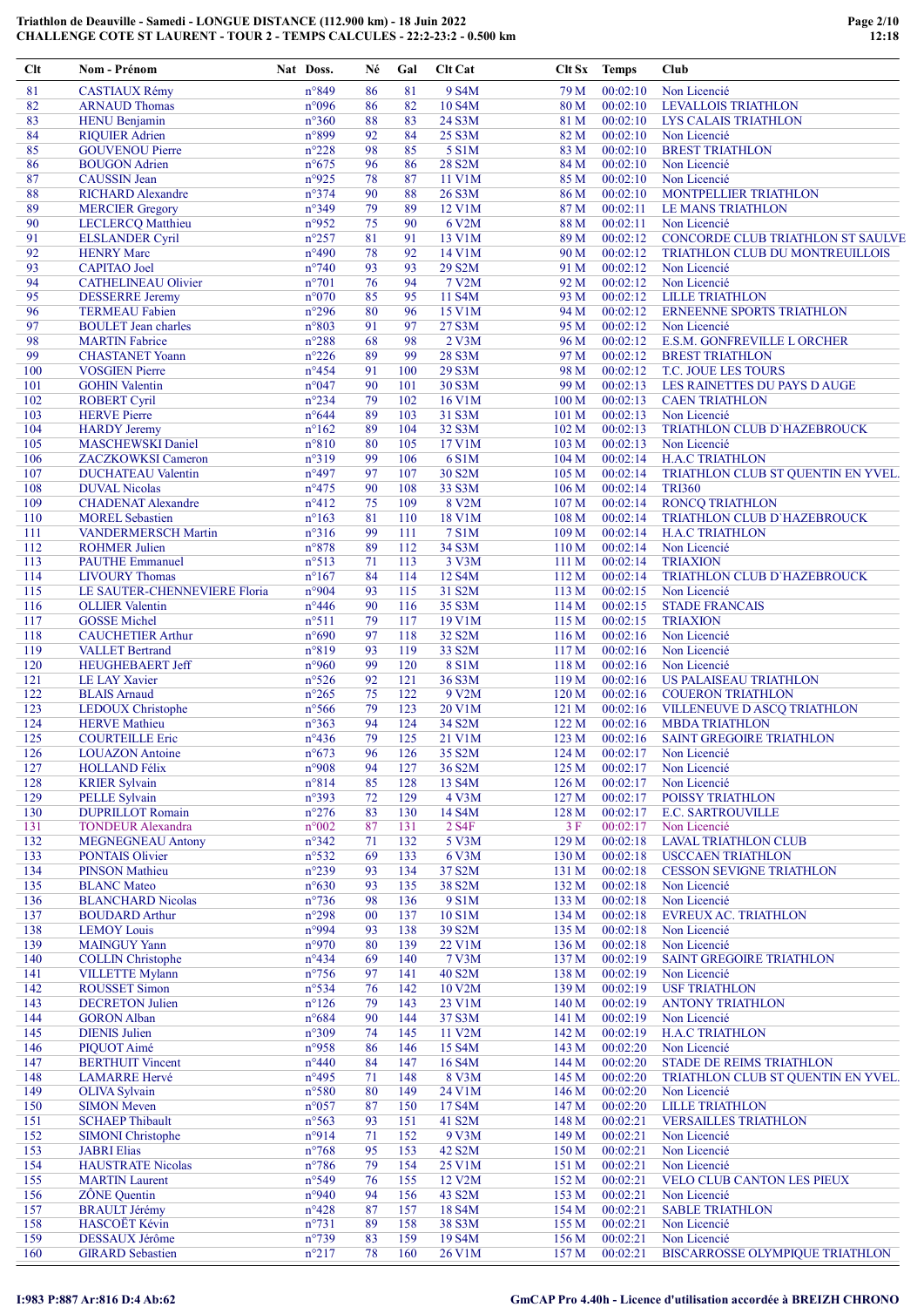| 39 S3M<br>161<br>n°699<br>92<br>161<br>158 M<br>00:02:21<br>Non Licencié<br><b>DESTHIEUX Thomas</b><br>n°049<br>91<br>40 S3M<br>00:02:21<br>162<br>162<br>159 M<br><b>LES TRITONS CONDEENS</b><br><b>BLAIS</b> Donovan<br>n°094<br>163<br><b>BEBEN Sebastien</b><br>84<br>20 S4M<br>160 <sub>M</sub><br>00:02:21<br><b>LEVALLOIS TRIATHLON</b><br>163<br>164<br>13 V2M<br>164<br><b>QUETIER Ludovic</b><br>$n^{\circ}242$<br>77<br>161 <sub>M</sub><br>00:02:21<br>165<br>$n^{\circ}795$<br>95<br>44 S2M<br><b>CAMBOULIVES Pierre</b><br>165<br>162 M<br>00:02:21<br>Non Licencié<br>$n^{\circ}379$<br>166<br><b>BONHOMME</b> Geoffrey<br>89<br>166<br>41 S3M<br>163 M<br>00:02:22<br><b>MYTRIBE</b><br>$n^{\circ}060$<br>94<br>45 S2M<br>167<br><b>MOUQUET Robin</b><br>167<br>164 M<br>00:02:22<br><b>LILLE TRIATHLON</b><br>$n^{\circ}496$<br>168<br><b>CHATEL Julien</b><br>85<br>168<br>21 S4M<br>165 M<br>00:02:22<br>$n^{\circ}320$<br>169<br><b>LE BRAS Luc</b><br>84<br>169<br>22 S4M<br>00:02:23<br>166 M<br><b>H.A.C TRIATHLON</b><br>n°953<br>00:02:23<br>170<br><b>BERNES</b> Eric<br>77<br>170<br>14 V2M<br>167 <sub>M</sub><br>Non Licencié<br>n°949<br>99<br>171<br>11 S1M<br>171<br><b>MARTINEZ Pierre</b><br>168 M<br>00:02:23<br>Non Licencié<br>n°922<br>42 S3M<br>00:02:23<br>172<br><b>OUESNEY Lambert</b><br>91<br>172<br>169 <sub>M</sub><br>Non Licencié<br>173<br>$n^{\circ}168$<br>86<br>173<br>23 S4M<br>170 M<br>00:02:23<br>TRIATHLON CLUB D'HAZEBROUCK<br><b>DEBOUVER</b> Thibaut<br>174<br>$n^{\circ}078$<br>86<br>174<br>24 S4M<br>171 M<br>00:02:23<br><b>CRASQUIN Armand</b><br><b>LEVALLOIS TRIATHLON</b><br>175<br>$n^{\circ}775$<br><b>BERMOND</b> Steve<br>175<br>15 V2M<br>172 M<br>00:02:23<br>Non Licencié<br>75<br>$n^{\circ}362$<br>176<br><b>SINAN Romain</b><br>90<br>176<br>43 S3M<br>173 M<br>00:02:23<br><b>MAY TRIATHLON</b><br>177<br>$n^{\circ}281$<br>81<br>177<br>27 V1M<br>00:02:23<br><b>ANDRE Thibault</b><br>174M<br><b>E.C. SARTROUVILLE</b><br>178<br>n°933<br><b>DILLEN Thijs</b><br>92<br>178<br>44 S3M<br>175 M<br>00:02:23<br>Non Licencié<br>179<br>$n^{\circ}470$<br>00:02:23<br>VADILLO Christophe<br>66<br>179<br>1 V4M<br>176M<br>TRI VELOCE SAINT SEBASTIEN<br>180<br>$n^{\circ}376$<br><b>JULIEN Maxime</b><br>180<br>45 S3M<br>00:02:24<br>89<br>177 M<br><b>MSA TRIATHLON</b><br>$n^{\circ}461$<br>73<br>16 V2M<br>178 M<br>00:02:24<br>181<br><b>ORTILLON Emmanuel</b><br>181<br><b>TEAM SEDAN TRIATHLON</b><br>$n^{\circ}132$<br>182<br><b>DAHANE</b> Othmane<br>82<br>182<br>28 V1M<br>179M<br>00:02:24<br><b>ANTONY TRIATHLON</b><br>183<br>183<br><b>RIBOT</b> Guillaume<br>$n^{\circ}427$<br>81<br>29 V1M<br>180 M<br>00:02:24<br><b>SABLE TRIATHLON</b><br>184<br>$n^{\circ}249$<br>30 V1M<br>00:02:24<br><b>NEVEU Gilles</b><br>80<br>184<br>181 M<br><b>CLUB DES NAGEURS DE PARIS</b><br>185<br>$n^{\circ}323$<br>77<br><b>SOUFFLET Sébastien</b><br>185<br>17 V2M<br>182 M<br>00:02:24<br><b>H.A.C TRIATHLON</b><br>$n^{\circ}358$<br>81<br>186<br><b>CREPIN Olivier</b><br>186<br>31 V1M<br>00:02:24<br>183 M<br>LYS CALAIS TRIATHLON<br>$n^{\circ}088$<br>1 V <sub>2F</sub><br>187<br>77<br>187<br>4 F<br>00:02:24<br><b>BINJACAR Carole</b><br>LEVALLOIS TRIATHLON<br>188<br>82<br>188<br>00:02:24<br><b>DEMANGE Florent</b><br>$n^{\circ}061$<br>32 V1M<br>184 M<br><b>LILLE TRIATHLON</b><br>189<br><b>ANNOT Christophe</b><br>$n^{\circ}1002$<br>79<br>189<br>33 V1M<br>185 M<br>00:02:25<br><b>AUTUN TRIATHLON</b><br>190<br>$n^{\circ}$ 796<br>190<br>LE BRET Jérôme<br>72<br>10 V3M<br>186 M<br>00:02:25<br>Non Licencié<br>191<br>n°698<br>80<br>191<br>34 V1M<br>00:02:25<br><b>BOEFFARD Jerome</b><br>187 M<br>Non Licencié<br>192<br>n°999<br>75<br>192<br>18 V2M<br>188 M<br>00:02:25<br><b>HOUTTEMANE Olivier</b><br>193<br>$n^{\circ}648$<br>69<br><b>COSTA Pierre</b><br>193<br>11 V3M<br>189 M<br>00:02:25<br>Non Licencié<br>194<br><b>CATELAIN Matthieu</b><br>$n^{\circ}421$<br>91<br>194<br>46 S3M<br>190 M<br>00:02:25<br><b>ROUEN TRIATHLON</b><br>195<br>75<br>195<br>2 V <sub>2</sub> F<br>00:02:25<br><b>FRONTY Marie</b><br>$n^{\circ}015$<br>5 F<br><b>H.A.C TRIATHLON</b><br>196<br>$n^{\circ}805$<br>81<br>35 V1M<br>191 M<br>00:02:25<br><b>FOREST Julien</b><br>196<br>Non Licencié<br>n°939<br>197<br>197<br>96<br>46 S2M<br>192 M<br>00:02:25<br>Non Licencié<br><b>HOREAUX Anthony</b><br>198<br>$n^{\circ}730$<br>47 S2M<br>00:02:25<br><b>JEGOUSSE</b> Antoine<br>95<br>198<br>193 M<br>Non Licencié<br>199<br>$n^{\circ}029$<br>199<br>81<br>36 V1M<br>194 M<br>00:02:25<br>Non Licencié<br><b>LACAZE</b> Arnaud<br>$n^{\circ}735$<br>200<br><b>BESSIS Florent</b><br>93<br>200<br>48 S2M<br>195 M<br>00:02:25<br>Non Licencié<br>201<br>$n^{\circ}494$<br>25 S4M<br><b>FABRE Florent</b><br>83<br>201<br>196M<br>00:02:25<br><b>TRIATHLON CLUB NANTAIS</b><br>202<br>$n^{\circ}530$<br>202<br><b>FORGET Cyrille</b><br>70<br>12 V3M<br>197 M<br>00:02:26<br><b>USCCAEN TRIATHLON</b><br>203<br>$n^{\circ}750$<br>47 S3M<br>00:02:26<br>LASSUS-DESSUS Romain<br>90<br>203<br>198 M<br>Non Licencié<br>204<br><b>PICARD Jeremy</b><br>$n^{\circ}610$<br>77<br>204<br>19 V2M<br>199 M<br>00:02:26<br>Non Licencié<br>71<br>205<br>$n^{\circ}199$<br>205<br><b>MENIGAULT Gérald</b><br>13 V3M<br>200 M<br>00:02:26<br><b>ASTRE CREILLOIS</b><br>$n^{\circ}165$<br>75<br>206<br>20 V2M<br>206<br><b>MICHEZ Sebastien</b><br>201 M<br>00:02:26<br>TRIATHLON CLUB D'HAZEBROUCK<br>n°031<br>49 S2M<br>207<br><b>CHABRET</b> Antoine<br>95<br>207<br>202 M<br>00:02:26<br>Non Licencié<br>208<br><b>HAUGUEL Fabien</b><br>$n^{\circ}285$<br>70<br>208<br>14 V3M<br>203 M<br>00:02:26<br>E.S.M. GONFREVILLE L ORCHER<br>n°920<br>37 V1M<br>209<br><b>DEGROOTE Xavier</b><br>78<br>209<br>204 M<br>00:02:26<br>Non Licencié<br>21 V2M<br>210<br><b>DEHARBE</b> Christophe<br>$n^{\circ}252$<br>77<br>210<br>205 M<br>00:02:26<br><b>CLUB YERROIS DE TRIATHLON 91</b><br>211<br>n°584<br>96<br>211<br>2 S <sub>2</sub> F<br><b>BERTELOODT Elodie</b><br>6 F<br>00:02:27<br>Non Licencié<br>$n^{\circ}159$<br>212<br>1 S3F<br>212<br><b>LEBAILLY Elodie</b><br>89<br>7 F<br>00:02:27<br><b>CAEN TRIATHLON</b><br>$n^{\circ}722$<br>213<br><b>PELTIER Guillaume</b><br>79<br>213<br>38 V1M<br>00:02:27<br>Non Licencié<br>206 M<br>214<br>214<br>DESESPRINGALLE Edouard<br>n°946<br>87<br>26 S4M<br>00:02:27<br>Non Licencié<br>207 M<br>50 S2M<br>215<br><b>LE GRIX Antoine</b><br>$n^{\circ}133$<br>95<br>215<br>208 M<br>00:02:27<br><b>RMA PARIS TRIATHLON</b><br>216<br>RIOLS-FONCLARE Stephen<br>$n^{\circ}067$<br>89<br>216<br>48 S3M<br>209 M<br>00:02:27<br><b>LILLE TRIATHLON</b><br>$n^{\circ}220$<br>217<br><b>ANDRE Pierre</b><br>64<br>217<br>2 V <sub>4</sub> M<br>00:02:27<br><b>BLAIN TRIATHLON</b><br>210 M<br>218<br>$n^{\circ}636$<br>88<br>218<br>49 S3M<br>00:02:27<br><b>CARNEIRO</b> Yohann<br>211 M<br>Non Licencié<br>$n^{\circ}278$<br>219<br><b>CLEMENT Arnaud</b><br>81<br>219<br>39 V1M<br>212 M<br>00:02:27<br><b>E.C. SARTROUVILLE</b><br>220<br><b>GAGNOT</b> Julien<br>$n^{\circ}213$<br>88<br>220<br>50 S3M<br>213 M<br>00:02:27<br>BEST TRIATHLON SAINT NAZAIRE<br>221<br>$n^{\circ}871$<br><b>HALOCHE Franck</b><br>81<br>221<br>40 V1M<br>214 M<br>00:02:27<br>Non Licencié<br>222<br>$n^{\circ}104$<br>222<br>22 V2M<br>STAQUET Sébastien<br>76<br>215 M<br>00:02:27<br><b>LEVALLOIS TRIATHLON</b><br>n°930<br>223<br><b>DELOUVEE Bruno</b><br>75<br>223<br>23 V2M<br>00:02:28<br>Non Licencié<br>216 M<br>$n^{\circ}570$<br>3 S <sub>2F</sub><br>224<br><b>COUDRAY Adriana</b><br>97<br>224<br>00:02:28<br><b>VSF TRIATHLON</b><br>8 F<br>225<br><b>ESCOLIER Guillaume</b><br>n°943<br>93<br>225<br>51 S2M<br>00:02:28<br>Non Licencié<br>217 M<br>226<br><b>JOBBIN Ludovic</b><br>n°378<br>70<br>226<br>15 V3M<br>218 M<br>00:02:28<br><b>MSA TRIATHLON</b><br>227<br>52 S2M<br><b>D'ARCHIMBAUD Martin</b><br>$n^{\circ}753$<br>93<br>227<br>219 M<br>00:02:28<br>Non Licencié<br>228<br>MIGNON Jérémy<br>$n^{\circ}473$<br>88<br>228<br>51 S3M<br>220 M<br>00:02:28<br>TRI VELOCE SAINT SEBASTIEN<br>229<br>$n^{\circ}271$<br>67<br>3 V4M<br><b>OLLIER</b> Stephane<br>229<br>221 M<br>00:02:28<br><b>COURBEVOIE TRIATHLON</b><br>$n^{\circ}$ 734<br>230<br><b>STASTNY Victor</b><br>85<br>230<br>27 S4M<br>00:02:28<br>222 M<br>Non Licencié<br>231<br><b>DOUAUD</b> Lionel<br>$n^{\circ}274$<br>68<br>231<br>16 V3M<br>223 M<br>00:02:28<br><b>DASSAULT SPORTS</b><br>232<br><b>BLOT</b> Dany<br>$n^{\circ}075$<br>232<br>17 V3M<br>224 M<br>00:02:28<br>Non Licencié<br>69<br>233<br>$n^{\circ}737$<br>233<br><b>DUBROMER Pierre-edouard</b><br>82<br>41 V1M<br>225 M<br>00:02:28<br>Non Licencié<br>234<br><b>LEPLAY Louis</b><br>$n^{\circ}321$<br>95<br>234<br>53 S2M<br>226 M<br>00:02:28<br><b>H.A.C TRIATHLON</b><br>235<br>n°945<br>91<br>235<br>52 S3M<br>227 M<br>00:02:28<br>Non Licencié<br><b>SCHOEN Clément</b><br>$n^{\circ}847$<br>75<br>236<br>SOLIGNAC Cédric<br>236<br>24 V2M<br>228 M<br>00:02:28<br>Non Licencié<br>237<br><b>POTTIER Alexis</b><br>$n^{\circ}476$<br>97<br>237<br>54 S2M<br>229 M<br>00:02:28<br><b>TRI360</b><br>238<br><b>QUINIOU Kévin</b><br>$n^{\circ}781$<br>92<br>238<br>53 S3M<br>230 M<br>00:02:28<br>Non Licencié | Clt | Nom - Prénom     | Nat Doss.      | Né | Gal | <b>Clt Cat</b> |       | Clt Sx Temps | Club                                  |
|----------------------------------------------------------------------------------------------------------------------------------------------------------------------------------------------------------------------------------------------------------------------------------------------------------------------------------------------------------------------------------------------------------------------------------------------------------------------------------------------------------------------------------------------------------------------------------------------------------------------------------------------------------------------------------------------------------------------------------------------------------------------------------------------------------------------------------------------------------------------------------------------------------------------------------------------------------------------------------------------------------------------------------------------------------------------------------------------------------------------------------------------------------------------------------------------------------------------------------------------------------------------------------------------------------------------------------------------------------------------------------------------------------------------------------------------------------------------------------------------------------------------------------------------------------------------------------------------------------------------------------------------------------------------------------------------------------------------------------------------------------------------------------------------------------------------------------------------------------------------------------------------------------------------------------------------------------------------------------------------------------------------------------------------------------------------------------------------------------------------------------------------------------------------------------------------------------------------------------------------------------------------------------------------------------------------------------------------------------------------------------------------------------------------------------------------------------------------------------------------------------------------------------------------------------------------------------------------------------------------------------------------------------------------------------------------------------------------------------------------------------------------------------------------------------------------------------------------------------------------------------------------------------------------------------------------------------------------------------------------------------------------------------------------------------------------------------------------------------------------------------------------------------------------------------------------------------------------------------------------------------------------------------------------------------------------------------------------------------------------------------------------------------------------------------------------------------------------------------------------------------------------------------------------------------------------------------------------------------------------------------------------------------------------------------------------------------------------------------------------------------------------------------------------------------------------------------------------------------------------------------------------------------------------------------------------------------------------------------------------------------------------------------------------------------------------------------------------------------------------------------------------------------------------------------------------------------------------------------------------------------------------------------------------------------------------------------------------------------------------------------------------------------------------------------------------------------------------------------------------------------------------------------------------------------------------------------------------------------------------------------------------------------------------------------------------------------------------------------------------------------------------------------------------------------------------------------------------------------------------------------------------------------------------------------------------------------------------------------------------------------------------------------------------------------------------------------------------------------------------------------------------------------------------------------------------------------------------------------------------------------------------------------------------------------------------------------------------------------------------------------------------------------------------------------------------------------------------------------------------------------------------------------------------------------------------------------------------------------------------------------------------------------------------------------------------------------------------------------------------------------------------------------------------------------------------------------------------------------------------------------------------------------------------------------------------------------------------------------------------------------------------------------------------------------------------------------------------------------------------------------------------------------------------------------------------------------------------------------------------------------------------------------------------------------------------------------------------------------------------------------------------------------------------------------------------------------------------------------------------------------------------------------------------------------------------------------------------------------------------------------------------------------------------------------------------------------------------------------------------------------------------------------------------------------------------------------------------------------------------------------------------------------------------------------------------------------------------------------------------------------------------------------------------------------------------------------------------------------------------------------------------------------------------------------------------------------------------------------------------------------------------------------------------------------------------------------------------------------------------------------------------------------------------------------------------------------------------------------------------------------------------------------------------------------------------------------------------------------------------------------------------------------------------------------------------------------------------------------------------------------------------------------------------------------------------------------------------------------------------------------------------------------------------------------------------------------------------------------------------------------------------------------------------------------------------------------------------------------------------------------------------------------------------------------------------------------------------------------------------------------------------------------------------------------------------------------------------------------------------------------------------------------------------------------------------------------------------------------------------------------------------------------------------------------------------------------------------------------------------------------------------------------------------------------------------------------------------------------------------------------------------------------------------------------------------------------------------------------------------------------------------------------------------------------------------------------------------------------------------------------------------------------------------------------------------------------------------------------------------------------------------------------------------------------------------------------------------------------------------------------------------------------------------------------------------------|-----|------------------|----------------|----|-----|----------------|-------|--------------|---------------------------------------|
|                                                                                                                                                                                                                                                                                                                                                                                                                                                                                                                                                                                                                                                                                                                                                                                                                                                                                                                                                                                                                                                                                                                                                                                                                                                                                                                                                                                                                                                                                                                                                                                                                                                                                                                                                                                                                                                                                                                                                                                                                                                                                                                                                                                                                                                                                                                                                                                                                                                                                                                                                                                                                                                                                                                                                                                                                                                                                                                                                                                                                                                                                                                                                                                                                                                                                                                                                                                                                                                                                                                                                                                                                                                                                                                                                                                                                                                                                                                                                                                                                                                                                                                                                                                                                                                                                                                                                                                                                                                                                                                                                                                                                                                                                                                                                                                                                                                                                                                                                                                                                                                                                                                                                                                                                                                                                                                                                                                                                                                                                                                                                                                                                                                                                                                                                                                                                                                                                                                                                                                                                                                                                                                                                                                                                                                                                                                                                                                                                                                                                                                                                                                                                                                                                                                                                                                                                                                                                                                                                                                                                                                                                                                                                                                                                                                                                                                                                                                                                                                                                                                                                                                                                                                                                                                                                                                                                                                                                                                                                                                                                                                                                                                                                                                                                                                                                                                                                                                                                                                                                                                                                                                                                                                                                                                                                                                                                                                                                                                                                                                                                                                                                                                                                                                                                                                                                                                            |     |                  |                |    |     |                |       |              |                                       |
|                                                                                                                                                                                                                                                                                                                                                                                                                                                                                                                                                                                                                                                                                                                                                                                                                                                                                                                                                                                                                                                                                                                                                                                                                                                                                                                                                                                                                                                                                                                                                                                                                                                                                                                                                                                                                                                                                                                                                                                                                                                                                                                                                                                                                                                                                                                                                                                                                                                                                                                                                                                                                                                                                                                                                                                                                                                                                                                                                                                                                                                                                                                                                                                                                                                                                                                                                                                                                                                                                                                                                                                                                                                                                                                                                                                                                                                                                                                                                                                                                                                                                                                                                                                                                                                                                                                                                                                                                                                                                                                                                                                                                                                                                                                                                                                                                                                                                                                                                                                                                                                                                                                                                                                                                                                                                                                                                                                                                                                                                                                                                                                                                                                                                                                                                                                                                                                                                                                                                                                                                                                                                                                                                                                                                                                                                                                                                                                                                                                                                                                                                                                                                                                                                                                                                                                                                                                                                                                                                                                                                                                                                                                                                                                                                                                                                                                                                                                                                                                                                                                                                                                                                                                                                                                                                                                                                                                                                                                                                                                                                                                                                                                                                                                                                                                                                                                                                                                                                                                                                                                                                                                                                                                                                                                                                                                                                                                                                                                                                                                                                                                                                                                                                                                                                                                                                                                            |     |                  |                |    |     |                |       |              |                                       |
|                                                                                                                                                                                                                                                                                                                                                                                                                                                                                                                                                                                                                                                                                                                                                                                                                                                                                                                                                                                                                                                                                                                                                                                                                                                                                                                                                                                                                                                                                                                                                                                                                                                                                                                                                                                                                                                                                                                                                                                                                                                                                                                                                                                                                                                                                                                                                                                                                                                                                                                                                                                                                                                                                                                                                                                                                                                                                                                                                                                                                                                                                                                                                                                                                                                                                                                                                                                                                                                                                                                                                                                                                                                                                                                                                                                                                                                                                                                                                                                                                                                                                                                                                                                                                                                                                                                                                                                                                                                                                                                                                                                                                                                                                                                                                                                                                                                                                                                                                                                                                                                                                                                                                                                                                                                                                                                                                                                                                                                                                                                                                                                                                                                                                                                                                                                                                                                                                                                                                                                                                                                                                                                                                                                                                                                                                                                                                                                                                                                                                                                                                                                                                                                                                                                                                                                                                                                                                                                                                                                                                                                                                                                                                                                                                                                                                                                                                                                                                                                                                                                                                                                                                                                                                                                                                                                                                                                                                                                                                                                                                                                                                                                                                                                                                                                                                                                                                                                                                                                                                                                                                                                                                                                                                                                                                                                                                                                                                                                                                                                                                                                                                                                                                                                                                                                                                                                            |     |                  |                |    |     |                |       |              |                                       |
|                                                                                                                                                                                                                                                                                                                                                                                                                                                                                                                                                                                                                                                                                                                                                                                                                                                                                                                                                                                                                                                                                                                                                                                                                                                                                                                                                                                                                                                                                                                                                                                                                                                                                                                                                                                                                                                                                                                                                                                                                                                                                                                                                                                                                                                                                                                                                                                                                                                                                                                                                                                                                                                                                                                                                                                                                                                                                                                                                                                                                                                                                                                                                                                                                                                                                                                                                                                                                                                                                                                                                                                                                                                                                                                                                                                                                                                                                                                                                                                                                                                                                                                                                                                                                                                                                                                                                                                                                                                                                                                                                                                                                                                                                                                                                                                                                                                                                                                                                                                                                                                                                                                                                                                                                                                                                                                                                                                                                                                                                                                                                                                                                                                                                                                                                                                                                                                                                                                                                                                                                                                                                                                                                                                                                                                                                                                                                                                                                                                                                                                                                                                                                                                                                                                                                                                                                                                                                                                                                                                                                                                                                                                                                                                                                                                                                                                                                                                                                                                                                                                                                                                                                                                                                                                                                                                                                                                                                                                                                                                                                                                                                                                                                                                                                                                                                                                                                                                                                                                                                                                                                                                                                                                                                                                                                                                                                                                                                                                                                                                                                                                                                                                                                                                                                                                                                                                            |     |                  |                |    |     |                |       |              | <b>CHARLEVILLE TRIATHLON ARDENNES</b> |
|                                                                                                                                                                                                                                                                                                                                                                                                                                                                                                                                                                                                                                                                                                                                                                                                                                                                                                                                                                                                                                                                                                                                                                                                                                                                                                                                                                                                                                                                                                                                                                                                                                                                                                                                                                                                                                                                                                                                                                                                                                                                                                                                                                                                                                                                                                                                                                                                                                                                                                                                                                                                                                                                                                                                                                                                                                                                                                                                                                                                                                                                                                                                                                                                                                                                                                                                                                                                                                                                                                                                                                                                                                                                                                                                                                                                                                                                                                                                                                                                                                                                                                                                                                                                                                                                                                                                                                                                                                                                                                                                                                                                                                                                                                                                                                                                                                                                                                                                                                                                                                                                                                                                                                                                                                                                                                                                                                                                                                                                                                                                                                                                                                                                                                                                                                                                                                                                                                                                                                                                                                                                                                                                                                                                                                                                                                                                                                                                                                                                                                                                                                                                                                                                                                                                                                                                                                                                                                                                                                                                                                                                                                                                                                                                                                                                                                                                                                                                                                                                                                                                                                                                                                                                                                                                                                                                                                                                                                                                                                                                                                                                                                                                                                                                                                                                                                                                                                                                                                                                                                                                                                                                                                                                                                                                                                                                                                                                                                                                                                                                                                                                                                                                                                                                                                                                                                                            |     |                  |                |    |     |                |       |              |                                       |
|                                                                                                                                                                                                                                                                                                                                                                                                                                                                                                                                                                                                                                                                                                                                                                                                                                                                                                                                                                                                                                                                                                                                                                                                                                                                                                                                                                                                                                                                                                                                                                                                                                                                                                                                                                                                                                                                                                                                                                                                                                                                                                                                                                                                                                                                                                                                                                                                                                                                                                                                                                                                                                                                                                                                                                                                                                                                                                                                                                                                                                                                                                                                                                                                                                                                                                                                                                                                                                                                                                                                                                                                                                                                                                                                                                                                                                                                                                                                                                                                                                                                                                                                                                                                                                                                                                                                                                                                                                                                                                                                                                                                                                                                                                                                                                                                                                                                                                                                                                                                                                                                                                                                                                                                                                                                                                                                                                                                                                                                                                                                                                                                                                                                                                                                                                                                                                                                                                                                                                                                                                                                                                                                                                                                                                                                                                                                                                                                                                                                                                                                                                                                                                                                                                                                                                                                                                                                                                                                                                                                                                                                                                                                                                                                                                                                                                                                                                                                                                                                                                                                                                                                                                                                                                                                                                                                                                                                                                                                                                                                                                                                                                                                                                                                                                                                                                                                                                                                                                                                                                                                                                                                                                                                                                                                                                                                                                                                                                                                                                                                                                                                                                                                                                                                                                                                                                                            |     |                  |                |    |     |                |       |              |                                       |
|                                                                                                                                                                                                                                                                                                                                                                                                                                                                                                                                                                                                                                                                                                                                                                                                                                                                                                                                                                                                                                                                                                                                                                                                                                                                                                                                                                                                                                                                                                                                                                                                                                                                                                                                                                                                                                                                                                                                                                                                                                                                                                                                                                                                                                                                                                                                                                                                                                                                                                                                                                                                                                                                                                                                                                                                                                                                                                                                                                                                                                                                                                                                                                                                                                                                                                                                                                                                                                                                                                                                                                                                                                                                                                                                                                                                                                                                                                                                                                                                                                                                                                                                                                                                                                                                                                                                                                                                                                                                                                                                                                                                                                                                                                                                                                                                                                                                                                                                                                                                                                                                                                                                                                                                                                                                                                                                                                                                                                                                                                                                                                                                                                                                                                                                                                                                                                                                                                                                                                                                                                                                                                                                                                                                                                                                                                                                                                                                                                                                                                                                                                                                                                                                                                                                                                                                                                                                                                                                                                                                                                                                                                                                                                                                                                                                                                                                                                                                                                                                                                                                                                                                                                                                                                                                                                                                                                                                                                                                                                                                                                                                                                                                                                                                                                                                                                                                                                                                                                                                                                                                                                                                                                                                                                                                                                                                                                                                                                                                                                                                                                                                                                                                                                                                                                                                                                                            |     |                  |                |    |     |                |       |              |                                       |
|                                                                                                                                                                                                                                                                                                                                                                                                                                                                                                                                                                                                                                                                                                                                                                                                                                                                                                                                                                                                                                                                                                                                                                                                                                                                                                                                                                                                                                                                                                                                                                                                                                                                                                                                                                                                                                                                                                                                                                                                                                                                                                                                                                                                                                                                                                                                                                                                                                                                                                                                                                                                                                                                                                                                                                                                                                                                                                                                                                                                                                                                                                                                                                                                                                                                                                                                                                                                                                                                                                                                                                                                                                                                                                                                                                                                                                                                                                                                                                                                                                                                                                                                                                                                                                                                                                                                                                                                                                                                                                                                                                                                                                                                                                                                                                                                                                                                                                                                                                                                                                                                                                                                                                                                                                                                                                                                                                                                                                                                                                                                                                                                                                                                                                                                                                                                                                                                                                                                                                                                                                                                                                                                                                                                                                                                                                                                                                                                                                                                                                                                                                                                                                                                                                                                                                                                                                                                                                                                                                                                                                                                                                                                                                                                                                                                                                                                                                                                                                                                                                                                                                                                                                                                                                                                                                                                                                                                                                                                                                                                                                                                                                                                                                                                                                                                                                                                                                                                                                                                                                                                                                                                                                                                                                                                                                                                                                                                                                                                                                                                                                                                                                                                                                                                                                                                                                                            |     |                  |                |    |     |                |       |              | TRIATHLON CLUB ST QUENTIN EN YVEL.    |
|                                                                                                                                                                                                                                                                                                                                                                                                                                                                                                                                                                                                                                                                                                                                                                                                                                                                                                                                                                                                                                                                                                                                                                                                                                                                                                                                                                                                                                                                                                                                                                                                                                                                                                                                                                                                                                                                                                                                                                                                                                                                                                                                                                                                                                                                                                                                                                                                                                                                                                                                                                                                                                                                                                                                                                                                                                                                                                                                                                                                                                                                                                                                                                                                                                                                                                                                                                                                                                                                                                                                                                                                                                                                                                                                                                                                                                                                                                                                                                                                                                                                                                                                                                                                                                                                                                                                                                                                                                                                                                                                                                                                                                                                                                                                                                                                                                                                                                                                                                                                                                                                                                                                                                                                                                                                                                                                                                                                                                                                                                                                                                                                                                                                                                                                                                                                                                                                                                                                                                                                                                                                                                                                                                                                                                                                                                                                                                                                                                                                                                                                                                                                                                                                                                                                                                                                                                                                                                                                                                                                                                                                                                                                                                                                                                                                                                                                                                                                                                                                                                                                                                                                                                                                                                                                                                                                                                                                                                                                                                                                                                                                                                                                                                                                                                                                                                                                                                                                                                                                                                                                                                                                                                                                                                                                                                                                                                                                                                                                                                                                                                                                                                                                                                                                                                                                                                                            |     |                  |                |    |     |                |       |              |                                       |
|                                                                                                                                                                                                                                                                                                                                                                                                                                                                                                                                                                                                                                                                                                                                                                                                                                                                                                                                                                                                                                                                                                                                                                                                                                                                                                                                                                                                                                                                                                                                                                                                                                                                                                                                                                                                                                                                                                                                                                                                                                                                                                                                                                                                                                                                                                                                                                                                                                                                                                                                                                                                                                                                                                                                                                                                                                                                                                                                                                                                                                                                                                                                                                                                                                                                                                                                                                                                                                                                                                                                                                                                                                                                                                                                                                                                                                                                                                                                                                                                                                                                                                                                                                                                                                                                                                                                                                                                                                                                                                                                                                                                                                                                                                                                                                                                                                                                                                                                                                                                                                                                                                                                                                                                                                                                                                                                                                                                                                                                                                                                                                                                                                                                                                                                                                                                                                                                                                                                                                                                                                                                                                                                                                                                                                                                                                                                                                                                                                                                                                                                                                                                                                                                                                                                                                                                                                                                                                                                                                                                                                                                                                                                                                                                                                                                                                                                                                                                                                                                                                                                                                                                                                                                                                                                                                                                                                                                                                                                                                                                                                                                                                                                                                                                                                                                                                                                                                                                                                                                                                                                                                                                                                                                                                                                                                                                                                                                                                                                                                                                                                                                                                                                                                                                                                                                                                                            |     |                  |                |    |     |                |       |              |                                       |
|                                                                                                                                                                                                                                                                                                                                                                                                                                                                                                                                                                                                                                                                                                                                                                                                                                                                                                                                                                                                                                                                                                                                                                                                                                                                                                                                                                                                                                                                                                                                                                                                                                                                                                                                                                                                                                                                                                                                                                                                                                                                                                                                                                                                                                                                                                                                                                                                                                                                                                                                                                                                                                                                                                                                                                                                                                                                                                                                                                                                                                                                                                                                                                                                                                                                                                                                                                                                                                                                                                                                                                                                                                                                                                                                                                                                                                                                                                                                                                                                                                                                                                                                                                                                                                                                                                                                                                                                                                                                                                                                                                                                                                                                                                                                                                                                                                                                                                                                                                                                                                                                                                                                                                                                                                                                                                                                                                                                                                                                                                                                                                                                                                                                                                                                                                                                                                                                                                                                                                                                                                                                                                                                                                                                                                                                                                                                                                                                                                                                                                                                                                                                                                                                                                                                                                                                                                                                                                                                                                                                                                                                                                                                                                                                                                                                                                                                                                                                                                                                                                                                                                                                                                                                                                                                                                                                                                                                                                                                                                                                                                                                                                                                                                                                                                                                                                                                                                                                                                                                                                                                                                                                                                                                                                                                                                                                                                                                                                                                                                                                                                                                                                                                                                                                                                                                                                                            |     |                  |                |    |     |                |       |              |                                       |
|                                                                                                                                                                                                                                                                                                                                                                                                                                                                                                                                                                                                                                                                                                                                                                                                                                                                                                                                                                                                                                                                                                                                                                                                                                                                                                                                                                                                                                                                                                                                                                                                                                                                                                                                                                                                                                                                                                                                                                                                                                                                                                                                                                                                                                                                                                                                                                                                                                                                                                                                                                                                                                                                                                                                                                                                                                                                                                                                                                                                                                                                                                                                                                                                                                                                                                                                                                                                                                                                                                                                                                                                                                                                                                                                                                                                                                                                                                                                                                                                                                                                                                                                                                                                                                                                                                                                                                                                                                                                                                                                                                                                                                                                                                                                                                                                                                                                                                                                                                                                                                                                                                                                                                                                                                                                                                                                                                                                                                                                                                                                                                                                                                                                                                                                                                                                                                                                                                                                                                                                                                                                                                                                                                                                                                                                                                                                                                                                                                                                                                                                                                                                                                                                                                                                                                                                                                                                                                                                                                                                                                                                                                                                                                                                                                                                                                                                                                                                                                                                                                                                                                                                                                                                                                                                                                                                                                                                                                                                                                                                                                                                                                                                                                                                                                                                                                                                                                                                                                                                                                                                                                                                                                                                                                                                                                                                                                                                                                                                                                                                                                                                                                                                                                                                                                                                                                                            |     |                  |                |    |     |                |       |              |                                       |
|                                                                                                                                                                                                                                                                                                                                                                                                                                                                                                                                                                                                                                                                                                                                                                                                                                                                                                                                                                                                                                                                                                                                                                                                                                                                                                                                                                                                                                                                                                                                                                                                                                                                                                                                                                                                                                                                                                                                                                                                                                                                                                                                                                                                                                                                                                                                                                                                                                                                                                                                                                                                                                                                                                                                                                                                                                                                                                                                                                                                                                                                                                                                                                                                                                                                                                                                                                                                                                                                                                                                                                                                                                                                                                                                                                                                                                                                                                                                                                                                                                                                                                                                                                                                                                                                                                                                                                                                                                                                                                                                                                                                                                                                                                                                                                                                                                                                                                                                                                                                                                                                                                                                                                                                                                                                                                                                                                                                                                                                                                                                                                                                                                                                                                                                                                                                                                                                                                                                                                                                                                                                                                                                                                                                                                                                                                                                                                                                                                                                                                                                                                                                                                                                                                                                                                                                                                                                                                                                                                                                                                                                                                                                                                                                                                                                                                                                                                                                                                                                                                                                                                                                                                                                                                                                                                                                                                                                                                                                                                                                                                                                                                                                                                                                                                                                                                                                                                                                                                                                                                                                                                                                                                                                                                                                                                                                                                                                                                                                                                                                                                                                                                                                                                                                                                                                                                                            |     |                  |                |    |     |                |       |              |                                       |
|                                                                                                                                                                                                                                                                                                                                                                                                                                                                                                                                                                                                                                                                                                                                                                                                                                                                                                                                                                                                                                                                                                                                                                                                                                                                                                                                                                                                                                                                                                                                                                                                                                                                                                                                                                                                                                                                                                                                                                                                                                                                                                                                                                                                                                                                                                                                                                                                                                                                                                                                                                                                                                                                                                                                                                                                                                                                                                                                                                                                                                                                                                                                                                                                                                                                                                                                                                                                                                                                                                                                                                                                                                                                                                                                                                                                                                                                                                                                                                                                                                                                                                                                                                                                                                                                                                                                                                                                                                                                                                                                                                                                                                                                                                                                                                                                                                                                                                                                                                                                                                                                                                                                                                                                                                                                                                                                                                                                                                                                                                                                                                                                                                                                                                                                                                                                                                                                                                                                                                                                                                                                                                                                                                                                                                                                                                                                                                                                                                                                                                                                                                                                                                                                                                                                                                                                                                                                                                                                                                                                                                                                                                                                                                                                                                                                                                                                                                                                                                                                                                                                                                                                                                                                                                                                                                                                                                                                                                                                                                                                                                                                                                                                                                                                                                                                                                                                                                                                                                                                                                                                                                                                                                                                                                                                                                                                                                                                                                                                                                                                                                                                                                                                                                                                                                                                                                                            |     |                  |                |    |     |                |       |              |                                       |
|                                                                                                                                                                                                                                                                                                                                                                                                                                                                                                                                                                                                                                                                                                                                                                                                                                                                                                                                                                                                                                                                                                                                                                                                                                                                                                                                                                                                                                                                                                                                                                                                                                                                                                                                                                                                                                                                                                                                                                                                                                                                                                                                                                                                                                                                                                                                                                                                                                                                                                                                                                                                                                                                                                                                                                                                                                                                                                                                                                                                                                                                                                                                                                                                                                                                                                                                                                                                                                                                                                                                                                                                                                                                                                                                                                                                                                                                                                                                                                                                                                                                                                                                                                                                                                                                                                                                                                                                                                                                                                                                                                                                                                                                                                                                                                                                                                                                                                                                                                                                                                                                                                                                                                                                                                                                                                                                                                                                                                                                                                                                                                                                                                                                                                                                                                                                                                                                                                                                                                                                                                                                                                                                                                                                                                                                                                                                                                                                                                                                                                                                                                                                                                                                                                                                                                                                                                                                                                                                                                                                                                                                                                                                                                                                                                                                                                                                                                                                                                                                                                                                                                                                                                                                                                                                                                                                                                                                                                                                                                                                                                                                                                                                                                                                                                                                                                                                                                                                                                                                                                                                                                                                                                                                                                                                                                                                                                                                                                                                                                                                                                                                                                                                                                                                                                                                                                                            |     |                  |                |    |     |                |       |              |                                       |
|                                                                                                                                                                                                                                                                                                                                                                                                                                                                                                                                                                                                                                                                                                                                                                                                                                                                                                                                                                                                                                                                                                                                                                                                                                                                                                                                                                                                                                                                                                                                                                                                                                                                                                                                                                                                                                                                                                                                                                                                                                                                                                                                                                                                                                                                                                                                                                                                                                                                                                                                                                                                                                                                                                                                                                                                                                                                                                                                                                                                                                                                                                                                                                                                                                                                                                                                                                                                                                                                                                                                                                                                                                                                                                                                                                                                                                                                                                                                                                                                                                                                                                                                                                                                                                                                                                                                                                                                                                                                                                                                                                                                                                                                                                                                                                                                                                                                                                                                                                                                                                                                                                                                                                                                                                                                                                                                                                                                                                                                                                                                                                                                                                                                                                                                                                                                                                                                                                                                                                                                                                                                                                                                                                                                                                                                                                                                                                                                                                                                                                                                                                                                                                                                                                                                                                                                                                                                                                                                                                                                                                                                                                                                                                                                                                                                                                                                                                                                                                                                                                                                                                                                                                                                                                                                                                                                                                                                                                                                                                                                                                                                                                                                                                                                                                                                                                                                                                                                                                                                                                                                                                                                                                                                                                                                                                                                                                                                                                                                                                                                                                                                                                                                                                                                                                                                                                                            |     |                  |                |    |     |                |       |              |                                       |
|                                                                                                                                                                                                                                                                                                                                                                                                                                                                                                                                                                                                                                                                                                                                                                                                                                                                                                                                                                                                                                                                                                                                                                                                                                                                                                                                                                                                                                                                                                                                                                                                                                                                                                                                                                                                                                                                                                                                                                                                                                                                                                                                                                                                                                                                                                                                                                                                                                                                                                                                                                                                                                                                                                                                                                                                                                                                                                                                                                                                                                                                                                                                                                                                                                                                                                                                                                                                                                                                                                                                                                                                                                                                                                                                                                                                                                                                                                                                                                                                                                                                                                                                                                                                                                                                                                                                                                                                                                                                                                                                                                                                                                                                                                                                                                                                                                                                                                                                                                                                                                                                                                                                                                                                                                                                                                                                                                                                                                                                                                                                                                                                                                                                                                                                                                                                                                                                                                                                                                                                                                                                                                                                                                                                                                                                                                                                                                                                                                                                                                                                                                                                                                                                                                                                                                                                                                                                                                                                                                                                                                                                                                                                                                                                                                                                                                                                                                                                                                                                                                                                                                                                                                                                                                                                                                                                                                                                                                                                                                                                                                                                                                                                                                                                                                                                                                                                                                                                                                                                                                                                                                                                                                                                                                                                                                                                                                                                                                                                                                                                                                                                                                                                                                                                                                                                                                                            |     |                  |                |    |     |                |       |              |                                       |
|                                                                                                                                                                                                                                                                                                                                                                                                                                                                                                                                                                                                                                                                                                                                                                                                                                                                                                                                                                                                                                                                                                                                                                                                                                                                                                                                                                                                                                                                                                                                                                                                                                                                                                                                                                                                                                                                                                                                                                                                                                                                                                                                                                                                                                                                                                                                                                                                                                                                                                                                                                                                                                                                                                                                                                                                                                                                                                                                                                                                                                                                                                                                                                                                                                                                                                                                                                                                                                                                                                                                                                                                                                                                                                                                                                                                                                                                                                                                                                                                                                                                                                                                                                                                                                                                                                                                                                                                                                                                                                                                                                                                                                                                                                                                                                                                                                                                                                                                                                                                                                                                                                                                                                                                                                                                                                                                                                                                                                                                                                                                                                                                                                                                                                                                                                                                                                                                                                                                                                                                                                                                                                                                                                                                                                                                                                                                                                                                                                                                                                                                                                                                                                                                                                                                                                                                                                                                                                                                                                                                                                                                                                                                                                                                                                                                                                                                                                                                                                                                                                                                                                                                                                                                                                                                                                                                                                                                                                                                                                                                                                                                                                                                                                                                                                                                                                                                                                                                                                                                                                                                                                                                                                                                                                                                                                                                                                                                                                                                                                                                                                                                                                                                                                                                                                                                                                                            |     |                  |                |    |     |                |       |              |                                       |
|                                                                                                                                                                                                                                                                                                                                                                                                                                                                                                                                                                                                                                                                                                                                                                                                                                                                                                                                                                                                                                                                                                                                                                                                                                                                                                                                                                                                                                                                                                                                                                                                                                                                                                                                                                                                                                                                                                                                                                                                                                                                                                                                                                                                                                                                                                                                                                                                                                                                                                                                                                                                                                                                                                                                                                                                                                                                                                                                                                                                                                                                                                                                                                                                                                                                                                                                                                                                                                                                                                                                                                                                                                                                                                                                                                                                                                                                                                                                                                                                                                                                                                                                                                                                                                                                                                                                                                                                                                                                                                                                                                                                                                                                                                                                                                                                                                                                                                                                                                                                                                                                                                                                                                                                                                                                                                                                                                                                                                                                                                                                                                                                                                                                                                                                                                                                                                                                                                                                                                                                                                                                                                                                                                                                                                                                                                                                                                                                                                                                                                                                                                                                                                                                                                                                                                                                                                                                                                                                                                                                                                                                                                                                                                                                                                                                                                                                                                                                                                                                                                                                                                                                                                                                                                                                                                                                                                                                                                                                                                                                                                                                                                                                                                                                                                                                                                                                                                                                                                                                                                                                                                                                                                                                                                                                                                                                                                                                                                                                                                                                                                                                                                                                                                                                                                                                                                                            |     |                  |                |    |     |                |       |              |                                       |
|                                                                                                                                                                                                                                                                                                                                                                                                                                                                                                                                                                                                                                                                                                                                                                                                                                                                                                                                                                                                                                                                                                                                                                                                                                                                                                                                                                                                                                                                                                                                                                                                                                                                                                                                                                                                                                                                                                                                                                                                                                                                                                                                                                                                                                                                                                                                                                                                                                                                                                                                                                                                                                                                                                                                                                                                                                                                                                                                                                                                                                                                                                                                                                                                                                                                                                                                                                                                                                                                                                                                                                                                                                                                                                                                                                                                                                                                                                                                                                                                                                                                                                                                                                                                                                                                                                                                                                                                                                                                                                                                                                                                                                                                                                                                                                                                                                                                                                                                                                                                                                                                                                                                                                                                                                                                                                                                                                                                                                                                                                                                                                                                                                                                                                                                                                                                                                                                                                                                                                                                                                                                                                                                                                                                                                                                                                                                                                                                                                                                                                                                                                                                                                                                                                                                                                                                                                                                                                                                                                                                                                                                                                                                                                                                                                                                                                                                                                                                                                                                                                                                                                                                                                                                                                                                                                                                                                                                                                                                                                                                                                                                                                                                                                                                                                                                                                                                                                                                                                                                                                                                                                                                                                                                                                                                                                                                                                                                                                                                                                                                                                                                                                                                                                                                                                                                                                                            |     |                  |                |    |     |                |       |              |                                       |
|                                                                                                                                                                                                                                                                                                                                                                                                                                                                                                                                                                                                                                                                                                                                                                                                                                                                                                                                                                                                                                                                                                                                                                                                                                                                                                                                                                                                                                                                                                                                                                                                                                                                                                                                                                                                                                                                                                                                                                                                                                                                                                                                                                                                                                                                                                                                                                                                                                                                                                                                                                                                                                                                                                                                                                                                                                                                                                                                                                                                                                                                                                                                                                                                                                                                                                                                                                                                                                                                                                                                                                                                                                                                                                                                                                                                                                                                                                                                                                                                                                                                                                                                                                                                                                                                                                                                                                                                                                                                                                                                                                                                                                                                                                                                                                                                                                                                                                                                                                                                                                                                                                                                                                                                                                                                                                                                                                                                                                                                                                                                                                                                                                                                                                                                                                                                                                                                                                                                                                                                                                                                                                                                                                                                                                                                                                                                                                                                                                                                                                                                                                                                                                                                                                                                                                                                                                                                                                                                                                                                                                                                                                                                                                                                                                                                                                                                                                                                                                                                                                                                                                                                                                                                                                                                                                                                                                                                                                                                                                                                                                                                                                                                                                                                                                                                                                                                                                                                                                                                                                                                                                                                                                                                                                                                                                                                                                                                                                                                                                                                                                                                                                                                                                                                                                                                                                                            |     |                  |                |    |     |                |       |              |                                       |
|                                                                                                                                                                                                                                                                                                                                                                                                                                                                                                                                                                                                                                                                                                                                                                                                                                                                                                                                                                                                                                                                                                                                                                                                                                                                                                                                                                                                                                                                                                                                                                                                                                                                                                                                                                                                                                                                                                                                                                                                                                                                                                                                                                                                                                                                                                                                                                                                                                                                                                                                                                                                                                                                                                                                                                                                                                                                                                                                                                                                                                                                                                                                                                                                                                                                                                                                                                                                                                                                                                                                                                                                                                                                                                                                                                                                                                                                                                                                                                                                                                                                                                                                                                                                                                                                                                                                                                                                                                                                                                                                                                                                                                                                                                                                                                                                                                                                                                                                                                                                                                                                                                                                                                                                                                                                                                                                                                                                                                                                                                                                                                                                                                                                                                                                                                                                                                                                                                                                                                                                                                                                                                                                                                                                                                                                                                                                                                                                                                                                                                                                                                                                                                                                                                                                                                                                                                                                                                                                                                                                                                                                                                                                                                                                                                                                                                                                                                                                                                                                                                                                                                                                                                                                                                                                                                                                                                                                                                                                                                                                                                                                                                                                                                                                                                                                                                                                                                                                                                                                                                                                                                                                                                                                                                                                                                                                                                                                                                                                                                                                                                                                                                                                                                                                                                                                                                                            |     |                  |                |    |     |                |       |              |                                       |
|                                                                                                                                                                                                                                                                                                                                                                                                                                                                                                                                                                                                                                                                                                                                                                                                                                                                                                                                                                                                                                                                                                                                                                                                                                                                                                                                                                                                                                                                                                                                                                                                                                                                                                                                                                                                                                                                                                                                                                                                                                                                                                                                                                                                                                                                                                                                                                                                                                                                                                                                                                                                                                                                                                                                                                                                                                                                                                                                                                                                                                                                                                                                                                                                                                                                                                                                                                                                                                                                                                                                                                                                                                                                                                                                                                                                                                                                                                                                                                                                                                                                                                                                                                                                                                                                                                                                                                                                                                                                                                                                                                                                                                                                                                                                                                                                                                                                                                                                                                                                                                                                                                                                                                                                                                                                                                                                                                                                                                                                                                                                                                                                                                                                                                                                                                                                                                                                                                                                                                                                                                                                                                                                                                                                                                                                                                                                                                                                                                                                                                                                                                                                                                                                                                                                                                                                                                                                                                                                                                                                                                                                                                                                                                                                                                                                                                                                                                                                                                                                                                                                                                                                                                                                                                                                                                                                                                                                                                                                                                                                                                                                                                                                                                                                                                                                                                                                                                                                                                                                                                                                                                                                                                                                                                                                                                                                                                                                                                                                                                                                                                                                                                                                                                                                                                                                                                                            |     |                  |                |    |     |                |       |              |                                       |
|                                                                                                                                                                                                                                                                                                                                                                                                                                                                                                                                                                                                                                                                                                                                                                                                                                                                                                                                                                                                                                                                                                                                                                                                                                                                                                                                                                                                                                                                                                                                                                                                                                                                                                                                                                                                                                                                                                                                                                                                                                                                                                                                                                                                                                                                                                                                                                                                                                                                                                                                                                                                                                                                                                                                                                                                                                                                                                                                                                                                                                                                                                                                                                                                                                                                                                                                                                                                                                                                                                                                                                                                                                                                                                                                                                                                                                                                                                                                                                                                                                                                                                                                                                                                                                                                                                                                                                                                                                                                                                                                                                                                                                                                                                                                                                                                                                                                                                                                                                                                                                                                                                                                                                                                                                                                                                                                                                                                                                                                                                                                                                                                                                                                                                                                                                                                                                                                                                                                                                                                                                                                                                                                                                                                                                                                                                                                                                                                                                                                                                                                                                                                                                                                                                                                                                                                                                                                                                                                                                                                                                                                                                                                                                                                                                                                                                                                                                                                                                                                                                                                                                                                                                                                                                                                                                                                                                                                                                                                                                                                                                                                                                                                                                                                                                                                                                                                                                                                                                                                                                                                                                                                                                                                                                                                                                                                                                                                                                                                                                                                                                                                                                                                                                                                                                                                                                                            |     |                  |                |    |     |                |       |              |                                       |
|                                                                                                                                                                                                                                                                                                                                                                                                                                                                                                                                                                                                                                                                                                                                                                                                                                                                                                                                                                                                                                                                                                                                                                                                                                                                                                                                                                                                                                                                                                                                                                                                                                                                                                                                                                                                                                                                                                                                                                                                                                                                                                                                                                                                                                                                                                                                                                                                                                                                                                                                                                                                                                                                                                                                                                                                                                                                                                                                                                                                                                                                                                                                                                                                                                                                                                                                                                                                                                                                                                                                                                                                                                                                                                                                                                                                                                                                                                                                                                                                                                                                                                                                                                                                                                                                                                                                                                                                                                                                                                                                                                                                                                                                                                                                                                                                                                                                                                                                                                                                                                                                                                                                                                                                                                                                                                                                                                                                                                                                                                                                                                                                                                                                                                                                                                                                                                                                                                                                                                                                                                                                                                                                                                                                                                                                                                                                                                                                                                                                                                                                                                                                                                                                                                                                                                                                                                                                                                                                                                                                                                                                                                                                                                                                                                                                                                                                                                                                                                                                                                                                                                                                                                                                                                                                                                                                                                                                                                                                                                                                                                                                                                                                                                                                                                                                                                                                                                                                                                                                                                                                                                                                                                                                                                                                                                                                                                                                                                                                                                                                                                                                                                                                                                                                                                                                                                                            |     |                  |                |    |     |                |       |              |                                       |
|                                                                                                                                                                                                                                                                                                                                                                                                                                                                                                                                                                                                                                                                                                                                                                                                                                                                                                                                                                                                                                                                                                                                                                                                                                                                                                                                                                                                                                                                                                                                                                                                                                                                                                                                                                                                                                                                                                                                                                                                                                                                                                                                                                                                                                                                                                                                                                                                                                                                                                                                                                                                                                                                                                                                                                                                                                                                                                                                                                                                                                                                                                                                                                                                                                                                                                                                                                                                                                                                                                                                                                                                                                                                                                                                                                                                                                                                                                                                                                                                                                                                                                                                                                                                                                                                                                                                                                                                                                                                                                                                                                                                                                                                                                                                                                                                                                                                                                                                                                                                                                                                                                                                                                                                                                                                                                                                                                                                                                                                                                                                                                                                                                                                                                                                                                                                                                                                                                                                                                                                                                                                                                                                                                                                                                                                                                                                                                                                                                                                                                                                                                                                                                                                                                                                                                                                                                                                                                                                                                                                                                                                                                                                                                                                                                                                                                                                                                                                                                                                                                                                                                                                                                                                                                                                                                                                                                                                                                                                                                                                                                                                                                                                                                                                                                                                                                                                                                                                                                                                                                                                                                                                                                                                                                                                                                                                                                                                                                                                                                                                                                                                                                                                                                                                                                                                                                                            |     |                  |                |    |     |                |       |              |                                       |
|                                                                                                                                                                                                                                                                                                                                                                                                                                                                                                                                                                                                                                                                                                                                                                                                                                                                                                                                                                                                                                                                                                                                                                                                                                                                                                                                                                                                                                                                                                                                                                                                                                                                                                                                                                                                                                                                                                                                                                                                                                                                                                                                                                                                                                                                                                                                                                                                                                                                                                                                                                                                                                                                                                                                                                                                                                                                                                                                                                                                                                                                                                                                                                                                                                                                                                                                                                                                                                                                                                                                                                                                                                                                                                                                                                                                                                                                                                                                                                                                                                                                                                                                                                                                                                                                                                                                                                                                                                                                                                                                                                                                                                                                                                                                                                                                                                                                                                                                                                                                                                                                                                                                                                                                                                                                                                                                                                                                                                                                                                                                                                                                                                                                                                                                                                                                                                                                                                                                                                                                                                                                                                                                                                                                                                                                                                                                                                                                                                                                                                                                                                                                                                                                                                                                                                                                                                                                                                                                                                                                                                                                                                                                                                                                                                                                                                                                                                                                                                                                                                                                                                                                                                                                                                                                                                                                                                                                                                                                                                                                                                                                                                                                                                                                                                                                                                                                                                                                                                                                                                                                                                                                                                                                                                                                                                                                                                                                                                                                                                                                                                                                                                                                                                                                                                                                                                                            |     |                  |                |    |     |                |       |              |                                       |
|                                                                                                                                                                                                                                                                                                                                                                                                                                                                                                                                                                                                                                                                                                                                                                                                                                                                                                                                                                                                                                                                                                                                                                                                                                                                                                                                                                                                                                                                                                                                                                                                                                                                                                                                                                                                                                                                                                                                                                                                                                                                                                                                                                                                                                                                                                                                                                                                                                                                                                                                                                                                                                                                                                                                                                                                                                                                                                                                                                                                                                                                                                                                                                                                                                                                                                                                                                                                                                                                                                                                                                                                                                                                                                                                                                                                                                                                                                                                                                                                                                                                                                                                                                                                                                                                                                                                                                                                                                                                                                                                                                                                                                                                                                                                                                                                                                                                                                                                                                                                                                                                                                                                                                                                                                                                                                                                                                                                                                                                                                                                                                                                                                                                                                                                                                                                                                                                                                                                                                                                                                                                                                                                                                                                                                                                                                                                                                                                                                                                                                                                                                                                                                                                                                                                                                                                                                                                                                                                                                                                                                                                                                                                                                                                                                                                                                                                                                                                                                                                                                                                                                                                                                                                                                                                                                                                                                                                                                                                                                                                                                                                                                                                                                                                                                                                                                                                                                                                                                                                                                                                                                                                                                                                                                                                                                                                                                                                                                                                                                                                                                                                                                                                                                                                                                                                                                                            |     |                  |                |    |     |                |       |              |                                       |
|                                                                                                                                                                                                                                                                                                                                                                                                                                                                                                                                                                                                                                                                                                                                                                                                                                                                                                                                                                                                                                                                                                                                                                                                                                                                                                                                                                                                                                                                                                                                                                                                                                                                                                                                                                                                                                                                                                                                                                                                                                                                                                                                                                                                                                                                                                                                                                                                                                                                                                                                                                                                                                                                                                                                                                                                                                                                                                                                                                                                                                                                                                                                                                                                                                                                                                                                                                                                                                                                                                                                                                                                                                                                                                                                                                                                                                                                                                                                                                                                                                                                                                                                                                                                                                                                                                                                                                                                                                                                                                                                                                                                                                                                                                                                                                                                                                                                                                                                                                                                                                                                                                                                                                                                                                                                                                                                                                                                                                                                                                                                                                                                                                                                                                                                                                                                                                                                                                                                                                                                                                                                                                                                                                                                                                                                                                                                                                                                                                                                                                                                                                                                                                                                                                                                                                                                                                                                                                                                                                                                                                                                                                                                                                                                                                                                                                                                                                                                                                                                                                                                                                                                                                                                                                                                                                                                                                                                                                                                                                                                                                                                                                                                                                                                                                                                                                                                                                                                                                                                                                                                                                                                                                                                                                                                                                                                                                                                                                                                                                                                                                                                                                                                                                                                                                                                                                                            |     |                  |                |    |     |                |       |              |                                       |
|                                                                                                                                                                                                                                                                                                                                                                                                                                                                                                                                                                                                                                                                                                                                                                                                                                                                                                                                                                                                                                                                                                                                                                                                                                                                                                                                                                                                                                                                                                                                                                                                                                                                                                                                                                                                                                                                                                                                                                                                                                                                                                                                                                                                                                                                                                                                                                                                                                                                                                                                                                                                                                                                                                                                                                                                                                                                                                                                                                                                                                                                                                                                                                                                                                                                                                                                                                                                                                                                                                                                                                                                                                                                                                                                                                                                                                                                                                                                                                                                                                                                                                                                                                                                                                                                                                                                                                                                                                                                                                                                                                                                                                                                                                                                                                                                                                                                                                                                                                                                                                                                                                                                                                                                                                                                                                                                                                                                                                                                                                                                                                                                                                                                                                                                                                                                                                                                                                                                                                                                                                                                                                                                                                                                                                                                                                                                                                                                                                                                                                                                                                                                                                                                                                                                                                                                                                                                                                                                                                                                                                                                                                                                                                                                                                                                                                                                                                                                                                                                                                                                                                                                                                                                                                                                                                                                                                                                                                                                                                                                                                                                                                                                                                                                                                                                                                                                                                                                                                                                                                                                                                                                                                                                                                                                                                                                                                                                                                                                                                                                                                                                                                                                                                                                                                                                                                                            |     |                  |                |    |     |                |       |              |                                       |
|                                                                                                                                                                                                                                                                                                                                                                                                                                                                                                                                                                                                                                                                                                                                                                                                                                                                                                                                                                                                                                                                                                                                                                                                                                                                                                                                                                                                                                                                                                                                                                                                                                                                                                                                                                                                                                                                                                                                                                                                                                                                                                                                                                                                                                                                                                                                                                                                                                                                                                                                                                                                                                                                                                                                                                                                                                                                                                                                                                                                                                                                                                                                                                                                                                                                                                                                                                                                                                                                                                                                                                                                                                                                                                                                                                                                                                                                                                                                                                                                                                                                                                                                                                                                                                                                                                                                                                                                                                                                                                                                                                                                                                                                                                                                                                                                                                                                                                                                                                                                                                                                                                                                                                                                                                                                                                                                                                                                                                                                                                                                                                                                                                                                                                                                                                                                                                                                                                                                                                                                                                                                                                                                                                                                                                                                                                                                                                                                                                                                                                                                                                                                                                                                                                                                                                                                                                                                                                                                                                                                                                                                                                                                                                                                                                                                                                                                                                                                                                                                                                                                                                                                                                                                                                                                                                                                                                                                                                                                                                                                                                                                                                                                                                                                                                                                                                                                                                                                                                                                                                                                                                                                                                                                                                                                                                                                                                                                                                                                                                                                                                                                                                                                                                                                                                                                                                                            |     |                  |                |    |     |                |       |              |                                       |
|                                                                                                                                                                                                                                                                                                                                                                                                                                                                                                                                                                                                                                                                                                                                                                                                                                                                                                                                                                                                                                                                                                                                                                                                                                                                                                                                                                                                                                                                                                                                                                                                                                                                                                                                                                                                                                                                                                                                                                                                                                                                                                                                                                                                                                                                                                                                                                                                                                                                                                                                                                                                                                                                                                                                                                                                                                                                                                                                                                                                                                                                                                                                                                                                                                                                                                                                                                                                                                                                                                                                                                                                                                                                                                                                                                                                                                                                                                                                                                                                                                                                                                                                                                                                                                                                                                                                                                                                                                                                                                                                                                                                                                                                                                                                                                                                                                                                                                                                                                                                                                                                                                                                                                                                                                                                                                                                                                                                                                                                                                                                                                                                                                                                                                                                                                                                                                                                                                                                                                                                                                                                                                                                                                                                                                                                                                                                                                                                                                                                                                                                                                                                                                                                                                                                                                                                                                                                                                                                                                                                                                                                                                                                                                                                                                                                                                                                                                                                                                                                                                                                                                                                                                                                                                                                                                                                                                                                                                                                                                                                                                                                                                                                                                                                                                                                                                                                                                                                                                                                                                                                                                                                                                                                                                                                                                                                                                                                                                                                                                                                                                                                                                                                                                                                                                                                                                                            |     |                  |                |    |     |                |       |              | DAUPHINS DE SCEAUX _BOURG LA REINE    |
|                                                                                                                                                                                                                                                                                                                                                                                                                                                                                                                                                                                                                                                                                                                                                                                                                                                                                                                                                                                                                                                                                                                                                                                                                                                                                                                                                                                                                                                                                                                                                                                                                                                                                                                                                                                                                                                                                                                                                                                                                                                                                                                                                                                                                                                                                                                                                                                                                                                                                                                                                                                                                                                                                                                                                                                                                                                                                                                                                                                                                                                                                                                                                                                                                                                                                                                                                                                                                                                                                                                                                                                                                                                                                                                                                                                                                                                                                                                                                                                                                                                                                                                                                                                                                                                                                                                                                                                                                                                                                                                                                                                                                                                                                                                                                                                                                                                                                                                                                                                                                                                                                                                                                                                                                                                                                                                                                                                                                                                                                                                                                                                                                                                                                                                                                                                                                                                                                                                                                                                                                                                                                                                                                                                                                                                                                                                                                                                                                                                                                                                                                                                                                                                                                                                                                                                                                                                                                                                                                                                                                                                                                                                                                                                                                                                                                                                                                                                                                                                                                                                                                                                                                                                                                                                                                                                                                                                                                                                                                                                                                                                                                                                                                                                                                                                                                                                                                                                                                                                                                                                                                                                                                                                                                                                                                                                                                                                                                                                                                                                                                                                                                                                                                                                                                                                                                                                            |     |                  |                |    |     |                |       |              |                                       |
|                                                                                                                                                                                                                                                                                                                                                                                                                                                                                                                                                                                                                                                                                                                                                                                                                                                                                                                                                                                                                                                                                                                                                                                                                                                                                                                                                                                                                                                                                                                                                                                                                                                                                                                                                                                                                                                                                                                                                                                                                                                                                                                                                                                                                                                                                                                                                                                                                                                                                                                                                                                                                                                                                                                                                                                                                                                                                                                                                                                                                                                                                                                                                                                                                                                                                                                                                                                                                                                                                                                                                                                                                                                                                                                                                                                                                                                                                                                                                                                                                                                                                                                                                                                                                                                                                                                                                                                                                                                                                                                                                                                                                                                                                                                                                                                                                                                                                                                                                                                                                                                                                                                                                                                                                                                                                                                                                                                                                                                                                                                                                                                                                                                                                                                                                                                                                                                                                                                                                                                                                                                                                                                                                                                                                                                                                                                                                                                                                                                                                                                                                                                                                                                                                                                                                                                                                                                                                                                                                                                                                                                                                                                                                                                                                                                                                                                                                                                                                                                                                                                                                                                                                                                                                                                                                                                                                                                                                                                                                                                                                                                                                                                                                                                                                                                                                                                                                                                                                                                                                                                                                                                                                                                                                                                                                                                                                                                                                                                                                                                                                                                                                                                                                                                                                                                                                                                            |     |                  |                |    |     |                |       |              |                                       |
|                                                                                                                                                                                                                                                                                                                                                                                                                                                                                                                                                                                                                                                                                                                                                                                                                                                                                                                                                                                                                                                                                                                                                                                                                                                                                                                                                                                                                                                                                                                                                                                                                                                                                                                                                                                                                                                                                                                                                                                                                                                                                                                                                                                                                                                                                                                                                                                                                                                                                                                                                                                                                                                                                                                                                                                                                                                                                                                                                                                                                                                                                                                                                                                                                                                                                                                                                                                                                                                                                                                                                                                                                                                                                                                                                                                                                                                                                                                                                                                                                                                                                                                                                                                                                                                                                                                                                                                                                                                                                                                                                                                                                                                                                                                                                                                                                                                                                                                                                                                                                                                                                                                                                                                                                                                                                                                                                                                                                                                                                                                                                                                                                                                                                                                                                                                                                                                                                                                                                                                                                                                                                                                                                                                                                                                                                                                                                                                                                                                                                                                                                                                                                                                                                                                                                                                                                                                                                                                                                                                                                                                                                                                                                                                                                                                                                                                                                                                                                                                                                                                                                                                                                                                                                                                                                                                                                                                                                                                                                                                                                                                                                                                                                                                                                                                                                                                                                                                                                                                                                                                                                                                                                                                                                                                                                                                                                                                                                                                                                                                                                                                                                                                                                                                                                                                                                                                            |     |                  |                |    |     |                |       |              |                                       |
|                                                                                                                                                                                                                                                                                                                                                                                                                                                                                                                                                                                                                                                                                                                                                                                                                                                                                                                                                                                                                                                                                                                                                                                                                                                                                                                                                                                                                                                                                                                                                                                                                                                                                                                                                                                                                                                                                                                                                                                                                                                                                                                                                                                                                                                                                                                                                                                                                                                                                                                                                                                                                                                                                                                                                                                                                                                                                                                                                                                                                                                                                                                                                                                                                                                                                                                                                                                                                                                                                                                                                                                                                                                                                                                                                                                                                                                                                                                                                                                                                                                                                                                                                                                                                                                                                                                                                                                                                                                                                                                                                                                                                                                                                                                                                                                                                                                                                                                                                                                                                                                                                                                                                                                                                                                                                                                                                                                                                                                                                                                                                                                                                                                                                                                                                                                                                                                                                                                                                                                                                                                                                                                                                                                                                                                                                                                                                                                                                                                                                                                                                                                                                                                                                                                                                                                                                                                                                                                                                                                                                                                                                                                                                                                                                                                                                                                                                                                                                                                                                                                                                                                                                                                                                                                                                                                                                                                                                                                                                                                                                                                                                                                                                                                                                                                                                                                                                                                                                                                                                                                                                                                                                                                                                                                                                                                                                                                                                                                                                                                                                                                                                                                                                                                                                                                                                                                            |     |                  |                |    |     |                |       |              |                                       |
|                                                                                                                                                                                                                                                                                                                                                                                                                                                                                                                                                                                                                                                                                                                                                                                                                                                                                                                                                                                                                                                                                                                                                                                                                                                                                                                                                                                                                                                                                                                                                                                                                                                                                                                                                                                                                                                                                                                                                                                                                                                                                                                                                                                                                                                                                                                                                                                                                                                                                                                                                                                                                                                                                                                                                                                                                                                                                                                                                                                                                                                                                                                                                                                                                                                                                                                                                                                                                                                                                                                                                                                                                                                                                                                                                                                                                                                                                                                                                                                                                                                                                                                                                                                                                                                                                                                                                                                                                                                                                                                                                                                                                                                                                                                                                                                                                                                                                                                                                                                                                                                                                                                                                                                                                                                                                                                                                                                                                                                                                                                                                                                                                                                                                                                                                                                                                                                                                                                                                                                                                                                                                                                                                                                                                                                                                                                                                                                                                                                                                                                                                                                                                                                                                                                                                                                                                                                                                                                                                                                                                                                                                                                                                                                                                                                                                                                                                                                                                                                                                                                                                                                                                                                                                                                                                                                                                                                                                                                                                                                                                                                                                                                                                                                                                                                                                                                                                                                                                                                                                                                                                                                                                                                                                                                                                                                                                                                                                                                                                                                                                                                                                                                                                                                                                                                                                                                            |     |                  |                |    |     |                |       |              |                                       |
|                                                                                                                                                                                                                                                                                                                                                                                                                                                                                                                                                                                                                                                                                                                                                                                                                                                                                                                                                                                                                                                                                                                                                                                                                                                                                                                                                                                                                                                                                                                                                                                                                                                                                                                                                                                                                                                                                                                                                                                                                                                                                                                                                                                                                                                                                                                                                                                                                                                                                                                                                                                                                                                                                                                                                                                                                                                                                                                                                                                                                                                                                                                                                                                                                                                                                                                                                                                                                                                                                                                                                                                                                                                                                                                                                                                                                                                                                                                                                                                                                                                                                                                                                                                                                                                                                                                                                                                                                                                                                                                                                                                                                                                                                                                                                                                                                                                                                                                                                                                                                                                                                                                                                                                                                                                                                                                                                                                                                                                                                                                                                                                                                                                                                                                                                                                                                                                                                                                                                                                                                                                                                                                                                                                                                                                                                                                                                                                                                                                                                                                                                                                                                                                                                                                                                                                                                                                                                                                                                                                                                                                                                                                                                                                                                                                                                                                                                                                                                                                                                                                                                                                                                                                                                                                                                                                                                                                                                                                                                                                                                                                                                                                                                                                                                                                                                                                                                                                                                                                                                                                                                                                                                                                                                                                                                                                                                                                                                                                                                                                                                                                                                                                                                                                                                                                                                                                            |     |                  |                |    |     |                |       |              |                                       |
|                                                                                                                                                                                                                                                                                                                                                                                                                                                                                                                                                                                                                                                                                                                                                                                                                                                                                                                                                                                                                                                                                                                                                                                                                                                                                                                                                                                                                                                                                                                                                                                                                                                                                                                                                                                                                                                                                                                                                                                                                                                                                                                                                                                                                                                                                                                                                                                                                                                                                                                                                                                                                                                                                                                                                                                                                                                                                                                                                                                                                                                                                                                                                                                                                                                                                                                                                                                                                                                                                                                                                                                                                                                                                                                                                                                                                                                                                                                                                                                                                                                                                                                                                                                                                                                                                                                                                                                                                                                                                                                                                                                                                                                                                                                                                                                                                                                                                                                                                                                                                                                                                                                                                                                                                                                                                                                                                                                                                                                                                                                                                                                                                                                                                                                                                                                                                                                                                                                                                                                                                                                                                                                                                                                                                                                                                                                                                                                                                                                                                                                                                                                                                                                                                                                                                                                                                                                                                                                                                                                                                                                                                                                                                                                                                                                                                                                                                                                                                                                                                                                                                                                                                                                                                                                                                                                                                                                                                                                                                                                                                                                                                                                                                                                                                                                                                                                                                                                                                                                                                                                                                                                                                                                                                                                                                                                                                                                                                                                                                                                                                                                                                                                                                                                                                                                                                                                            |     |                  |                |    |     |                |       |              |                                       |
|                                                                                                                                                                                                                                                                                                                                                                                                                                                                                                                                                                                                                                                                                                                                                                                                                                                                                                                                                                                                                                                                                                                                                                                                                                                                                                                                                                                                                                                                                                                                                                                                                                                                                                                                                                                                                                                                                                                                                                                                                                                                                                                                                                                                                                                                                                                                                                                                                                                                                                                                                                                                                                                                                                                                                                                                                                                                                                                                                                                                                                                                                                                                                                                                                                                                                                                                                                                                                                                                                                                                                                                                                                                                                                                                                                                                                                                                                                                                                                                                                                                                                                                                                                                                                                                                                                                                                                                                                                                                                                                                                                                                                                                                                                                                                                                                                                                                                                                                                                                                                                                                                                                                                                                                                                                                                                                                                                                                                                                                                                                                                                                                                                                                                                                                                                                                                                                                                                                                                                                                                                                                                                                                                                                                                                                                                                                                                                                                                                                                                                                                                                                                                                                                                                                                                                                                                                                                                                                                                                                                                                                                                                                                                                                                                                                                                                                                                                                                                                                                                                                                                                                                                                                                                                                                                                                                                                                                                                                                                                                                                                                                                                                                                                                                                                                                                                                                                                                                                                                                                                                                                                                                                                                                                                                                                                                                                                                                                                                                                                                                                                                                                                                                                                                                                                                                                                                            |     |                  |                |    |     |                |       |              |                                       |
|                                                                                                                                                                                                                                                                                                                                                                                                                                                                                                                                                                                                                                                                                                                                                                                                                                                                                                                                                                                                                                                                                                                                                                                                                                                                                                                                                                                                                                                                                                                                                                                                                                                                                                                                                                                                                                                                                                                                                                                                                                                                                                                                                                                                                                                                                                                                                                                                                                                                                                                                                                                                                                                                                                                                                                                                                                                                                                                                                                                                                                                                                                                                                                                                                                                                                                                                                                                                                                                                                                                                                                                                                                                                                                                                                                                                                                                                                                                                                                                                                                                                                                                                                                                                                                                                                                                                                                                                                                                                                                                                                                                                                                                                                                                                                                                                                                                                                                                                                                                                                                                                                                                                                                                                                                                                                                                                                                                                                                                                                                                                                                                                                                                                                                                                                                                                                                                                                                                                                                                                                                                                                                                                                                                                                                                                                                                                                                                                                                                                                                                                                                                                                                                                                                                                                                                                                                                                                                                                                                                                                                                                                                                                                                                                                                                                                                                                                                                                                                                                                                                                                                                                                                                                                                                                                                                                                                                                                                                                                                                                                                                                                                                                                                                                                                                                                                                                                                                                                                                                                                                                                                                                                                                                                                                                                                                                                                                                                                                                                                                                                                                                                                                                                                                                                                                                                                                            |     |                  |                |    |     |                |       |              |                                       |
|                                                                                                                                                                                                                                                                                                                                                                                                                                                                                                                                                                                                                                                                                                                                                                                                                                                                                                                                                                                                                                                                                                                                                                                                                                                                                                                                                                                                                                                                                                                                                                                                                                                                                                                                                                                                                                                                                                                                                                                                                                                                                                                                                                                                                                                                                                                                                                                                                                                                                                                                                                                                                                                                                                                                                                                                                                                                                                                                                                                                                                                                                                                                                                                                                                                                                                                                                                                                                                                                                                                                                                                                                                                                                                                                                                                                                                                                                                                                                                                                                                                                                                                                                                                                                                                                                                                                                                                                                                                                                                                                                                                                                                                                                                                                                                                                                                                                                                                                                                                                                                                                                                                                                                                                                                                                                                                                                                                                                                                                                                                                                                                                                                                                                                                                                                                                                                                                                                                                                                                                                                                                                                                                                                                                                                                                                                                                                                                                                                                                                                                                                                                                                                                                                                                                                                                                                                                                                                                                                                                                                                                                                                                                                                                                                                                                                                                                                                                                                                                                                                                                                                                                                                                                                                                                                                                                                                                                                                                                                                                                                                                                                                                                                                                                                                                                                                                                                                                                                                                                                                                                                                                                                                                                                                                                                                                                                                                                                                                                                                                                                                                                                                                                                                                                                                                                                                                            |     |                  |                |    |     |                |       |              |                                       |
|                                                                                                                                                                                                                                                                                                                                                                                                                                                                                                                                                                                                                                                                                                                                                                                                                                                                                                                                                                                                                                                                                                                                                                                                                                                                                                                                                                                                                                                                                                                                                                                                                                                                                                                                                                                                                                                                                                                                                                                                                                                                                                                                                                                                                                                                                                                                                                                                                                                                                                                                                                                                                                                                                                                                                                                                                                                                                                                                                                                                                                                                                                                                                                                                                                                                                                                                                                                                                                                                                                                                                                                                                                                                                                                                                                                                                                                                                                                                                                                                                                                                                                                                                                                                                                                                                                                                                                                                                                                                                                                                                                                                                                                                                                                                                                                                                                                                                                                                                                                                                                                                                                                                                                                                                                                                                                                                                                                                                                                                                                                                                                                                                                                                                                                                                                                                                                                                                                                                                                                                                                                                                                                                                                                                                                                                                                                                                                                                                                                                                                                                                                                                                                                                                                                                                                                                                                                                                                                                                                                                                                                                                                                                                                                                                                                                                                                                                                                                                                                                                                                                                                                                                                                                                                                                                                                                                                                                                                                                                                                                                                                                                                                                                                                                                                                                                                                                                                                                                                                                                                                                                                                                                                                                                                                                                                                                                                                                                                                                                                                                                                                                                                                                                                                                                                                                                                                            |     |                  |                |    |     |                |       |              |                                       |
|                                                                                                                                                                                                                                                                                                                                                                                                                                                                                                                                                                                                                                                                                                                                                                                                                                                                                                                                                                                                                                                                                                                                                                                                                                                                                                                                                                                                                                                                                                                                                                                                                                                                                                                                                                                                                                                                                                                                                                                                                                                                                                                                                                                                                                                                                                                                                                                                                                                                                                                                                                                                                                                                                                                                                                                                                                                                                                                                                                                                                                                                                                                                                                                                                                                                                                                                                                                                                                                                                                                                                                                                                                                                                                                                                                                                                                                                                                                                                                                                                                                                                                                                                                                                                                                                                                                                                                                                                                                                                                                                                                                                                                                                                                                                                                                                                                                                                                                                                                                                                                                                                                                                                                                                                                                                                                                                                                                                                                                                                                                                                                                                                                                                                                                                                                                                                                                                                                                                                                                                                                                                                                                                                                                                                                                                                                                                                                                                                                                                                                                                                                                                                                                                                                                                                                                                                                                                                                                                                                                                                                                                                                                                                                                                                                                                                                                                                                                                                                                                                                                                                                                                                                                                                                                                                                                                                                                                                                                                                                                                                                                                                                                                                                                                                                                                                                                                                                                                                                                                                                                                                                                                                                                                                                                                                                                                                                                                                                                                                                                                                                                                                                                                                                                                                                                                                                                            |     |                  |                |    |     |                |       |              |                                       |
|                                                                                                                                                                                                                                                                                                                                                                                                                                                                                                                                                                                                                                                                                                                                                                                                                                                                                                                                                                                                                                                                                                                                                                                                                                                                                                                                                                                                                                                                                                                                                                                                                                                                                                                                                                                                                                                                                                                                                                                                                                                                                                                                                                                                                                                                                                                                                                                                                                                                                                                                                                                                                                                                                                                                                                                                                                                                                                                                                                                                                                                                                                                                                                                                                                                                                                                                                                                                                                                                                                                                                                                                                                                                                                                                                                                                                                                                                                                                                                                                                                                                                                                                                                                                                                                                                                                                                                                                                                                                                                                                                                                                                                                                                                                                                                                                                                                                                                                                                                                                                                                                                                                                                                                                                                                                                                                                                                                                                                                                                                                                                                                                                                                                                                                                                                                                                                                                                                                                                                                                                                                                                                                                                                                                                                                                                                                                                                                                                                                                                                                                                                                                                                                                                                                                                                                                                                                                                                                                                                                                                                                                                                                                                                                                                                                                                                                                                                                                                                                                                                                                                                                                                                                                                                                                                                                                                                                                                                                                                                                                                                                                                                                                                                                                                                                                                                                                                                                                                                                                                                                                                                                                                                                                                                                                                                                                                                                                                                                                                                                                                                                                                                                                                                                                                                                                                                                            |     |                  |                |    |     |                |       |              |                                       |
|                                                                                                                                                                                                                                                                                                                                                                                                                                                                                                                                                                                                                                                                                                                                                                                                                                                                                                                                                                                                                                                                                                                                                                                                                                                                                                                                                                                                                                                                                                                                                                                                                                                                                                                                                                                                                                                                                                                                                                                                                                                                                                                                                                                                                                                                                                                                                                                                                                                                                                                                                                                                                                                                                                                                                                                                                                                                                                                                                                                                                                                                                                                                                                                                                                                                                                                                                                                                                                                                                                                                                                                                                                                                                                                                                                                                                                                                                                                                                                                                                                                                                                                                                                                                                                                                                                                                                                                                                                                                                                                                                                                                                                                                                                                                                                                                                                                                                                                                                                                                                                                                                                                                                                                                                                                                                                                                                                                                                                                                                                                                                                                                                                                                                                                                                                                                                                                                                                                                                                                                                                                                                                                                                                                                                                                                                                                                                                                                                                                                                                                                                                                                                                                                                                                                                                                                                                                                                                                                                                                                                                                                                                                                                                                                                                                                                                                                                                                                                                                                                                                                                                                                                                                                                                                                                                                                                                                                                                                                                                                                                                                                                                                                                                                                                                                                                                                                                                                                                                                                                                                                                                                                                                                                                                                                                                                                                                                                                                                                                                                                                                                                                                                                                                                                                                                                                                                            |     |                  |                |    |     |                |       |              |                                       |
|                                                                                                                                                                                                                                                                                                                                                                                                                                                                                                                                                                                                                                                                                                                                                                                                                                                                                                                                                                                                                                                                                                                                                                                                                                                                                                                                                                                                                                                                                                                                                                                                                                                                                                                                                                                                                                                                                                                                                                                                                                                                                                                                                                                                                                                                                                                                                                                                                                                                                                                                                                                                                                                                                                                                                                                                                                                                                                                                                                                                                                                                                                                                                                                                                                                                                                                                                                                                                                                                                                                                                                                                                                                                                                                                                                                                                                                                                                                                                                                                                                                                                                                                                                                                                                                                                                                                                                                                                                                                                                                                                                                                                                                                                                                                                                                                                                                                                                                                                                                                                                                                                                                                                                                                                                                                                                                                                                                                                                                                                                                                                                                                                                                                                                                                                                                                                                                                                                                                                                                                                                                                                                                                                                                                                                                                                                                                                                                                                                                                                                                                                                                                                                                                                                                                                                                                                                                                                                                                                                                                                                                                                                                                                                                                                                                                                                                                                                                                                                                                                                                                                                                                                                                                                                                                                                                                                                                                                                                                                                                                                                                                                                                                                                                                                                                                                                                                                                                                                                                                                                                                                                                                                                                                                                                                                                                                                                                                                                                                                                                                                                                                                                                                                                                                                                                                                                                            |     |                  |                |    |     |                |       |              |                                       |
|                                                                                                                                                                                                                                                                                                                                                                                                                                                                                                                                                                                                                                                                                                                                                                                                                                                                                                                                                                                                                                                                                                                                                                                                                                                                                                                                                                                                                                                                                                                                                                                                                                                                                                                                                                                                                                                                                                                                                                                                                                                                                                                                                                                                                                                                                                                                                                                                                                                                                                                                                                                                                                                                                                                                                                                                                                                                                                                                                                                                                                                                                                                                                                                                                                                                                                                                                                                                                                                                                                                                                                                                                                                                                                                                                                                                                                                                                                                                                                                                                                                                                                                                                                                                                                                                                                                                                                                                                                                                                                                                                                                                                                                                                                                                                                                                                                                                                                                                                                                                                                                                                                                                                                                                                                                                                                                                                                                                                                                                                                                                                                                                                                                                                                                                                                                                                                                                                                                                                                                                                                                                                                                                                                                                                                                                                                                                                                                                                                                                                                                                                                                                                                                                                                                                                                                                                                                                                                                                                                                                                                                                                                                                                                                                                                                                                                                                                                                                                                                                                                                                                                                                                                                                                                                                                                                                                                                                                                                                                                                                                                                                                                                                                                                                                                                                                                                                                                                                                                                                                                                                                                                                                                                                                                                                                                                                                                                                                                                                                                                                                                                                                                                                                                                                                                                                                                                            |     |                  |                |    |     |                |       |              |                                       |
|                                                                                                                                                                                                                                                                                                                                                                                                                                                                                                                                                                                                                                                                                                                                                                                                                                                                                                                                                                                                                                                                                                                                                                                                                                                                                                                                                                                                                                                                                                                                                                                                                                                                                                                                                                                                                                                                                                                                                                                                                                                                                                                                                                                                                                                                                                                                                                                                                                                                                                                                                                                                                                                                                                                                                                                                                                                                                                                                                                                                                                                                                                                                                                                                                                                                                                                                                                                                                                                                                                                                                                                                                                                                                                                                                                                                                                                                                                                                                                                                                                                                                                                                                                                                                                                                                                                                                                                                                                                                                                                                                                                                                                                                                                                                                                                                                                                                                                                                                                                                                                                                                                                                                                                                                                                                                                                                                                                                                                                                                                                                                                                                                                                                                                                                                                                                                                                                                                                                                                                                                                                                                                                                                                                                                                                                                                                                                                                                                                                                                                                                                                                                                                                                                                                                                                                                                                                                                                                                                                                                                                                                                                                                                                                                                                                                                                                                                                                                                                                                                                                                                                                                                                                                                                                                                                                                                                                                                                                                                                                                                                                                                                                                                                                                                                                                                                                                                                                                                                                                                                                                                                                                                                                                                                                                                                                                                                                                                                                                                                                                                                                                                                                                                                                                                                                                                                                            |     |                  |                |    |     |                |       |              |                                       |
|                                                                                                                                                                                                                                                                                                                                                                                                                                                                                                                                                                                                                                                                                                                                                                                                                                                                                                                                                                                                                                                                                                                                                                                                                                                                                                                                                                                                                                                                                                                                                                                                                                                                                                                                                                                                                                                                                                                                                                                                                                                                                                                                                                                                                                                                                                                                                                                                                                                                                                                                                                                                                                                                                                                                                                                                                                                                                                                                                                                                                                                                                                                                                                                                                                                                                                                                                                                                                                                                                                                                                                                                                                                                                                                                                                                                                                                                                                                                                                                                                                                                                                                                                                                                                                                                                                                                                                                                                                                                                                                                                                                                                                                                                                                                                                                                                                                                                                                                                                                                                                                                                                                                                                                                                                                                                                                                                                                                                                                                                                                                                                                                                                                                                                                                                                                                                                                                                                                                                                                                                                                                                                                                                                                                                                                                                                                                                                                                                                                                                                                                                                                                                                                                                                                                                                                                                                                                                                                                                                                                                                                                                                                                                                                                                                                                                                                                                                                                                                                                                                                                                                                                                                                                                                                                                                                                                                                                                                                                                                                                                                                                                                                                                                                                                                                                                                                                                                                                                                                                                                                                                                                                                                                                                                                                                                                                                                                                                                                                                                                                                                                                                                                                                                                                                                                                                                                            |     |                  |                |    |     |                |       |              |                                       |
|                                                                                                                                                                                                                                                                                                                                                                                                                                                                                                                                                                                                                                                                                                                                                                                                                                                                                                                                                                                                                                                                                                                                                                                                                                                                                                                                                                                                                                                                                                                                                                                                                                                                                                                                                                                                                                                                                                                                                                                                                                                                                                                                                                                                                                                                                                                                                                                                                                                                                                                                                                                                                                                                                                                                                                                                                                                                                                                                                                                                                                                                                                                                                                                                                                                                                                                                                                                                                                                                                                                                                                                                                                                                                                                                                                                                                                                                                                                                                                                                                                                                                                                                                                                                                                                                                                                                                                                                                                                                                                                                                                                                                                                                                                                                                                                                                                                                                                                                                                                                                                                                                                                                                                                                                                                                                                                                                                                                                                                                                                                                                                                                                                                                                                                                                                                                                                                                                                                                                                                                                                                                                                                                                                                                                                                                                                                                                                                                                                                                                                                                                                                                                                                                                                                                                                                                                                                                                                                                                                                                                                                                                                                                                                                                                                                                                                                                                                                                                                                                                                                                                                                                                                                                                                                                                                                                                                                                                                                                                                                                                                                                                                                                                                                                                                                                                                                                                                                                                                                                                                                                                                                                                                                                                                                                                                                                                                                                                                                                                                                                                                                                                                                                                                                                                                                                                                                            |     |                  |                |    |     |                |       |              |                                       |
|                                                                                                                                                                                                                                                                                                                                                                                                                                                                                                                                                                                                                                                                                                                                                                                                                                                                                                                                                                                                                                                                                                                                                                                                                                                                                                                                                                                                                                                                                                                                                                                                                                                                                                                                                                                                                                                                                                                                                                                                                                                                                                                                                                                                                                                                                                                                                                                                                                                                                                                                                                                                                                                                                                                                                                                                                                                                                                                                                                                                                                                                                                                                                                                                                                                                                                                                                                                                                                                                                                                                                                                                                                                                                                                                                                                                                                                                                                                                                                                                                                                                                                                                                                                                                                                                                                                                                                                                                                                                                                                                                                                                                                                                                                                                                                                                                                                                                                                                                                                                                                                                                                                                                                                                                                                                                                                                                                                                                                                                                                                                                                                                                                                                                                                                                                                                                                                                                                                                                                                                                                                                                                                                                                                                                                                                                                                                                                                                                                                                                                                                                                                                                                                                                                                                                                                                                                                                                                                                                                                                                                                                                                                                                                                                                                                                                                                                                                                                                                                                                                                                                                                                                                                                                                                                                                                                                                                                                                                                                                                                                                                                                                                                                                                                                                                                                                                                                                                                                                                                                                                                                                                                                                                                                                                                                                                                                                                                                                                                                                                                                                                                                                                                                                                                                                                                                                                            |     |                  |                |    |     |                |       |              |                                       |
|                                                                                                                                                                                                                                                                                                                                                                                                                                                                                                                                                                                                                                                                                                                                                                                                                                                                                                                                                                                                                                                                                                                                                                                                                                                                                                                                                                                                                                                                                                                                                                                                                                                                                                                                                                                                                                                                                                                                                                                                                                                                                                                                                                                                                                                                                                                                                                                                                                                                                                                                                                                                                                                                                                                                                                                                                                                                                                                                                                                                                                                                                                                                                                                                                                                                                                                                                                                                                                                                                                                                                                                                                                                                                                                                                                                                                                                                                                                                                                                                                                                                                                                                                                                                                                                                                                                                                                                                                                                                                                                                                                                                                                                                                                                                                                                                                                                                                                                                                                                                                                                                                                                                                                                                                                                                                                                                                                                                                                                                                                                                                                                                                                                                                                                                                                                                                                                                                                                                                                                                                                                                                                                                                                                                                                                                                                                                                                                                                                                                                                                                                                                                                                                                                                                                                                                                                                                                                                                                                                                                                                                                                                                                                                                                                                                                                                                                                                                                                                                                                                                                                                                                                                                                                                                                                                                                                                                                                                                                                                                                                                                                                                                                                                                                                                                                                                                                                                                                                                                                                                                                                                                                                                                                                                                                                                                                                                                                                                                                                                                                                                                                                                                                                                                                                                                                                                                            |     |                  |                |    |     |                |       |              |                                       |
|                                                                                                                                                                                                                                                                                                                                                                                                                                                                                                                                                                                                                                                                                                                                                                                                                                                                                                                                                                                                                                                                                                                                                                                                                                                                                                                                                                                                                                                                                                                                                                                                                                                                                                                                                                                                                                                                                                                                                                                                                                                                                                                                                                                                                                                                                                                                                                                                                                                                                                                                                                                                                                                                                                                                                                                                                                                                                                                                                                                                                                                                                                                                                                                                                                                                                                                                                                                                                                                                                                                                                                                                                                                                                                                                                                                                                                                                                                                                                                                                                                                                                                                                                                                                                                                                                                                                                                                                                                                                                                                                                                                                                                                                                                                                                                                                                                                                                                                                                                                                                                                                                                                                                                                                                                                                                                                                                                                                                                                                                                                                                                                                                                                                                                                                                                                                                                                                                                                                                                                                                                                                                                                                                                                                                                                                                                                                                                                                                                                                                                                                                                                                                                                                                                                                                                                                                                                                                                                                                                                                                                                                                                                                                                                                                                                                                                                                                                                                                                                                                                                                                                                                                                                                                                                                                                                                                                                                                                                                                                                                                                                                                                                                                                                                                                                                                                                                                                                                                                                                                                                                                                                                                                                                                                                                                                                                                                                                                                                                                                                                                                                                                                                                                                                                                                                                                                                            |     |                  |                |    |     |                |       |              |                                       |
|                                                                                                                                                                                                                                                                                                                                                                                                                                                                                                                                                                                                                                                                                                                                                                                                                                                                                                                                                                                                                                                                                                                                                                                                                                                                                                                                                                                                                                                                                                                                                                                                                                                                                                                                                                                                                                                                                                                                                                                                                                                                                                                                                                                                                                                                                                                                                                                                                                                                                                                                                                                                                                                                                                                                                                                                                                                                                                                                                                                                                                                                                                                                                                                                                                                                                                                                                                                                                                                                                                                                                                                                                                                                                                                                                                                                                                                                                                                                                                                                                                                                                                                                                                                                                                                                                                                                                                                                                                                                                                                                                                                                                                                                                                                                                                                                                                                                                                                                                                                                                                                                                                                                                                                                                                                                                                                                                                                                                                                                                                                                                                                                                                                                                                                                                                                                                                                                                                                                                                                                                                                                                                                                                                                                                                                                                                                                                                                                                                                                                                                                                                                                                                                                                                                                                                                                                                                                                                                                                                                                                                                                                                                                                                                                                                                                                                                                                                                                                                                                                                                                                                                                                                                                                                                                                                                                                                                                                                                                                                                                                                                                                                                                                                                                                                                                                                                                                                                                                                                                                                                                                                                                                                                                                                                                                                                                                                                                                                                                                                                                                                                                                                                                                                                                                                                                                                                            |     |                  |                |    |     |                |       |              |                                       |
|                                                                                                                                                                                                                                                                                                                                                                                                                                                                                                                                                                                                                                                                                                                                                                                                                                                                                                                                                                                                                                                                                                                                                                                                                                                                                                                                                                                                                                                                                                                                                                                                                                                                                                                                                                                                                                                                                                                                                                                                                                                                                                                                                                                                                                                                                                                                                                                                                                                                                                                                                                                                                                                                                                                                                                                                                                                                                                                                                                                                                                                                                                                                                                                                                                                                                                                                                                                                                                                                                                                                                                                                                                                                                                                                                                                                                                                                                                                                                                                                                                                                                                                                                                                                                                                                                                                                                                                                                                                                                                                                                                                                                                                                                                                                                                                                                                                                                                                                                                                                                                                                                                                                                                                                                                                                                                                                                                                                                                                                                                                                                                                                                                                                                                                                                                                                                                                                                                                                                                                                                                                                                                                                                                                                                                                                                                                                                                                                                                                                                                                                                                                                                                                                                                                                                                                                                                                                                                                                                                                                                                                                                                                                                                                                                                                                                                                                                                                                                                                                                                                                                                                                                                                                                                                                                                                                                                                                                                                                                                                                                                                                                                                                                                                                                                                                                                                                                                                                                                                                                                                                                                                                                                                                                                                                                                                                                                                                                                                                                                                                                                                                                                                                                                                                                                                                                                                            |     |                  |                |    |     |                |       |              |                                       |
|                                                                                                                                                                                                                                                                                                                                                                                                                                                                                                                                                                                                                                                                                                                                                                                                                                                                                                                                                                                                                                                                                                                                                                                                                                                                                                                                                                                                                                                                                                                                                                                                                                                                                                                                                                                                                                                                                                                                                                                                                                                                                                                                                                                                                                                                                                                                                                                                                                                                                                                                                                                                                                                                                                                                                                                                                                                                                                                                                                                                                                                                                                                                                                                                                                                                                                                                                                                                                                                                                                                                                                                                                                                                                                                                                                                                                                                                                                                                                                                                                                                                                                                                                                                                                                                                                                                                                                                                                                                                                                                                                                                                                                                                                                                                                                                                                                                                                                                                                                                                                                                                                                                                                                                                                                                                                                                                                                                                                                                                                                                                                                                                                                                                                                                                                                                                                                                                                                                                                                                                                                                                                                                                                                                                                                                                                                                                                                                                                                                                                                                                                                                                                                                                                                                                                                                                                                                                                                                                                                                                                                                                                                                                                                                                                                                                                                                                                                                                                                                                                                                                                                                                                                                                                                                                                                                                                                                                                                                                                                                                                                                                                                                                                                                                                                                                                                                                                                                                                                                                                                                                                                                                                                                                                                                                                                                                                                                                                                                                                                                                                                                                                                                                                                                                                                                                                                                            |     |                  |                |    |     |                |       |              |                                       |
|                                                                                                                                                                                                                                                                                                                                                                                                                                                                                                                                                                                                                                                                                                                                                                                                                                                                                                                                                                                                                                                                                                                                                                                                                                                                                                                                                                                                                                                                                                                                                                                                                                                                                                                                                                                                                                                                                                                                                                                                                                                                                                                                                                                                                                                                                                                                                                                                                                                                                                                                                                                                                                                                                                                                                                                                                                                                                                                                                                                                                                                                                                                                                                                                                                                                                                                                                                                                                                                                                                                                                                                                                                                                                                                                                                                                                                                                                                                                                                                                                                                                                                                                                                                                                                                                                                                                                                                                                                                                                                                                                                                                                                                                                                                                                                                                                                                                                                                                                                                                                                                                                                                                                                                                                                                                                                                                                                                                                                                                                                                                                                                                                                                                                                                                                                                                                                                                                                                                                                                                                                                                                                                                                                                                                                                                                                                                                                                                                                                                                                                                                                                                                                                                                                                                                                                                                                                                                                                                                                                                                                                                                                                                                                                                                                                                                                                                                                                                                                                                                                                                                                                                                                                                                                                                                                                                                                                                                                                                                                                                                                                                                                                                                                                                                                                                                                                                                                                                                                                                                                                                                                                                                                                                                                                                                                                                                                                                                                                                                                                                                                                                                                                                                                                                                                                                                                                            |     |                  |                |    |     |                |       |              |                                       |
|                                                                                                                                                                                                                                                                                                                                                                                                                                                                                                                                                                                                                                                                                                                                                                                                                                                                                                                                                                                                                                                                                                                                                                                                                                                                                                                                                                                                                                                                                                                                                                                                                                                                                                                                                                                                                                                                                                                                                                                                                                                                                                                                                                                                                                                                                                                                                                                                                                                                                                                                                                                                                                                                                                                                                                                                                                                                                                                                                                                                                                                                                                                                                                                                                                                                                                                                                                                                                                                                                                                                                                                                                                                                                                                                                                                                                                                                                                                                                                                                                                                                                                                                                                                                                                                                                                                                                                                                                                                                                                                                                                                                                                                                                                                                                                                                                                                                                                                                                                                                                                                                                                                                                                                                                                                                                                                                                                                                                                                                                                                                                                                                                                                                                                                                                                                                                                                                                                                                                                                                                                                                                                                                                                                                                                                                                                                                                                                                                                                                                                                                                                                                                                                                                                                                                                                                                                                                                                                                                                                                                                                                                                                                                                                                                                                                                                                                                                                                                                                                                                                                                                                                                                                                                                                                                                                                                                                                                                                                                                                                                                                                                                                                                                                                                                                                                                                                                                                                                                                                                                                                                                                                                                                                                                                                                                                                                                                                                                                                                                                                                                                                                                                                                                                                                                                                                                                            |     |                  |                |    |     |                |       |              |                                       |
|                                                                                                                                                                                                                                                                                                                                                                                                                                                                                                                                                                                                                                                                                                                                                                                                                                                                                                                                                                                                                                                                                                                                                                                                                                                                                                                                                                                                                                                                                                                                                                                                                                                                                                                                                                                                                                                                                                                                                                                                                                                                                                                                                                                                                                                                                                                                                                                                                                                                                                                                                                                                                                                                                                                                                                                                                                                                                                                                                                                                                                                                                                                                                                                                                                                                                                                                                                                                                                                                                                                                                                                                                                                                                                                                                                                                                                                                                                                                                                                                                                                                                                                                                                                                                                                                                                                                                                                                                                                                                                                                                                                                                                                                                                                                                                                                                                                                                                                                                                                                                                                                                                                                                                                                                                                                                                                                                                                                                                                                                                                                                                                                                                                                                                                                                                                                                                                                                                                                                                                                                                                                                                                                                                                                                                                                                                                                                                                                                                                                                                                                                                                                                                                                                                                                                                                                                                                                                                                                                                                                                                                                                                                                                                                                                                                                                                                                                                                                                                                                                                                                                                                                                                                                                                                                                                                                                                                                                                                                                                                                                                                                                                                                                                                                                                                                                                                                                                                                                                                                                                                                                                                                                                                                                                                                                                                                                                                                                                                                                                                                                                                                                                                                                                                                                                                                                                                            |     |                  |                |    |     |                |       |              |                                       |
|                                                                                                                                                                                                                                                                                                                                                                                                                                                                                                                                                                                                                                                                                                                                                                                                                                                                                                                                                                                                                                                                                                                                                                                                                                                                                                                                                                                                                                                                                                                                                                                                                                                                                                                                                                                                                                                                                                                                                                                                                                                                                                                                                                                                                                                                                                                                                                                                                                                                                                                                                                                                                                                                                                                                                                                                                                                                                                                                                                                                                                                                                                                                                                                                                                                                                                                                                                                                                                                                                                                                                                                                                                                                                                                                                                                                                                                                                                                                                                                                                                                                                                                                                                                                                                                                                                                                                                                                                                                                                                                                                                                                                                                                                                                                                                                                                                                                                                                                                                                                                                                                                                                                                                                                                                                                                                                                                                                                                                                                                                                                                                                                                                                                                                                                                                                                                                                                                                                                                                                                                                                                                                                                                                                                                                                                                                                                                                                                                                                                                                                                                                                                                                                                                                                                                                                                                                                                                                                                                                                                                                                                                                                                                                                                                                                                                                                                                                                                                                                                                                                                                                                                                                                                                                                                                                                                                                                                                                                                                                                                                                                                                                                                                                                                                                                                                                                                                                                                                                                                                                                                                                                                                                                                                                                                                                                                                                                                                                                                                                                                                                                                                                                                                                                                                                                                                                                            |     |                  |                |    |     |                |       |              |                                       |
|                                                                                                                                                                                                                                                                                                                                                                                                                                                                                                                                                                                                                                                                                                                                                                                                                                                                                                                                                                                                                                                                                                                                                                                                                                                                                                                                                                                                                                                                                                                                                                                                                                                                                                                                                                                                                                                                                                                                                                                                                                                                                                                                                                                                                                                                                                                                                                                                                                                                                                                                                                                                                                                                                                                                                                                                                                                                                                                                                                                                                                                                                                                                                                                                                                                                                                                                                                                                                                                                                                                                                                                                                                                                                                                                                                                                                                                                                                                                                                                                                                                                                                                                                                                                                                                                                                                                                                                                                                                                                                                                                                                                                                                                                                                                                                                                                                                                                                                                                                                                                                                                                                                                                                                                                                                                                                                                                                                                                                                                                                                                                                                                                                                                                                                                                                                                                                                                                                                                                                                                                                                                                                                                                                                                                                                                                                                                                                                                                                                                                                                                                                                                                                                                                                                                                                                                                                                                                                                                                                                                                                                                                                                                                                                                                                                                                                                                                                                                                                                                                                                                                                                                                                                                                                                                                                                                                                                                                                                                                                                                                                                                                                                                                                                                                                                                                                                                                                                                                                                                                                                                                                                                                                                                                                                                                                                                                                                                                                                                                                                                                                                                                                                                                                                                                                                                                                                            |     |                  |                |    |     |                |       |              |                                       |
|                                                                                                                                                                                                                                                                                                                                                                                                                                                                                                                                                                                                                                                                                                                                                                                                                                                                                                                                                                                                                                                                                                                                                                                                                                                                                                                                                                                                                                                                                                                                                                                                                                                                                                                                                                                                                                                                                                                                                                                                                                                                                                                                                                                                                                                                                                                                                                                                                                                                                                                                                                                                                                                                                                                                                                                                                                                                                                                                                                                                                                                                                                                                                                                                                                                                                                                                                                                                                                                                                                                                                                                                                                                                                                                                                                                                                                                                                                                                                                                                                                                                                                                                                                                                                                                                                                                                                                                                                                                                                                                                                                                                                                                                                                                                                                                                                                                                                                                                                                                                                                                                                                                                                                                                                                                                                                                                                                                                                                                                                                                                                                                                                                                                                                                                                                                                                                                                                                                                                                                                                                                                                                                                                                                                                                                                                                                                                                                                                                                                                                                                                                                                                                                                                                                                                                                                                                                                                                                                                                                                                                                                                                                                                                                                                                                                                                                                                                                                                                                                                                                                                                                                                                                                                                                                                                                                                                                                                                                                                                                                                                                                                                                                                                                                                                                                                                                                                                                                                                                                                                                                                                                                                                                                                                                                                                                                                                                                                                                                                                                                                                                                                                                                                                                                                                                                                                                            |     |                  |                |    |     |                |       |              |                                       |
|                                                                                                                                                                                                                                                                                                                                                                                                                                                                                                                                                                                                                                                                                                                                                                                                                                                                                                                                                                                                                                                                                                                                                                                                                                                                                                                                                                                                                                                                                                                                                                                                                                                                                                                                                                                                                                                                                                                                                                                                                                                                                                                                                                                                                                                                                                                                                                                                                                                                                                                                                                                                                                                                                                                                                                                                                                                                                                                                                                                                                                                                                                                                                                                                                                                                                                                                                                                                                                                                                                                                                                                                                                                                                                                                                                                                                                                                                                                                                                                                                                                                                                                                                                                                                                                                                                                                                                                                                                                                                                                                                                                                                                                                                                                                                                                                                                                                                                                                                                                                                                                                                                                                                                                                                                                                                                                                                                                                                                                                                                                                                                                                                                                                                                                                                                                                                                                                                                                                                                                                                                                                                                                                                                                                                                                                                                                                                                                                                                                                                                                                                                                                                                                                                                                                                                                                                                                                                                                                                                                                                                                                                                                                                                                                                                                                                                                                                                                                                                                                                                                                                                                                                                                                                                                                                                                                                                                                                                                                                                                                                                                                                                                                                                                                                                                                                                                                                                                                                                                                                                                                                                                                                                                                                                                                                                                                                                                                                                                                                                                                                                                                                                                                                                                                                                                                                                                            |     |                  |                |    |     |                |       |              |                                       |
|                                                                                                                                                                                                                                                                                                                                                                                                                                                                                                                                                                                                                                                                                                                                                                                                                                                                                                                                                                                                                                                                                                                                                                                                                                                                                                                                                                                                                                                                                                                                                                                                                                                                                                                                                                                                                                                                                                                                                                                                                                                                                                                                                                                                                                                                                                                                                                                                                                                                                                                                                                                                                                                                                                                                                                                                                                                                                                                                                                                                                                                                                                                                                                                                                                                                                                                                                                                                                                                                                                                                                                                                                                                                                                                                                                                                                                                                                                                                                                                                                                                                                                                                                                                                                                                                                                                                                                                                                                                                                                                                                                                                                                                                                                                                                                                                                                                                                                                                                                                                                                                                                                                                                                                                                                                                                                                                                                                                                                                                                                                                                                                                                                                                                                                                                                                                                                                                                                                                                                                                                                                                                                                                                                                                                                                                                                                                                                                                                                                                                                                                                                                                                                                                                                                                                                                                                                                                                                                                                                                                                                                                                                                                                                                                                                                                                                                                                                                                                                                                                                                                                                                                                                                                                                                                                                                                                                                                                                                                                                                                                                                                                                                                                                                                                                                                                                                                                                                                                                                                                                                                                                                                                                                                                                                                                                                                                                                                                                                                                                                                                                                                                                                                                                                                                                                                                                                            |     |                  |                |    |     |                |       |              |                                       |
|                                                                                                                                                                                                                                                                                                                                                                                                                                                                                                                                                                                                                                                                                                                                                                                                                                                                                                                                                                                                                                                                                                                                                                                                                                                                                                                                                                                                                                                                                                                                                                                                                                                                                                                                                                                                                                                                                                                                                                                                                                                                                                                                                                                                                                                                                                                                                                                                                                                                                                                                                                                                                                                                                                                                                                                                                                                                                                                                                                                                                                                                                                                                                                                                                                                                                                                                                                                                                                                                                                                                                                                                                                                                                                                                                                                                                                                                                                                                                                                                                                                                                                                                                                                                                                                                                                                                                                                                                                                                                                                                                                                                                                                                                                                                                                                                                                                                                                                                                                                                                                                                                                                                                                                                                                                                                                                                                                                                                                                                                                                                                                                                                                                                                                                                                                                                                                                                                                                                                                                                                                                                                                                                                                                                                                                                                                                                                                                                                                                                                                                                                                                                                                                                                                                                                                                                                                                                                                                                                                                                                                                                                                                                                                                                                                                                                                                                                                                                                                                                                                                                                                                                                                                                                                                                                                                                                                                                                                                                                                                                                                                                                                                                                                                                                                                                                                                                                                                                                                                                                                                                                                                                                                                                                                                                                                                                                                                                                                                                                                                                                                                                                                                                                                                                                                                                                                                            |     |                  |                |    |     |                |       |              |                                       |
|                                                                                                                                                                                                                                                                                                                                                                                                                                                                                                                                                                                                                                                                                                                                                                                                                                                                                                                                                                                                                                                                                                                                                                                                                                                                                                                                                                                                                                                                                                                                                                                                                                                                                                                                                                                                                                                                                                                                                                                                                                                                                                                                                                                                                                                                                                                                                                                                                                                                                                                                                                                                                                                                                                                                                                                                                                                                                                                                                                                                                                                                                                                                                                                                                                                                                                                                                                                                                                                                                                                                                                                                                                                                                                                                                                                                                                                                                                                                                                                                                                                                                                                                                                                                                                                                                                                                                                                                                                                                                                                                                                                                                                                                                                                                                                                                                                                                                                                                                                                                                                                                                                                                                                                                                                                                                                                                                                                                                                                                                                                                                                                                                                                                                                                                                                                                                                                                                                                                                                                                                                                                                                                                                                                                                                                                                                                                                                                                                                                                                                                                                                                                                                                                                                                                                                                                                                                                                                                                                                                                                                                                                                                                                                                                                                                                                                                                                                                                                                                                                                                                                                                                                                                                                                                                                                                                                                                                                                                                                                                                                                                                                                                                                                                                                                                                                                                                                                                                                                                                                                                                                                                                                                                                                                                                                                                                                                                                                                                                                                                                                                                                                                                                                                                                                                                                                                                            |     |                  |                |    |     |                |       |              |                                       |
|                                                                                                                                                                                                                                                                                                                                                                                                                                                                                                                                                                                                                                                                                                                                                                                                                                                                                                                                                                                                                                                                                                                                                                                                                                                                                                                                                                                                                                                                                                                                                                                                                                                                                                                                                                                                                                                                                                                                                                                                                                                                                                                                                                                                                                                                                                                                                                                                                                                                                                                                                                                                                                                                                                                                                                                                                                                                                                                                                                                                                                                                                                                                                                                                                                                                                                                                                                                                                                                                                                                                                                                                                                                                                                                                                                                                                                                                                                                                                                                                                                                                                                                                                                                                                                                                                                                                                                                                                                                                                                                                                                                                                                                                                                                                                                                                                                                                                                                                                                                                                                                                                                                                                                                                                                                                                                                                                                                                                                                                                                                                                                                                                                                                                                                                                                                                                                                                                                                                                                                                                                                                                                                                                                                                                                                                                                                                                                                                                                                                                                                                                                                                                                                                                                                                                                                                                                                                                                                                                                                                                                                                                                                                                                                                                                                                                                                                                                                                                                                                                                                                                                                                                                                                                                                                                                                                                                                                                                                                                                                                                                                                                                                                                                                                                                                                                                                                                                                                                                                                                                                                                                                                                                                                                                                                                                                                                                                                                                                                                                                                                                                                                                                                                                                                                                                                                                                            |     |                  |                |    |     |                |       |              |                                       |
|                                                                                                                                                                                                                                                                                                                                                                                                                                                                                                                                                                                                                                                                                                                                                                                                                                                                                                                                                                                                                                                                                                                                                                                                                                                                                                                                                                                                                                                                                                                                                                                                                                                                                                                                                                                                                                                                                                                                                                                                                                                                                                                                                                                                                                                                                                                                                                                                                                                                                                                                                                                                                                                                                                                                                                                                                                                                                                                                                                                                                                                                                                                                                                                                                                                                                                                                                                                                                                                                                                                                                                                                                                                                                                                                                                                                                                                                                                                                                                                                                                                                                                                                                                                                                                                                                                                                                                                                                                                                                                                                                                                                                                                                                                                                                                                                                                                                                                                                                                                                                                                                                                                                                                                                                                                                                                                                                                                                                                                                                                                                                                                                                                                                                                                                                                                                                                                                                                                                                                                                                                                                                                                                                                                                                                                                                                                                                                                                                                                                                                                                                                                                                                                                                                                                                                                                                                                                                                                                                                                                                                                                                                                                                                                                                                                                                                                                                                                                                                                                                                                                                                                                                                                                                                                                                                                                                                                                                                                                                                                                                                                                                                                                                                                                                                                                                                                                                                                                                                                                                                                                                                                                                                                                                                                                                                                                                                                                                                                                                                                                                                                                                                                                                                                                                                                                                                                            |     |                  |                |    |     |                |       |              |                                       |
|                                                                                                                                                                                                                                                                                                                                                                                                                                                                                                                                                                                                                                                                                                                                                                                                                                                                                                                                                                                                                                                                                                                                                                                                                                                                                                                                                                                                                                                                                                                                                                                                                                                                                                                                                                                                                                                                                                                                                                                                                                                                                                                                                                                                                                                                                                                                                                                                                                                                                                                                                                                                                                                                                                                                                                                                                                                                                                                                                                                                                                                                                                                                                                                                                                                                                                                                                                                                                                                                                                                                                                                                                                                                                                                                                                                                                                                                                                                                                                                                                                                                                                                                                                                                                                                                                                                                                                                                                                                                                                                                                                                                                                                                                                                                                                                                                                                                                                                                                                                                                                                                                                                                                                                                                                                                                                                                                                                                                                                                                                                                                                                                                                                                                                                                                                                                                                                                                                                                                                                                                                                                                                                                                                                                                                                                                                                                                                                                                                                                                                                                                                                                                                                                                                                                                                                                                                                                                                                                                                                                                                                                                                                                                                                                                                                                                                                                                                                                                                                                                                                                                                                                                                                                                                                                                                                                                                                                                                                                                                                                                                                                                                                                                                                                                                                                                                                                                                                                                                                                                                                                                                                                                                                                                                                                                                                                                                                                                                                                                                                                                                                                                                                                                                                                                                                                                                                            |     |                  |                |    |     |                |       |              |                                       |
|                                                                                                                                                                                                                                                                                                                                                                                                                                                                                                                                                                                                                                                                                                                                                                                                                                                                                                                                                                                                                                                                                                                                                                                                                                                                                                                                                                                                                                                                                                                                                                                                                                                                                                                                                                                                                                                                                                                                                                                                                                                                                                                                                                                                                                                                                                                                                                                                                                                                                                                                                                                                                                                                                                                                                                                                                                                                                                                                                                                                                                                                                                                                                                                                                                                                                                                                                                                                                                                                                                                                                                                                                                                                                                                                                                                                                                                                                                                                                                                                                                                                                                                                                                                                                                                                                                                                                                                                                                                                                                                                                                                                                                                                                                                                                                                                                                                                                                                                                                                                                                                                                                                                                                                                                                                                                                                                                                                                                                                                                                                                                                                                                                                                                                                                                                                                                                                                                                                                                                                                                                                                                                                                                                                                                                                                                                                                                                                                                                                                                                                                                                                                                                                                                                                                                                                                                                                                                                                                                                                                                                                                                                                                                                                                                                                                                                                                                                                                                                                                                                                                                                                                                                                                                                                                                                                                                                                                                                                                                                                                                                                                                                                                                                                                                                                                                                                                                                                                                                                                                                                                                                                                                                                                                                                                                                                                                                                                                                                                                                                                                                                                                                                                                                                                                                                                                                                            |     |                  |                |    |     |                |       |              |                                       |
|                                                                                                                                                                                                                                                                                                                                                                                                                                                                                                                                                                                                                                                                                                                                                                                                                                                                                                                                                                                                                                                                                                                                                                                                                                                                                                                                                                                                                                                                                                                                                                                                                                                                                                                                                                                                                                                                                                                                                                                                                                                                                                                                                                                                                                                                                                                                                                                                                                                                                                                                                                                                                                                                                                                                                                                                                                                                                                                                                                                                                                                                                                                                                                                                                                                                                                                                                                                                                                                                                                                                                                                                                                                                                                                                                                                                                                                                                                                                                                                                                                                                                                                                                                                                                                                                                                                                                                                                                                                                                                                                                                                                                                                                                                                                                                                                                                                                                                                                                                                                                                                                                                                                                                                                                                                                                                                                                                                                                                                                                                                                                                                                                                                                                                                                                                                                                                                                                                                                                                                                                                                                                                                                                                                                                                                                                                                                                                                                                                                                                                                                                                                                                                                                                                                                                                                                                                                                                                                                                                                                                                                                                                                                                                                                                                                                                                                                                                                                                                                                                                                                                                                                                                                                                                                                                                                                                                                                                                                                                                                                                                                                                                                                                                                                                                                                                                                                                                                                                                                                                                                                                                                                                                                                                                                                                                                                                                                                                                                                                                                                                                                                                                                                                                                                                                                                                                                            |     |                  |                |    |     |                |       |              |                                       |
|                                                                                                                                                                                                                                                                                                                                                                                                                                                                                                                                                                                                                                                                                                                                                                                                                                                                                                                                                                                                                                                                                                                                                                                                                                                                                                                                                                                                                                                                                                                                                                                                                                                                                                                                                                                                                                                                                                                                                                                                                                                                                                                                                                                                                                                                                                                                                                                                                                                                                                                                                                                                                                                                                                                                                                                                                                                                                                                                                                                                                                                                                                                                                                                                                                                                                                                                                                                                                                                                                                                                                                                                                                                                                                                                                                                                                                                                                                                                                                                                                                                                                                                                                                                                                                                                                                                                                                                                                                                                                                                                                                                                                                                                                                                                                                                                                                                                                                                                                                                                                                                                                                                                                                                                                                                                                                                                                                                                                                                                                                                                                                                                                                                                                                                                                                                                                                                                                                                                                                                                                                                                                                                                                                                                                                                                                                                                                                                                                                                                                                                                                                                                                                                                                                                                                                                                                                                                                                                                                                                                                                                                                                                                                                                                                                                                                                                                                                                                                                                                                                                                                                                                                                                                                                                                                                                                                                                                                                                                                                                                                                                                                                                                                                                                                                                                                                                                                                                                                                                                                                                                                                                                                                                                                                                                                                                                                                                                                                                                                                                                                                                                                                                                                                                                                                                                                                                            |     |                  |                |    |     |                |       |              |                                       |
|                                                                                                                                                                                                                                                                                                                                                                                                                                                                                                                                                                                                                                                                                                                                                                                                                                                                                                                                                                                                                                                                                                                                                                                                                                                                                                                                                                                                                                                                                                                                                                                                                                                                                                                                                                                                                                                                                                                                                                                                                                                                                                                                                                                                                                                                                                                                                                                                                                                                                                                                                                                                                                                                                                                                                                                                                                                                                                                                                                                                                                                                                                                                                                                                                                                                                                                                                                                                                                                                                                                                                                                                                                                                                                                                                                                                                                                                                                                                                                                                                                                                                                                                                                                                                                                                                                                                                                                                                                                                                                                                                                                                                                                                                                                                                                                                                                                                                                                                                                                                                                                                                                                                                                                                                                                                                                                                                                                                                                                                                                                                                                                                                                                                                                                                                                                                                                                                                                                                                                                                                                                                                                                                                                                                                                                                                                                                                                                                                                                                                                                                                                                                                                                                                                                                                                                                                                                                                                                                                                                                                                                                                                                                                                                                                                                                                                                                                                                                                                                                                                                                                                                                                                                                                                                                                                                                                                                                                                                                                                                                                                                                                                                                                                                                                                                                                                                                                                                                                                                                                                                                                                                                                                                                                                                                                                                                                                                                                                                                                                                                                                                                                                                                                                                                                                                                                                                            |     |                  |                |    |     |                |       |              |                                       |
|                                                                                                                                                                                                                                                                                                                                                                                                                                                                                                                                                                                                                                                                                                                                                                                                                                                                                                                                                                                                                                                                                                                                                                                                                                                                                                                                                                                                                                                                                                                                                                                                                                                                                                                                                                                                                                                                                                                                                                                                                                                                                                                                                                                                                                                                                                                                                                                                                                                                                                                                                                                                                                                                                                                                                                                                                                                                                                                                                                                                                                                                                                                                                                                                                                                                                                                                                                                                                                                                                                                                                                                                                                                                                                                                                                                                                                                                                                                                                                                                                                                                                                                                                                                                                                                                                                                                                                                                                                                                                                                                                                                                                                                                                                                                                                                                                                                                                                                                                                                                                                                                                                                                                                                                                                                                                                                                                                                                                                                                                                                                                                                                                                                                                                                                                                                                                                                                                                                                                                                                                                                                                                                                                                                                                                                                                                                                                                                                                                                                                                                                                                                                                                                                                                                                                                                                                                                                                                                                                                                                                                                                                                                                                                                                                                                                                                                                                                                                                                                                                                                                                                                                                                                                                                                                                                                                                                                                                                                                                                                                                                                                                                                                                                                                                                                                                                                                                                                                                                                                                                                                                                                                                                                                                                                                                                                                                                                                                                                                                                                                                                                                                                                                                                                                                                                                                                                            |     |                  |                |    |     |                |       |              |                                       |
|                                                                                                                                                                                                                                                                                                                                                                                                                                                                                                                                                                                                                                                                                                                                                                                                                                                                                                                                                                                                                                                                                                                                                                                                                                                                                                                                                                                                                                                                                                                                                                                                                                                                                                                                                                                                                                                                                                                                                                                                                                                                                                                                                                                                                                                                                                                                                                                                                                                                                                                                                                                                                                                                                                                                                                                                                                                                                                                                                                                                                                                                                                                                                                                                                                                                                                                                                                                                                                                                                                                                                                                                                                                                                                                                                                                                                                                                                                                                                                                                                                                                                                                                                                                                                                                                                                                                                                                                                                                                                                                                                                                                                                                                                                                                                                                                                                                                                                                                                                                                                                                                                                                                                                                                                                                                                                                                                                                                                                                                                                                                                                                                                                                                                                                                                                                                                                                                                                                                                                                                                                                                                                                                                                                                                                                                                                                                                                                                                                                                                                                                                                                                                                                                                                                                                                                                                                                                                                                                                                                                                                                                                                                                                                                                                                                                                                                                                                                                                                                                                                                                                                                                                                                                                                                                                                                                                                                                                                                                                                                                                                                                                                                                                                                                                                                                                                                                                                                                                                                                                                                                                                                                                                                                                                                                                                                                                                                                                                                                                                                                                                                                                                                                                                                                                                                                                                                            |     |                  |                |    |     |                |       |              |                                       |
|                                                                                                                                                                                                                                                                                                                                                                                                                                                                                                                                                                                                                                                                                                                                                                                                                                                                                                                                                                                                                                                                                                                                                                                                                                                                                                                                                                                                                                                                                                                                                                                                                                                                                                                                                                                                                                                                                                                                                                                                                                                                                                                                                                                                                                                                                                                                                                                                                                                                                                                                                                                                                                                                                                                                                                                                                                                                                                                                                                                                                                                                                                                                                                                                                                                                                                                                                                                                                                                                                                                                                                                                                                                                                                                                                                                                                                                                                                                                                                                                                                                                                                                                                                                                                                                                                                                                                                                                                                                                                                                                                                                                                                                                                                                                                                                                                                                                                                                                                                                                                                                                                                                                                                                                                                                                                                                                                                                                                                                                                                                                                                                                                                                                                                                                                                                                                                                                                                                                                                                                                                                                                                                                                                                                                                                                                                                                                                                                                                                                                                                                                                                                                                                                                                                                                                                                                                                                                                                                                                                                                                                                                                                                                                                                                                                                                                                                                                                                                                                                                                                                                                                                                                                                                                                                                                                                                                                                                                                                                                                                                                                                                                                                                                                                                                                                                                                                                                                                                                                                                                                                                                                                                                                                                                                                                                                                                                                                                                                                                                                                                                                                                                                                                                                                                                                                                                                            |     |                  |                |    |     |                |       |              |                                       |
|                                                                                                                                                                                                                                                                                                                                                                                                                                                                                                                                                                                                                                                                                                                                                                                                                                                                                                                                                                                                                                                                                                                                                                                                                                                                                                                                                                                                                                                                                                                                                                                                                                                                                                                                                                                                                                                                                                                                                                                                                                                                                                                                                                                                                                                                                                                                                                                                                                                                                                                                                                                                                                                                                                                                                                                                                                                                                                                                                                                                                                                                                                                                                                                                                                                                                                                                                                                                                                                                                                                                                                                                                                                                                                                                                                                                                                                                                                                                                                                                                                                                                                                                                                                                                                                                                                                                                                                                                                                                                                                                                                                                                                                                                                                                                                                                                                                                                                                                                                                                                                                                                                                                                                                                                                                                                                                                                                                                                                                                                                                                                                                                                                                                                                                                                                                                                                                                                                                                                                                                                                                                                                                                                                                                                                                                                                                                                                                                                                                                                                                                                                                                                                                                                                                                                                                                                                                                                                                                                                                                                                                                                                                                                                                                                                                                                                                                                                                                                                                                                                                                                                                                                                                                                                                                                                                                                                                                                                                                                                                                                                                                                                                                                                                                                                                                                                                                                                                                                                                                                                                                                                                                                                                                                                                                                                                                                                                                                                                                                                                                                                                                                                                                                                                                                                                                                                                            | 239 | THÉRÈZE Philippe | $n^{\circ}245$ | 73 | 239 | 25 V2M         | 231 M | 00:02:28     | <b>CHERBOURG TRIATHLON</b>            |
| 54 S3M<br>240<br><b>GROSBOIS Thomas</b><br>$n^{\circ}435$<br>91<br>240<br>232 M<br>00:02:28<br><b>SAINT GREGOIRE TRIATHLON</b>                                                                                                                                                                                                                                                                                                                                                                                                                                                                                                                                                                                                                                                                                                                                                                                                                                                                                                                                                                                                                                                                                                                                                                                                                                                                                                                                                                                                                                                                                                                                                                                                                                                                                                                                                                                                                                                                                                                                                                                                                                                                                                                                                                                                                                                                                                                                                                                                                                                                                                                                                                                                                                                                                                                                                                                                                                                                                                                                                                                                                                                                                                                                                                                                                                                                                                                                                                                                                                                                                                                                                                                                                                                                                                                                                                                                                                                                                                                                                                                                                                                                                                                                                                                                                                                                                                                                                                                                                                                                                                                                                                                                                                                                                                                                                                                                                                                                                                                                                                                                                                                                                                                                                                                                                                                                                                                                                                                                                                                                                                                                                                                                                                                                                                                                                                                                                                                                                                                                                                                                                                                                                                                                                                                                                                                                                                                                                                                                                                                                                                                                                                                                                                                                                                                                                                                                                                                                                                                                                                                                                                                                                                                                                                                                                                                                                                                                                                                                                                                                                                                                                                                                                                                                                                                                                                                                                                                                                                                                                                                                                                                                                                                                                                                                                                                                                                                                                                                                                                                                                                                                                                                                                                                                                                                                                                                                                                                                                                                                                                                                                                                                                                                                                                                             |     |                  |                |    |     |                |       |              |                                       |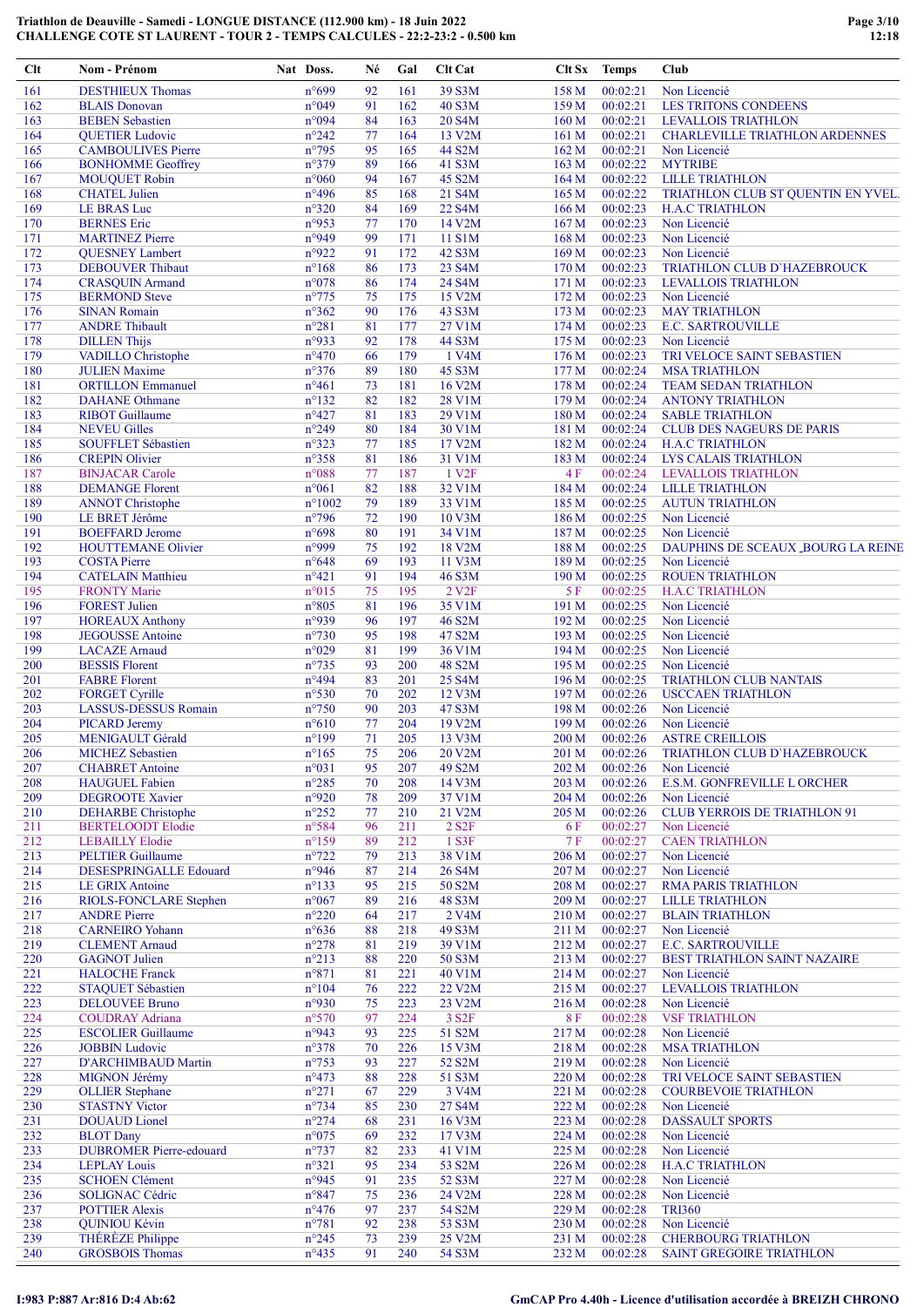| Clt        | Nom - Prénom                                  | Nat Doss.                         | Né       | Gal        | Clt Cat            |                | Clt Sx Temps         | Club                                                      |
|------------|-----------------------------------------------|-----------------------------------|----------|------------|--------------------|----------------|----------------------|-----------------------------------------------------------|
| 241        | ROULLÉ Sébastien                              | n°043                             | 75       | 241        | 26 V2M             | 233 M          | 00:02:28             | <b>MAPLANETE BLEUE</b>                                    |
| 242        | LEYMARIE Jean baptiste                        | $n^{\circ}704$                    | 75       | 242        | 27 V2M             | 234 M          | 00:02:28             | Non Licencié                                              |
| 243        | <b>DASSE</b> Brice                            | $n^{\circ}346$                    | 93       | 243        | 55 S2M             | 235 M          | 00:02:29             | <b>LE MANS TRIATHLON</b>                                  |
| 244        | <b>POUPARD Pierre</b>                         | $n^{\circ}797$                    | 85       | 244        | 28 S4M             | 236 M          | 00:02:29             | Non Licencié                                              |
| 245        | <b>BUREAU Benoit</b>                          | $n^{\circ}348$                    | 88       | 245        | 55 S3M             | 237 M          | 00:02:29             | <b>LE MANS TRIATHLON</b>                                  |
| 246        | <b>VERGNES Régis</b>                          | n°045                             | 87       | 246        | 29 S4M             | 238 M          | 00:02:29             | <b>CAEN TRIATHLON</b>                                     |
| 247        | SOULARD Clément                               | $n^{\circ}637$                    | 95       | 247        | 56 S2M             | 239 M          | 00:02:29             | Non Licencié                                              |
| 248        | <b>JUMEAUX</b> Adrien                         | n°493                             | 85       | 248        | 30 S4M             | 240 M          | 00:02:29             | <b>TRIATHLON CLUB NANTAIS</b>                             |
| 249        | <b>MAUPIN Mélanie</b>                         | n°989                             | 95       | 249        | 4 S <sub>2</sub> F | 9F             | 00:02:29             | <b>WASQUEHAL TRIATHLON</b>                                |
| 250        | <b>YBERT</b> Christophe                       | n°912                             | 81       | 250        | 42 V1M             | 241 M          | 00:02:29             | MONTOIR ATLANTIQUE CYCLISME, TRIATHLO                     |
| 251        | <b>SCHOEN</b> Jean-baptiste                   | n°944                             | 87       | 251        | 31 S4M             | 242 M          | 00:02:29             | Non Licencié                                              |
| 252        | D'ALEO Ugo                                    | $n^{\circ}$ 754                   | 96       | 252        | 57 S2M             | 243 M          | 00:02:29             | Non Licencié                                              |
| 253        | <b>RENAUDIN Cedric</b>                        | $n^{\circ}243$                    | 79       | 253        | 43 V1M             | 244 M          | 00:02:29             | CHARLEVILLE TRIATHLON ARDENNES                            |
| 254        | <b>GUILLON Leopold</b>                        | $n^{\circ}355$                    | 97       | 254        | 58 S2M             | 245 M          | 00:02:29             | <b>LOCHES 37 TRIATHLON</b>                                |
| 255        | <b>VASTRA Franck-benoit</b>                   | $n^{\circ}157$                    | 72       | 255        | 18 V3M             | 246 M          | 00:02:30             | Non Licencié                                              |
| 256        | MASSAT Théo                                   | $n^{\circ}510$                    | 95       | 256        | 59 S2M             | 247 M          | 00:02:30             | <b>TRIAXION</b>                                           |
| 257        | <b>REUTHER Eric</b>                           | $n^{\circ}727$                    | 68       | 257        | 19 V3M             | 248 M          | 00:02:30             | Non Licencié                                              |
| 258        | <b>CUCHEVAL Florence</b>                      | n°921                             | 77       | 258        | 3 V <sub>2F</sub>  | 10F            | 00:02:30             | Non Licencié                                              |
| 259<br>260 | <b>LELONG Olivier</b>                         | $n^{\circ}258$<br>$n^{\circ}852$  | 78<br>89 | 259<br>260 | 44 V1M             | 249 M<br>250 M | 00:02:30<br>00:02:30 | CONCORDE CLUB TRIATHLON ST SAULVE                         |
|            | <b>MASSELIN Hugues</b>                        |                                   |          |            | 56 S3M             |                |                      | Non Licencié                                              |
| 261        | <b>NDIONE</b> Denis adama                     | $n^{\circ}608$                    | 89<br>84 | 261        | 57 S3M             | 251 M          | 00:02:30             | Non Licencié<br>Non Licencié                              |
| 262        | <b>CORMIER Luc</b>                            | n°948                             | 90       | 262        | 32 S4M             | 252 M          | 00:02:30             |                                                           |
| 263        | <b>GERBE</b> Maureen                          | n°813                             | 95       | 263        | 2 S3F<br>60 S2M    | 11F<br>253 M   | 00:02:30<br>00:02:30 | Non Licencié<br>Non Licencié                              |
| 264        | <b>SKROBALA Nathan</b>                        | $n^{\circ}654$                    |          | 264        |                    |                | 00:02:30             |                                                           |
| 265<br>266 | <b>KOUCH Amaury</b><br><b>PUPPINCK Pierre</b> | $n^{\circ}$ 557<br>$n^{\circ}241$ | 87<br>95 | 265<br>266 | 33 S4M<br>61 S2M   | 254 M<br>255 M | 00:02:30             | <b>VERSAILLES TRIATHLON</b><br><b>CHANTILLY TRIATHLON</b> |
| 267        | <b>GOUFFIER Sylvain</b>                       | n°395                             | 79       | 267        | 45 V1M             |                | 00:02:31             |                                                           |
| 268        | <b>PATROM Yannick</b>                         | $n^{\circ}173$                    | 73       | 268        | 28 V2M             | 256 M<br>257 M | 00:02:31             | PONT AUDEMER TRIATHLON<br><b>353 TRIATHLON CLUB</b>       |
| 269        | <b>WEISSERT Guillaume</b>                     | $n^{\circ}709$                    | 88       | 269        | 58 S3M             | 258 M          | 00:02:31             | Non Licencié                                              |
| 270        | <b>RECOUVREUR Benoit</b>                      | $n^{\circ}561$                    | 86       | 270        | 34 S4M             | 259 M          | 00:02:31             | <b>VERSAILLES TRIATHLON</b>                               |
| 271        | <b>MARETTE Christophe</b>                     | $n^{\circ}457$                    | 74       | 271        | 29 V2M             | 260 M          | 00:02:31             | <b>TEAM LANDI TRIATHLON</b>                               |
| 272        | <b>DUPUY</b> Romain                           | $n^{\circ}081$                    | 86       | 272        | 35 S4M             | 261 M          | 00:02:31             | <b>LEVALLOIS TRIATHLON</b>                                |
| 273        | <b>POITEVINEAU Francis</b>                    | $n^{\circ}148$                    | 80       | 273        | 46 V1M             | 262 M          | 00:02:31             | <b>VITROLLES TRIATHLON</b>                                |
| 274        | <b>SEIGNEURET Jean-yves</b>                   | $n^{\circ}689$                    | 69       | 274        | 20 V3M             | 263 M          | 00:02:31             | Non Licencié                                              |
| 275        | <b>LACROIX Romain</b>                         | $n^{\circ}377$                    | 81       | 275        | 47 V1M             | 264 M          | 00:02:31             | <b>MSA TRIATHLON</b>                                      |
| 276        | <b>MASSON</b> Alan                            | $n^{\circ}635$                    | 86       | 276        | 36 S4M             | 265 M          | 00:02:31             | Non Licencié                                              |
| 277        | <b>MAMAN</b> Gwendoline                       | $n^{\circ}086$                    | 83       | 277        | 3 S4F              | 12F            | 00:02:32             | <b>LEVALLOIS TRIATHLON</b>                                |
| 278        | <b>BELE Pascal</b>                            | n°928                             | 77       | 278        | 30 V2M             | 266 M          | 00:02:32             | Non Licencié                                              |
| 279        | <b>COSTIC?</b> Ivanciuc                       | $n^{\circ}1000$                   | 79       | 279        | 48 V1M             | 267 M          | 00:02:32             | Non Licencié                                              |
| 280        | <b>EME</b> Xavier                             | n°099                             | 71       | 280        | 21 V3M             | 268 M          | 00:02:32             | <b>LEVALLOIS TRIATHLON</b>                                |
| 281        | <b>LADREYT Thibault</b>                       | n°894                             | 96       | 281        | 62 S2M             | 269 M          | 00:02:32             | Non Licencié                                              |
| 282        | <b>DUCOS</b> Coline                           | n°090                             | 91       | 282        | 3 S3F              | 13F            | 00:02:32             | <b>LEVALLOIS TRIATHLON</b>                                |
| 283        | <b>DELOT</b> Etienne                          | $n^{\circ}489$                    | 89       | 283        | 59 S3M             | 270 M          | 00:02:32             | <b>TRIATHLON CLUB DES WEPPES</b>                          |
| 284        | <b>VILLARD</b> Samuel                         | n°581                             | 89       | 284        | 60 S3M             | 271 M          | 00:02:32             | Non Licencié                                              |
| 285        | <b>HIRSCH Sebastien</b>                       | n°507                             | 86       | 285        | 37 S4M             | 272 M          | 00:02:33             | TRIATHLON SANNOIS FRANCONVILLE                            |
| 286        | <b>SUAUDEAU Christian</b>                     | $n^{\circ}471$                    | 65       | 286        | 4 V4M              | 273 M          | 00:02:33             | TRI VELOCE SAINT SEBASTIEN                                |
| 287        | <b>VONCK Denis</b>                            | $n^{\circ}573$                    | 65       | 287        | 5 V4M              | 274 M          | 00:02:33             | <b>WASQUEHAL TRIATHLON</b>                                |
| 288        | <b>BESNEUX Anthony</b>                        | $n^{\circ}877$                    | 77       | 288        | 31 V2M             | 275 M          | 00:02:33             | Non Licencié                                              |
| 289        | <b>PAILLARD Philippe</b>                      | $n^{\circ}131$                    | 73       | 289        | 32 V2M             | 276 M          | 00:02:33             | <b>ANTONY TRIATHLON</b>                                   |
| 290        | <b>LOISEAU</b> Denis                          | $n^{\circ}656$                    | 69       | 290        | 22 V3M             | 277 M          | 00:02:33             | Non Licencié                                              |
| 291        | <b>ROWLAND Jonny</b>                          | $n^{\circ}023$                    | 84       | 291        | 38 S4M             | 278 M          | 00:02:33             | Non Licencié                                              |
| 292        | <b>EUDE</b> Romain                            | $n^{\circ}401$                    | 98       | 292        | 12 S1M             | 279 M          | 00:02:33             | RED STAR CLUB CHAMPIGNY                                   |
| 293        | <b>HANRARD</b> Sébastien                      | $n^{\circ}733$                    | 72       | 293        | 23 V3M             | 280 M          | 00:02:33             | Non Licencié                                              |
| 294        | <b>BADUEL Thomas</b>                          | n°968                             | 90       | 294        | 61 S3M             | 281 M          | 00:02:33             | Non Licencié                                              |
| 295        | <b>BESNIER Antoine</b>                        | $n^{\circ}335$                    | 91       | 295        | 62 S3M             | 282 M          | 00:02:33             | <b>LA ROCHELLE TRIATHLON</b>                              |
| 296        | LE DANIEL Pierre luc                          | $n^{\circ}500$                    | 90       | 296        | 63 S3M             | 283 M          | 00:02:33             | TRIATHLON COTE D EMERAUDE                                 |
| 297        | <b>DELORY</b> Julien                          | $n^{\circ}356$                    | 91       | 297        | 64 S3M             | 284 M          | 00:02:34             | <b>LOMME NATATION TRIATHLON</b>                           |
| 298        | <b>HEYRAUD Benjamin</b>                       | $n^{\circ}151$                    | 78       | 298        | 49 V1M             | 285 M          | 00:02:34             | Non Licencié                                              |
| 299        | <b>RAYNAUD Pierre</b>                         | $n^{\circ}674$                    | 68       | 299        | 24 V3M             | 286 M          | 00:02:34             | Non Licencié                                              |
| 300        | <b>DEVEAUX Olivier</b>                        | $n^{\circ}1001$                   | 69       | 300        | 25 V3M             | 287 M          | 00:02:34             | LES RAINETTES DU PAYS D AUGE                              |
| 301        | <b>LHORPHELIN Jordan</b>                      | $n^{\circ}832$                    | 89       | 301        | 65 S3M             | 288 M          | 00:02:34             | Non Licencié                                              |
| 302        | <b>GWENDAL Laurent</b>                        | $n^{\circ}696$                    | 02       | 302        | 13 S1M             | 289 M          | 00:02:34             | Non Licencié                                              |
| 303        | <b>MYARA</b> Vincent                          | $n^{\circ}408$                    | 89       | 303        | 66 S3M             | 290 M          | 00:02:34             | <b>RMA PARIS TRIATHLON</b>                                |
| 304        | <b>BILHEUX Cyrille</b>                        | $n^{\circ}343$                    | 78       | 304        | 50 V1M             | 291 M          | 00:02:34             | <b>LAVAL TRIATHLON CLUB</b>                               |
| 305        | <b>TARDIF Florent</b>                         | $n^{\circ}238$                    | 90       | 305        | 67 S3M             | 292 M          | 00:02:34             | <b>CARENTAN TRIATHLON</b>                                 |
| 306        | <b>GOUAILLIER Lénaïc</b>                      | n°937                             | 78       | 306        | 51 V1M             | 293 M          | 00:02:34             | Non Licencié                                              |
| 307        | <b>OUDART</b> Alexandre                       | $n^{\circ}713$                    | 84       | 307        | 39 S4M             | 294 M          | 00:02:34             | Non Licencié                                              |
| 308        | <b>DUQUENOY Antoine</b>                       | $n^{\circ}459$                    | 63       | 308        | 6 V4M              | 295 M          | 00:02:34             | <b>TEAM POLICE HDFN</b>                                   |
| 309        | <b>HOPFNER</b> Jean baptiste                  | $n^{\circ}517$                    | 77       | 309        | 33 V2M             | 296 M          | 00:02:34             | <b>TRIMOVAL MOLSHEIM</b>                                  |
| 310        | <b>LEHMANN Emmanuel</b>                       | $n^{\circ}138$                    | 75       | 310        | 34 V2M             | 297 M          | 00:02:34             | <b>CS CLICHY TRIATHLON</b>                                |
| 311        | <b>AMARA</b> Dan                              | $n^{\circ}533$                    | 85       | 311        | 40 S4M             | 298 M          | 00:02:35             | <b>USF TRIATHLON</b>                                      |
| 312        | <b>BRUNSCHVICG Xavier</b>                     | $n^{\circ}449$                    | 73       | 312        | 35 V2M             | 299 M          | 00:02:35             | <b>STADE FRANCAIS</b>                                     |
| 313        | LE PALLEC David                               | $n^{\circ}207$                    | 73       | 313        | 36 V2M             | 300 M          | 00:02:35             | <b>BAUD KORRIG ENDURANCE</b>                              |
| 314        | <b>GODEBOUT Cedric</b>                        | $n^{\circ}831$                    | 81       | 314        | 52 V1M             | 301 M          | 00:02:35             | Non Licencié                                              |
| 315        | <b>BARRE Thierry</b>                          | $n^{\circ}280$                    | 70       | 315        | 26 V3M             | 302 M          | 00:02:35             | <b>E.C. SARTROUVILLE</b>                                  |
| 316        | <b>RELLA Mathieu</b>                          | $n^{\circ}451$                    | 95       | 316        | 63 S2M             | 303 M          | 00:02:35             | <b>STADE FRANCAIS</b>                                     |
| 317        | <b>FOQUEREAU Pascal</b>                       | n°956                             | 65       | 317        | 7 V4M              | 304 M          | 00:02:35             | Non Licencié                                              |
| 318        | <b>DERREY Sylvain</b>                         | $n^{\circ}310$                    | 76       | 318        | 37 V2M             | 305 M          | 00:02:35             | <b>H.A.C TRIATHLON</b>                                    |
| 319        | <b>DECKER Thomas</b>                          | $n^{\circ}525$                    | 94       | 319        | 64 S2M             | 306 M          | 00:02:35             | <b>U.S. CRETEIL TRIATHLON</b>                             |
| 320        | <b>TOURBOT-MICHAUD Raphael</b>                | $n^{\circ}873$                    | 88       | 320        | 68 S3M             | 307 M          | 00:02:35             | Non Licencié                                              |
|            |                                               |                                   |          |            |                    |                |                      |                                                           |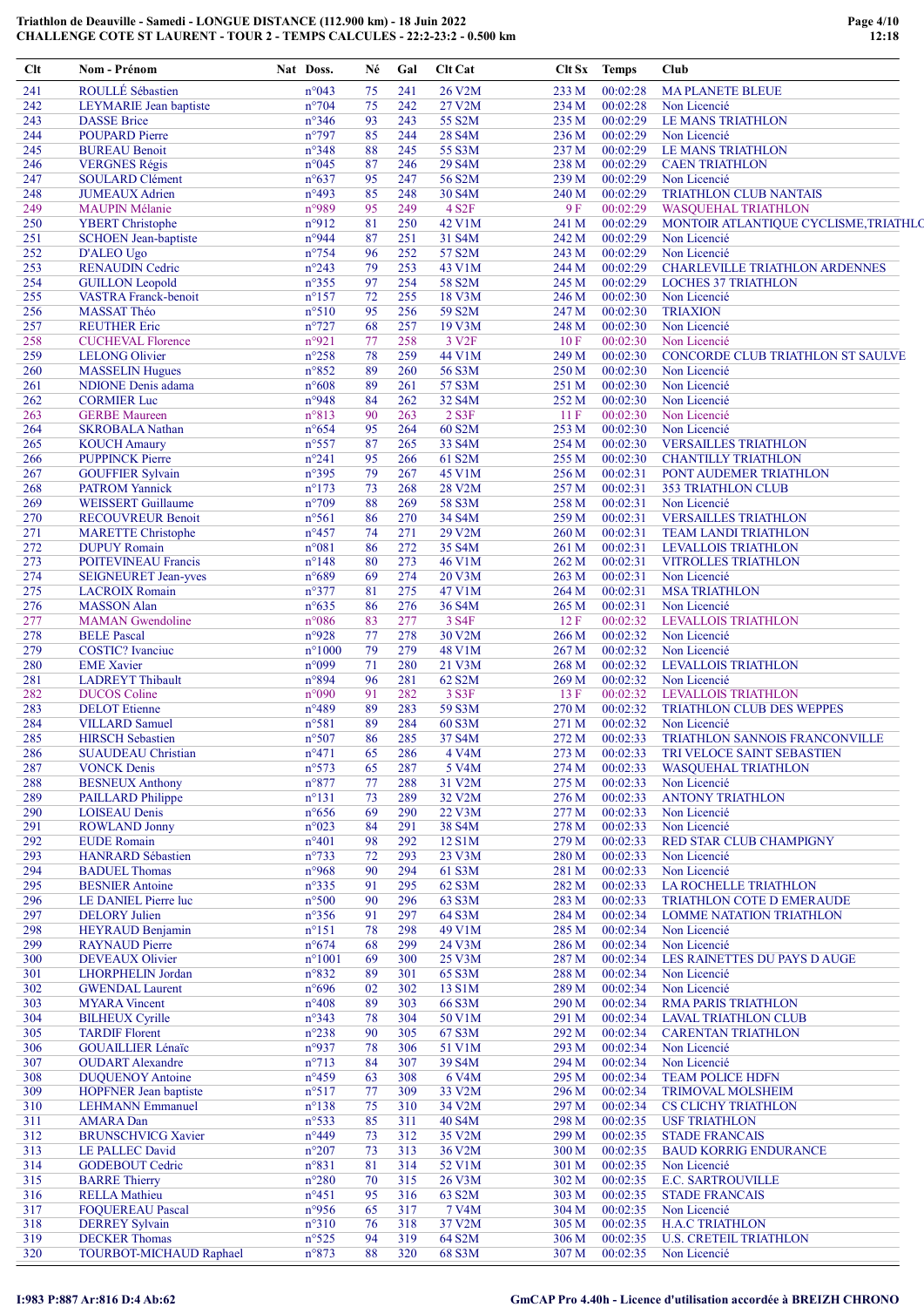| $Clt$      | Nom - Prénom                                     | Nat Doss.               | Né       | Gal        | <b>Clt Cat</b>     |                | Clt Sx Temps         | Club                                    |
|------------|--------------------------------------------------|-------------------------|----------|------------|--------------------|----------------|----------------------|-----------------------------------------|
| 321        | <b>RICKS</b> Saskia                              | $n^{\circ}761$          | 94       | 321        | 5 S <sub>2</sub> F | 14F            | 00:02:35             | Non Licencié                            |
| 322        | <b>ARMANGE</b> Stephane                          | $n^{\circ}825$          | 92       | 322        | 69 S3M             | 308 M          | 00:02:35             | Non Licencié                            |
| 323        | <b>MARTIN</b> Pierre                             | n°984                   | 85       | 323        | 41 S4M             | 309 M          | 00:02:35             | Non Licencié                            |
| 324        | <b>LOIZON</b> Damien                             | n°071                   | 90       | 324        | 70 S3M             | 310 M          | 00:02:35             | DEAUVILLE TROUVILLE TRIATHLON           |
| 325        | <b>VAIREAUX Nicolas</b>                          | $n^{\circ}780$          | 83       | 325        | 42 S4M             | 311 M          | 00:02:35             | Non Licencié                            |
| 326        | <b>TIMMERMAN Julien</b>                          | $n^{\circ}361$          | 82       | 326        | 53 V1M             | 312 M          | 00:02:35             | LYS CALAIS TRIATHLON                    |
| 327        | <b>ZACAI</b> Romain                              | n°579                   | 86       | 327        | 43 S4M             | 313 M          | 00:02:35             | Non Licencié                            |
| 328        | <b>LAMY</b> Nicolas                              | $n^{\circ}266$          | 74       | 328        | 38 V2M             | 314 M          | 00:02:36             | <b>COUERON TRIATHLON</b>                |
| 329        | <b>KIM</b> Sebastien                             | n°397                   | 81       | 329        | 54 V1M             | 315 M          | 00:02:36             | PONT AUDEMER TRIATHLON                  |
| 330        | <b>GAILLARD</b> Gaël                             | n°034                   | 86       | 330        | 44 S4M             | 316 M          | 00:02:36             | Non Licencié                            |
| 331        | LOÏC Simon                                       | $n^{\circ}767$          | 71       | 331        | 27 V3M             | 317 M          | 00:02:36             | Non Licencié                            |
| 332        | <b>GENIN Jean</b>                                | $n^{\circ}622$          | 69       | 332        | 28 V3M             | 318 M          | 00:02:36             | Non Licencié<br><b>FELGER TRIATHLON</b> |
| 333<br>334 | <b>DESCHAMPS Nicolas</b><br><b>MERRÉ</b> Grégory | n°302<br>$n^{\circ}432$ | 72<br>78 | 333<br>334 | 29 V3M<br>55 V1M   | 319 M<br>320 M | 00:02:36<br>00:02:36 | <b>SAINT BRIEUC TRIATHLON</b>           |
| 335        | <b>BERTEIN Thomas</b>                            | $n^{\circ}639$          | 91       | 335        | 71 S3M             | 321 M          | 00:02:37             | Non Licencié                            |
| 336        | <b>PIERRE Carl</b>                               | $n^{\circ}286$          | 75       | 336        | 39 V2M             | 322 M          | 00:02:37             | E.S.M. GONFREVILLE L ORCHER             |
| 337        | <b>CHOLET</b> Simon                              | $n^{\circ}682$          | 02       | 337        | 14 S1M             | 323 M          | 00:02:37             | Non Licencié                            |
| 338        | <b>CAMIN</b> Charlène                            | $n^{\circ}020$          | 92       | 338        | 4 S3F              | 15F            | 00:02:37             | A.S. MONACO TRIATHLON                   |
| 339        | LEVEILLE Frédéric                                | n°979                   | 76       | 339        | 40 V2M             | 324 M          | 00:02:37             | TRIATHLON CLUB NANTAIS                  |
| 340        | <b>BRENAS Clément</b>                            | $n^{\circ}800$          | 96       | 340        | 65 S2M             | 325 M          | 00:02:37             | Non Licencié                            |
| 341        | <b>PAGNON Nicolas</b>                            | n°051                   | 80       | 341        | 56 V1M             | 326 M          | 00:02:37             | Non Licencié                            |
| 342        | <b>GALLEMAND Christophe</b>                      | n°936                   | 75       | 342        | 41 V2M             | 327 M          | 00:02:37             | Non Licencié                            |
| 343        | <b>MAGAUD Thierry</b>                            | $n^{\circ}103$          | 66       | 343        | 8 V4M              | 328 M          | 00:02:37             | <b>LEVALLOIS TRIATHLON</b>              |
| 344        | <b>MARTIN Sébastien</b>                          | n°539                   | 73       | 344        | 42 V2M             | 329 M          | 00:02:37             | VAL D EUROPE TRIATHLON                  |
| 345        | <b>CUNY Philippe</b>                             | $n^{\circ}232$          | 76       | 345        | 43 V2M             | 330 M          | 00:02:38             | <b>CAEN TRIATHLON</b>                   |
| 346        | <b>MAHIEU Romain</b>                             | n°976                   | 78       | 346        | 57 V1M             | 331 M          | 00:02:38             | DB COACHING TRIATHLON                   |
| 347        | <b>TALBOT</b> Alexandre                          | $n^{\circ}763$          | 88       | 347        | 72 S3M             | 332 M          | 00:02:38             | Non Licencié                            |
| 348        | <b>TITS David</b>                                | n°859                   | 74       | 348        | 44 V2M             | 333 M          | 00:02:38             | Non Licencié                            |
| 349        | <b>RIVIERE Olivier</b>                           | n°338                   | 82       | 349        | 58 V1M             | 334 M          | 00:02:38             | LA SAINT MANDEENNE TRIATHLON            |
| 350        | <b>CERS</b> Paul                                 | $n^{\circ}$ 158         | 94       | 350        | 66 S2M             | 335 M          | 00:02:38             | Non Licencié                            |
| 351        | <b>ROBERTO Katia</b>                             | $n^{\circ}141$          | 92       | 351        | 5 S3F              | 16F            | 00:02:38             | <b>CS CLICHY TRIATHLON</b>              |
| 352        | <b>SARMIENTO ARGUELLO Luis</b>                   | n°900                   | 86       | 352        | 45 S4M             | 336 M          | 00:02:38             | Non Licencié                            |
| 353        | <b>GAUDREL Renan</b>                             | n°817                   | 95       | 353        | 67 S2M             | 337 M          | 00:02:38             | Non Licencié                            |
| 354        | <b>KUHNAST Etienne</b>                           | n°077                   | 87       | 354        | 46 S4M             | 338 M          | 00:02:38             | <b>LEVALLOIS TRIATHLON</b>              |
| 355        | <b>DE ARAUJO Georges</b>                         | $n^{\circ}1008$         | 71       | 355        | 30 V3M             | 339 M          | 00:02:38             | TEAM TRI CAUX AUSTREBERTHE              |
| 356        | <b>LE SERT Aurelien</b>                          | $n^{\circ}185$          | 80       | 356        | 59 V1M             | 340 M          | 00:02:38             | <b>ACCTRI GROUPE PSA</b>                |
| 357        | <b>SIMON Sebastien</b>                           | $n^{\circ}512$          | 85       | 357        | 47 S4M             | 341 M          | 00:02:39             | <b>TRIAXION</b>                         |
| 358        | <b>PAGET Thomas</b>                              | n°059                   | 86       | 358        | 48 S4M             | 342 M          | 00:02:39             | <b>LILLE TRIATHLON</b>                  |
| 359<br>360 | <b>BERTHEAS</b> Luc<br><b>MORIN</b> Pascal       | $n^{\circ}184$<br>n°924 | 90<br>68 | 359<br>360 | 73 S3M<br>31 V3M   | 343 M<br>344 M | 00:02:39<br>00:02:39 | <b>AC MARINES</b><br>Non Licencié       |
| 361        | <b>DECERF</b> Aurélien                           | $n^{\circ}413$          | 86       | 361        | 49 S4M             | 345 M          | 00:02:39             | <b>RONCQ TRIATHLON</b>                  |
| 362        | <b>PAQUETTE Bertrand</b>                         | n°091                   | 61       | 362        | 1 V5M              | 346 M          | 00:02:39             | <b>LEVALLOIS TRIATHLON</b>              |
| 363        | <b>RAULT</b> Yannis                              | $n^{\circ}$ 145         | 73       | 363        | 45 V2M             | 347 M          | 00:02:39             | <b>CHATEAU GONTIER TRIATHLON</b>        |
| 364        | <b>LAUDOU</b> Vincent                            | n°554                   | 74       | 364        | 46 V2M             | 348 M          | 00:02:39             | <b>VERSAILLES TRIATHLON</b>             |
| 365        | <b>BACKES</b> Florian                            | n°851                   | 90       | 365        | 74 S3M             | 349 M          | 00:02:39             | Non Licencié                            |
| 366        | <b>DELRŒUX Nicolas</b>                           | n°909                   | 83       | 366        | 50 S4M             | 350 M          | 00:02:39             | Non Licencié                            |
| 367        | <b>DRIGUET Maud</b>                              | n°926                   | 93       | 367        | 6 S <sub>2F</sub>  | 17F            | 00:02:40             | Non Licencié                            |
| 368        | <b>MANOURY Vincent</b>                           | $n^{\circ}341$          | 78       | 368        | 60 V1M             | 351 M          | 00:02:40             | <b>LAVAL TRIATHLON CLUB</b>             |
| 369        | <b>BERNARD</b> Arnaud alain                      | n°986                   | 90       | 369        | 75 S3M             | 352 M          | 00:02:40             | <b>RMA PARIS TRIATHLON</b>              |
| 370        | <b>AUVIN Florent</b>                             | $n^{\circ}645$          | 88       | 370        | 76 S3M             | 353 M          | 00:02:40             | Non Licencié                            |
| 371        | LE DREVES Loic                                   | $n^{\circ}160$          | 79       | 371        | 61 V1M             | 354 M          | 00:02:40             | <b>FLANDRE LYS TRIATHLON</b>            |
| 372        | VOIVENEL Jean paul                               | $n^{\circ}054$          | 85       | 372        | 51 S4M             | 355 M          | 00:02:40             | Non Licencié                            |
| 373        | <b>BENOUAICH Vincent</b>                         | $n^{\circ}574$          | 93       | 373        | 68 S2M             | 356 M          | 00:02:40             | YPRL SAINT CYR TRIATHLON                |
| 374        | <b>FOUQUEREL Eric</b>                            | n°036                   | 71       | 374        | 32 V3M             | 357 M          | 00:02:40             | Non Licencié                            |
| 375        | LE FUR Loïc                                      | $n^{\circ}398$          | 75       | 375        | 47 V2M             | 358 M          | 00:02:40             | PONT AUDEMER TRIATHLON                  |
| 376        | <b>CLAUDEL</b> Julien                            | $n^{\circ}716$          | 85       | 376        | 52 S4M             | 359 M          | 00:02:40             | Non Licencié                            |
| 377        | <b>LESAGE Pierre</b>                             | $n^{\circ}290$          | 80       | 377        | 62 V1M             | 360 M          | 00:02:40             | E.S.M. GONFREVILLE L ORCHER             |
| 378        | <b>MALLET</b> Arnaud                             | $n^{\circ}190$          | 81       | 378        | 63 V1M             | 361 M          | 00:02:40             | <b>ARGENTAN TRIATHLON</b>               |
| 379        | <b>SAUVAGET Adrien</b>                           | n°941                   | 93       | 379        | 69 S2M             | 362 M          | 00:02:40             | Non Licencié                            |
| 380        | <b>PELTIER Sebastien</b>                         | n°519                   | 80       | 380        | 64 V1M             | 363 M          | 00:02:41             | <b>TRINOSAURE</b>                       |
| 381        | <b>MEZERETTE Baptiste</b>                        | n°869<br>$n^{\circ}624$ | 94       | 381        | 70 S2M             | 364 M          | 00:02:41             | Non Licencié                            |
| 382<br>383 | <b>LOUPIAS Thomas</b><br><b>PHILIPPE Ludovic</b> | n°854                   | 96<br>77 | 382<br>383 | 71 S2M<br>48 V2M   | 365 M<br>366 M | 00:02:41<br>00:02:41 | Non Licencié<br>Non Licencié            |
| 384        | <b>FAURE</b> Sebastien                           | n°983                   | 83       | 384        | 53 S4M             | 367 M          | 00:02:41             | Non Licencié                            |
| 385        | DELEURME-POULMANE Guy                            | $n^{\circ}751$          | 81       | 385        | 65 V1M             | 368 M          | 00:02:41             | Non Licencié                            |
| 386        | <b>TUAL Stéven</b>                               | n°683                   | 93       | 386        | 72 S2M             | 369 M          | 00:02:41             | Non Licencié                            |
| 387        | <b>MANDON Pascal</b>                             | $n^{\circ}844$          | 76       | 387        | 49 V2M             | 370 M          | 00:02:41             | Non Licencié                            |
| 388        | <b>RENAUDO</b> Manon                             | $n^{\circ}119$          | 89       | 388        | 6 S3F              | 18F            | 00:02:41             | <b>LEVALLOIS TRIATHLON</b>              |
| 389        | <b>DUFOUR Augustin</b>                           | n°582                   | 79       | 389        | 66 V1M             | 371 M          | 00:02:41             | Non Licencié                            |
| 390        | <b>DEKREON Julien</b>                            | $n^{\circ}477$          | 85       | 390        | 54 S4M             | 372 M          | 00:02:41             | <b>TRI360</b>                           |
| 391        | <b>DELVIGNE Jérémy</b>                           | $n^{\circ}872$          | 90       | 391        | 77 S3M             | 373 M          | 00:02:41             | Non Licencié                            |
| 392        | <b>MADELAINE Quentin</b>                         | $n^{\circ}420$          | 90       | 392        | 78 S3M             | 374 M          | 00:02:42             | <b>ROUEN TRIATHLON</b>                  |
| 393        | DE LA TAILLE Louis                               | $n^{\circ}840$          | 93       | 393        | 73 S2M             | 375 M          | 00:02:42             | Non Licencié                            |
| 394        | <b>BRODELET Kevin</b>                            | $n^{\circ}711$          | 90       | 394        | 79 S3M             | 376 M          | 00:02:42             | Non Licencié                            |
| 395        | <b>MAISONNEUVE Pierre</b>                        | $n^{\circ}632$          | 93       | 395        | 74 S2M             | 377 M          | 00:02:42             | Non Licencié                            |
| 396        | <b>LELANNIER Steven</b>                          | n°305                   | 87       | 396        | 55 S4M             | 378 M          | 00:02:42             | <b>GARNISON RENNES TRIATHLON</b>        |
| 397        | <b>CROSNIER Eric</b>                             | n°383                   | 72       | 397        | 33 V3M             | 379 M          | 00:02:42             | NATIXIS TRIATHLON UNION SPORTIVE        |
| 398        | <b>MATTEI Bruno</b>                              | n°595                   | 63       | 398        | 9 V <sub>4</sub> M | 380 M          | 00:02:42             | <b>USCCAEN TRIATHLON</b>                |
| 399        | <b>DOVERGNE Hugo</b>                             | n°793                   | 98       | 399        | 15 S1M             | 381 M          | 00:02:42             | Non Licencié                            |
| 400        | <b>PENEAU Olivier</b>                            | $n^{\circ}474$          | 73       | 400        | 50 V2M             | 382 M          | 00:02:43             | TRI VELOCE SAINT SEBASTIEN              |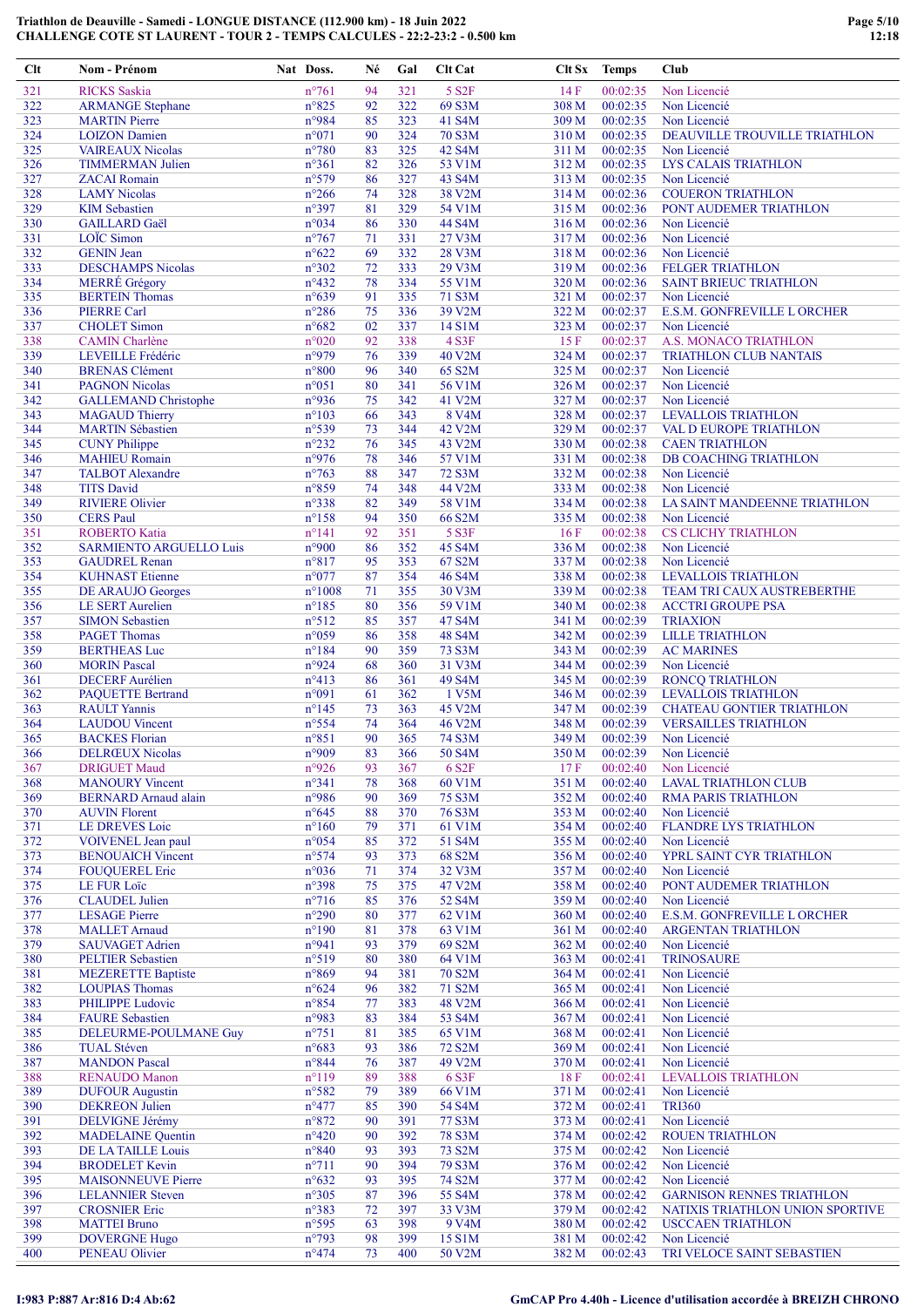| Clt        | Nom - Prénom                                        | Nat Doss.                         | Né       | Gal        | <b>Clt Cat</b>                     |                | Clt Sx Temps         | Club                                         |
|------------|-----------------------------------------------------|-----------------------------------|----------|------------|------------------------------------|----------------|----------------------|----------------------------------------------|
| 401        | DU COUËDIC Antoine                                  | n°599                             | 96       | 401        | 75 S2M                             | 383 M          | 00:02:43             | Non Licencié                                 |
| 402        | <b>CARREGA Berenice</b>                             | n°083                             | 97       | 402        | <b>7 S2F</b>                       | 19F            | 00:02:43             | <b>LEVALLOIS TRIATHLON</b>                   |
| 403        | <b>LANSELLE Olivier</b>                             | $n^{\circ}066$                    | 72       | 403        | 34 V3M                             | 384 M          | 00:02:43             | <b>LILLE TRIATHLON</b>                       |
| 404        | <b>LETORT</b> Aurélien                              | $n^{\circ}492$                    | 78       | 404        | 67 V1M                             | 385 M          | 00:02:43             | TRIATHLON CLUB NANTAIS                       |
| 405        | <b>MESNIL</b> Antoine                               | $n^{\circ}072$                    | 81       | 405        | 68 V1M                             | 386 M          | 00:02:43             | DEAUVILLE TROUVILLE TRIATHLON                |
| 406        | <b>DUBRAY</b> Michael                               | $n^{\circ}353$                    | 72       | 406        | 35 V3M                             | 387 M          | 00:02:43             | <b>LES TRITONS CONDEENS</b>                  |
| 407        | <b>COROLLER Jean-francois</b>                       | n°535                             | 81       | 407        | 69 V1M                             | 388 M          | 00:02:43             | <b>USML TRIATHLON</b>                        |
| 408        | <b>FRESNARD Xavier</b>                              | $n^{\circ}153$                    | 75       | 408        | 51 V2M                             | 389 M          | 00:02:43             | Non Licencié                                 |
| 409        | <b>GUILBAUD Bastien</b>                             | $n^{\circ}627$                    | 91       | 409        | 80 S3M                             | 390 M          | 00:02:43             | Non Licencié                                 |
| 410        | <b>RAVIART Patrice</b>                              | n°981                             | 61       | 410        | 2 V5M                              | 391 M          | 00:02:43             | VAL DE REUIL TRIATHLON                       |
| 411        | <b>SUDRON Yoann</b>                                 | n°809                             | 82       | 411        | 70 V1M                             | 392 M          | 00:02:43             | Non Licencié                                 |
| 412        | <b>BIGARÉ</b> Simon                                 | $n^{\circ}631$                    | 94       | 412        | <b>76 S2M</b>                      | 393 M          | 00:02:44             | Non Licencié                                 |
| 413<br>414 | <b>BARDON</b> Mathieu<br><b>MULARD Tristan</b>      | $n^{\circ}$ 135<br>n°931          | 79<br>97 | 413<br>414 | 71 V1M<br>77 S2M                   | 394 M<br>395 M | 00:02:44<br>00:02:44 | CS CLICHY TRIATHLON<br>Non Licencié          |
| 415        | <b>LAURENT</b> Frederic                             | $n^{\circ}256$                    | 74       | 415        | 52 V2M                             | 396 M          | 00:02:44             | <b>CNC TRIATHLON</b>                         |
| 416        | <b>RIEDL Jesse</b>                                  | $n^{\circ}606$                    | 92       | 416        | 81 S3M                             | 397 M          | 00:02:44             | Non Licencié                                 |
| 417        | <b>MUGNIER Christophe</b>                           | $n^{\circ}612$                    | 73       | 417        | 53 V2M                             | 398 M          | 00:02:44             | Non Licencié                                 |
| 418        | <b>LEROUX Christophe</b>                            | $n^{\circ}307$                    | 77       | 418        | 54 V2M                             | 399 M          | 00:02:44             | <b>GRANVILLE TRIATHLON</b>                   |
| 419        | <b>PAPIN Guillaume</b>                              | $n^{\circ}1005$                   | 78       | 419        | 72 V1M                             | 400 M          | 00:02:44             | Non Licencié                                 |
| 420        | <b>LE MOIGN Eric</b>                                | n°886                             | 74       | 420        | 55 V2M                             | 401 M          | 00:02:44             | Non Licencié                                 |
| 421        | <b>LE THIERRY Guillaume</b>                         | n°518                             | 71       | 421        | 36 V3M                             | 402 M          | 00:02:45             | <b>TRINOSAURE</b>                            |
| 422        | <b>BILLARD</b> Jean-marie                           | $n^{\circ}685$                    | 76       | 422        | 56 V2M                             | 403 M          | 00:02:45             | Non Licencié                                 |
| 423        | DE MEYER Geoffroy                                   | $n^{\circ}680$                    | 95       | 423        | <b>78 S2M</b>                      | 404 M          | 00:02:45             | Non Licencié                                 |
| 424        | <b>MONGODIN Laurent</b>                             | $n^{\circ}187$                    | 74       | 424        | 57 V2M                             | 405 M          | 00:02:45             | ANJOU TRIATHLON TRELAZE                      |
| 425        | <b>CHAUCHAT Xavier</b>                              | n°366                             | 89       | 425        | 82 S3M                             | 406 M          | 00:02:45             | <b>MBDA TRIATHLON</b>                        |
| 426        | <b>LE MOINE Manuel</b>                              | $n^{\circ}732$                    | 74       | 426        | 58 V2M                             | 407 M          | 00:02:45             | Non Licencié                                 |
| 427        | <b>ROBERT Anthony</b>                               | n°540                             | 84       | 427        | 56 S4M                             | 408 M          | 00:02:45             | VAL D EUROPE TRIATHLON                       |
| 428        | <b>FORNS Robin</b>                                  | n°707                             | 99       | 428        | 16 S1M                             | 409 M          | 00:02:45             | Non Licencié                                 |
| 429        | <b>MONTASSIER Mathieu</b>                           | $n^{\circ}109$                    | 86       | 429        | 57 S4M                             | 410 M          | 00:02:45             | <b>LEVALLOIS TRIATHLON</b>                   |
| 430        | CORRE-GAUBERT Frédéric-charles                      | $n^{\circ}615$                    | 89       | 430        | 83 S3M                             | 411 M          | 00:02:45             | Non Licencié                                 |
| 431        | <b>FASQUEL Vincent</b>                              | n°359                             | 79       | 431        | 73 V1M                             | 412 M          | 00:02:45             | LYS CALAIS TRIATHLON                         |
| 432        | <b>MAGDELEINE Yoan</b>                              | n°961                             | 83       | 432        | 58 S4M                             | 413 M          | 00:02:45             | Non Licencié                                 |
| 433        | <b>SCHWELLNUS Cyrille</b>                           | n°392                             | 75       | 433        | 59 V2M                             | 414 M          | 00:02:45             | PARIS UNIVERSITE CLUB                        |
| 434        | <b>WALGER Gilles</b>                                | $n^{\circ}863$                    | 72       | 434        | 37 V3M                             | 415 M          | 00:02:45             | Non Licencié                                 |
| 435        | <b>LECLERCQ Christophe</b>                          | $n^{\circ}450$                    | 77       | 435        | 60 V2M                             | 416 M          | 00:02:45             | <b>STADE FRANCAIS</b>                        |
| 436        | <b>MEIGNAN Hugues</b>                               | $n^{\circ}188$                    | 75       | 436        | 61 V2M                             | 417 M          | 00:02:45             | <b>ANJOU TRIATHLON TRELAZE</b>               |
| 437        | DIEUDONNÉ Stéphane                                  | $n^{\circ}860$                    | 72       | 437        | 38 V3M                             | 418 M          | 00:02:45             | Non Licencié                                 |
| 438        | <b>DEFRAIN Mathieu</b>                              | n°039                             | 81       | 438        | 74 V1M                             | 419 M          | 00:02:45             | Non Licencié                                 |
| 439<br>440 | <b>BERNARD</b> Christophe<br><b>GUEUNING Benoit</b> | $n^{\circ}210$<br>$n^{\circ}1007$ | 76<br>80 | 439<br>440 | 62 V2M<br>75 V1M                   | 420 M          | 00:02:46<br>00:02:46 | <b>BEAUMONT TRIATHLON</b><br>Non Licencié    |
| 441        | <b>GIRARD</b> Julien                                | $n^{\circ}417$                    | 74       | 441        | 63 V2M                             | 421 M<br>422 M | 00:02:46             | <b>RONCQ TRIATHLON</b>                       |
| 442        | <b>DOUGUET Guillaume</b>                            | $n^{\circ}230$                    | 79       | 442        | <b>76 V1M</b>                      | 423 M          | 00:02:46             | <b>BROCELIANDE TRIATHLON</b>                 |
| 443        | <b>CASTEL Loïc</b>                                  | $n^{\circ}373$                    | 77       | 443        | 64 V2M                             | 424 M          | 00:02:46             | <b>MONTFORT MERE TRIATHLON</b>               |
| 444        | <b>CATELAIN Pierre</b>                              | $n^{\circ}191$                    | 96       | 444        | 79 S2M                             | 425 M          | 00:02:46             | AS GIEN NATATION SECTION TRIATHLON           |
| 445        | <b>HUET</b> Mathieu                                 | $n^{\circ}720$                    | 85       | 445        | 59 S4M                             | 426 M          | 00:02:46             | Non Licencié                                 |
| 446        | <b>WILLEME Kevin</b>                                | $n^{\circ}117$                    | 93       | 446        | 80 S2M                             | 427 M          | 00:02:46             | LEVALLOIS TRIATHLON                          |
| 447        | <b>SALMON Damien</b>                                | $n^{\circ}816$                    | 86       | 447        | 60 S4M                             | 428 M          | 00:02:46             | Non Licencié                                 |
| 448        | <b>BERLIVET Luc</b>                                 | $n^{\circ}282$                    | 70       | 448        | 39 V3M                             | 429 M          | 00:02:46             | E.S.M. GONFREVILLE L ORCHER                  |
| 449        | <b>NIQUE Alexandre</b>                              | $n^{\circ}$ 556                   | 74       | 449        | 65 V2M                             | 430 M          | 00:02:46             | <b>VERSAILLES TRIATHLON</b>                  |
| 450        | <b>SEBASTIEN Louis</b>                              | n°541                             | 81       | 450        | 77 V1M                             | 431 M          | 00:02:46             | VAL D EUROPE TRIATHLON                       |
| 451        | <b>BELLAMY</b> Laurent                              | n°834                             | 88       | 451        | 84 S3M                             | 432 M          | 00:02:47             | Non Licencié                                 |
| 452        | <b>ANQUETIN</b> Aymeric                             | $n^{\circ}607$                    | 86       | 452        | 61 S4M                             | 433 M          | 00:02:47             | Non Licencié                                 |
| 453        | <b>BELAZ</b> Sorya                                  | n°012                             | 82       | 453        | 1 V1F                              | 20 F           | 00:02:47             | <b>SAINT GREGOIRE TRIATHLON</b>              |
| 454        | <b>MALGRANGE Brigitte</b>                           | $n^{\circ}876$                    | 66       | 454        | 1 V <sub>4F</sub>                  | 21F            | 00:02:47             | Non Licencié                                 |
| 455        | <b>CHABERT</b> Gabriel                              | $n^{\circ}611$                    | 95       | 455        | 81 S2M                             | 434 M          | 00:02:47             | Non Licencié                                 |
| 456        | <b>ORLIAGUET Francois</b>                           | $n^{\circ}$ 749                   | 91       | 456        | 85 S3M                             | 435 M          | 00:02:47             | Non Licencié                                 |
| 457        | <b>CLERBOUT Quentin</b>                             | $n^{\circ}253$                    | 96       | 457        | 82 S2M                             | 436 M          | 00:02:47             | <b>CLUB YERROIS DE TRIATHLON 91</b>          |
| 458        | <b>ZIMMERMANN Lucas</b>                             | n°934                             | 93       | 458        | 83 S2M                             | 437 M          | 00:02:47             | Non Licencié                                 |
| 459        | <b>JONARD Marie</b>                                 | n°972                             | 84       | 459        | 4 S4F                              | 22 F           | 00:02:47             | Non Licencié                                 |
| 460        | <b>BENZEKKOUR Marceau</b>                           | n°881                             | 86       | 460        | 62 S4M                             | 438 M          | 00:02:47             | Non Licencié                                 |
| 461<br>462 | <b>DEMON</b> Clara<br><b>FOUCHE Fabien</b>          | $n^{\circ}062$<br>n°385           | 93<br>80 | 461<br>462 | 8 S <sub>2F</sub><br><b>78 V1M</b> | 23 F<br>439 M  | 00:02:47<br>00:02:47 | <b>LILLE TRIATHLON</b><br><b>ODTRIATHLON</b> |
| 463        | <b>CHALINE Mickael</b>                              | $n^{\circ}452$                    | 79       | 463        | 79 V1M                             | 440 M          | 00:02:47             | T.C. JOUE LES TOURS                          |
| 464        | <b>GERARD</b> Guillaume                             | $n^{\circ}122$                    | 82       | 464        | 80 V1M                             | 441 M          | 00:02:47             | <b>LEVALLOIS TRIATHLON</b>                   |
| 465        | <b>VILLARD David</b>                                | $n^{\circ}482$                    | 76       | 465        | 66 V2M                             | 442 M          | 00:02:48             | <b>TRIATHLE VANNES</b>                       |
| 466        | <b>BOUSSAND Florent</b>                             | n°818                             | 93       | 466        | 84 S2M                             | 443 M          | 00:02:48             | Non Licencié                                 |
| 467        | <b>LEFRANC</b> Aymeric                              | $n^{\circ}328$                    | 74       | 467        | 67 V2M                             | 444 M          | 00:02:48             | <b>ISSY TRIATHLON</b>                        |
| 468        | <b>MAYGNAN Sylvain</b>                              | n°982                             | 74       | 468        | 68 V2M                             | 445 M          | 00:02:48             | TRIATH'CLUB D'ANDRESY                        |
| 469        | <b>GERARD</b> Vincent                               | $n^{\circ}100$                    | 86       | 469        | 63 S4M                             | 446 M          | 00:02:48             | <b>LEVALLOIS TRIATHLON</b>                   |
| 470        | <b>SKRIVER Anders jan</b>                           | $n^{\circ}718$                    | 72       | 470        | 40 V3M                             | 447 M          | 00:02:48             | Non Licencié                                 |
| 471        | <b>BIDANEL Matthieu</b>                             | $n^{\circ}137$                    | 96       | 471        | 85 S2M                             | 448 M          | 00:02:48             | CS CLICHY TRIATHLON                          |
| 472        | <b>DUMORTIER David</b>                              | $n^{\circ}$ 136                   | 79       | 472        | 81 V1M                             | 449 M          | 00:02:48             | <b>CS CLICHY TRIATHLON</b>                   |
| 473        | <b>GUILLARD Laurent</b>                             | $n^{\circ}150$                    | 72       | 473        | 41 V3M                             | 450 M          | 00:02:48             | Non Licencié                                 |
| 474        | <b>FABIEN</b> Quessard                              | $n^{\circ}827$                    | 75       | 474        | 69 V2M                             | 451 M          | 00:02:48             | Non Licencié                                 |
| 475        | <b>PRIOUX Marie</b>                                 | n°019                             | 75       | 475        | 4 V <sub>2F</sub>                  | 24 F           | 00:02:48             | <b>BEAUMONT TRIATHLON</b>                    |
| 476        | <b>LOUISE Hugues</b>                                | n°791                             | 69       | 476        | 42 V3M                             | 452 M          | 00:02:49             | Non Licencié                                 |
| 477        | <b>CHERON</b> Frederic                              | n°297                             | 68       | 477        | 43 V3M                             | 453 M          | 00:02:49             | <b>EVREUX AC. TRIATHLON</b>                  |
| 478        | <b>BAUDART</b> Christophe                           | n°585                             | 71       | 478        | 44 V3M                             | 454 M          | 00:02:49             | Non Licencié                                 |
| 479        | <b>HODEE</b> Franck                                 | n°901                             | 68       | 479        | 45 V3M                             | 455 M          | 00:02:49             | Non Licencié                                 |
| 480        | <b>JOLLEC</b> Ludovic                               | n°887                             | 76       | 480        | 70 V2M                             | 456 M          | 00:02:49             | Non Licencié                                 |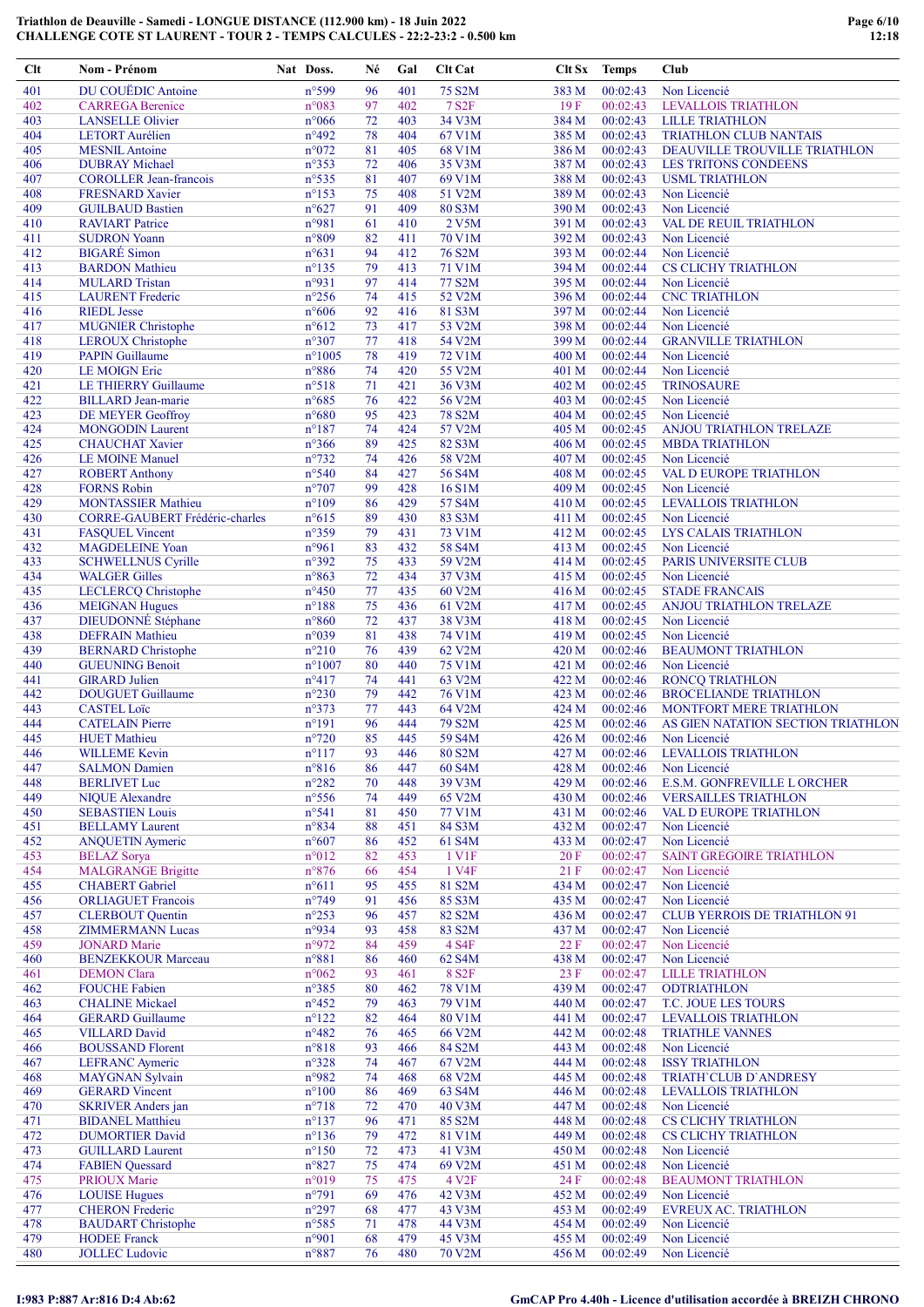| Clt        | Nom - Prénom                                           | Nat Doss.                        | Né       | Gal        | <b>Clt Cat</b>               | Clt Sx         | <b>Temps</b>         | Club                                                 |
|------------|--------------------------------------------------------|----------------------------------|----------|------------|------------------------------|----------------|----------------------|------------------------------------------------------|
| 481        | <b>JEGOUX</b> Gaetan                                   | $n^{\circ}068$                   | 65       | 481        | 10 V <sub>4</sub> M          | 457 M          | 00:02:49             | <b>LILLE TRIATHLON</b>                               |
| 482        | <b>NORMAND Charly</b>                                  | n°833                            | 89       | 482        | 86 S3M                       | 458 M          | 00:02:49             | Non Licencié                                         |
| 483        | <b>JULIEN Emmanuel</b>                                 | $n^{\circ}$ 794                  | 75       | 483        | 71 V2M                       | 459 M          | 00:02:49             | Non Licencié                                         |
| 484        | <b>MENUEL Vincent</b>                                  | n°389                            | 86       | 484        | 64 S4M                       | 460 M          | 00:02:49             | <b>PARIS SPORT CLUB</b>                              |
| 485        | <b>MANTOUX Florian</b>                                 | $n^{\circ}269$                   | 88       | 485        | 87 S3M                       | 461 M          | 00:02:50             | <b>COURBEVOIE TRIATHLON</b>                          |
| 486        | <b>DELROT</b> Arnaud                                   | $n^{\circ}267$                   | 70       | 486        | 46 V3M                       | 462 M          | 00:02:50             | <b>COUERON TRIATHLON</b>                             |
| 487        | <b>BRULEZ Thomas</b>                                   | $n^{\circ}411$                   | 81       | 487        | 82 V1M                       | 463 M          | 00:02:50             | <b>RONCQ TRIATHLON</b>                               |
| 488        | <b>DARCEL Baptiste</b>                                 | $n^{\circ}437$                   | 98       | 488        | 17 S1M                       | 464 M          | 00:02:50             | <b>SALON TRIATHLON</b>                               |
| 489        | PIED Christophe                                        | $n^{\circ}515$                   | 66       | 489        | 11 V4M                       | 465 M          | 00:02:50             | <b>TRICAT</b>                                        |
| 490        | <b>HUSSON</b> Matthieu                                 | $n^{\circ}111$                   | 78       | 490        | 83 V1M                       | 466 M          | 00:02:51             | <b>LEVALLOIS TRIATHLON</b>                           |
| 491        | <b>BACHELEY Damien</b>                                 | $n^{\circ}552$                   | 87       | 491        | 65 S4M                       | 467 M          | 00:02:51             | VELO CLUB CANTON LES PIEUX                           |
| 492        | <b>HENNEUSE Julien</b>                                 | $n^{\circ}415$                   | 98       | 492        | 18 S1M                       | 468 M          | 00:02:51             | <b>RONCO TRIATHLON</b>                               |
| 493        | <b>ECHEVEST Amélie</b>                                 | $n^{\circ}811$                   | 96       | 493        | 9 S <sub>2F</sub>            | 25F            | 00:02:51             | Non Licencié                                         |
| 494<br>495 | <b>ESSABAR Hakim</b>                                   | $n^{\circ}678$                   | 92       | 494        | 88 S3M                       | 469 M          | 00:02:51             | Non Licencié<br><b>A.S. LIBOURNE TRIATHLON</b>       |
| 496        | <b>LAVAUT</b> Fabien<br><b>MELINARD Arnaud</b>         | $n^{\circ}180$<br>n°592          | 81<br>80 | 495<br>496 | 84 V1M<br>85 V1M             | 470 M<br>471 M | 00:02:51<br>00:02:51 | TRIATHLON SAINT REMY LES CHEVREUSE                   |
| 497        | <b>BRENAS Noé</b>                                      | $n^{\circ}$ 799                  | 00       | 497        | 19 S1M                       | 472 M          | 00:02:51             | Non Licencié                                         |
| 498        | <b>HUET Ronan</b>                                      | $n^{\circ}215$                   | 77       | 498        | 72 V2M                       | 473 M          | 00:02:51             | BEST TRIATHLON SAINT NAZAIRE                         |
| 499        | <b>BOURIEAU Virginie</b>                               | $n^{\circ}223$                   | 87       | 499        | 5 S <sub>4F</sub>            | 26F            | 00:02:51             | <b>BLAIN TRIATHLON</b>                               |
| 500        | <b>HERMIER François</b>                                | $n^{\circ}424$                   | 58       | 500        | 3 V5M                        | 474 M          | 00:02:51             | <b>ROUEN TRIATHLON</b>                               |
| 501        | <b>PERIER Olivier</b>                                  | n°098                            | 75       | 501        | 73 V2M                       | 475 M          | 00:02:51             | <b>LEVALLOIS TRIATHLON</b>                           |
| 502        | <b>BACHUT Ludovic</b>                                  | $n^{\circ}277$                   | 75       | 502        | 74 V2M                       | 476 M          | 00:02:52             | <b>E.C. SARTROUVILLE</b>                             |
| 503        | <b>FRÉMAUX</b> Loïc                                    | $n^{\circ}430$                   | 90       | 503        | 89 S3M                       | 477 M          | 00:02:52             | <b>SABLE TRIATHLON</b>                               |
| 504        | <b>GATINOIS</b> Jean                                   | $n^{\circ}294$                   | 69       | 504        | 47 V3M                       | 478 M          | 00:02:52             | ENTENTE SPORTIVE RENAULT                             |
| 505        | <b>MARQUAND Axel</b>                                   | n°947                            | 99       | 505        | 20 S1M                       | 479 M          | 00:02:52             | Non Licencié                                         |
| 506        | <b>OLIVIER Simon</b>                                   | $n^{\circ}600$                   | 92       | 506        | 90 S3M                       | 480 M          | 00:02:52             | Non Licencié                                         |
| 507        | <b>DALENCON Baptiste</b>                               | $n^{\circ}677$                   | 88       | 507        | 91 S3M                       | 481 M          | 00:02:52             | Non Licencié                                         |
| 508        | <b>DESQUATREVAUX Eric</b>                              | $n^{\circ}123$                   | 71       | 508        | 48 V3M                       | 482 M          | 00:02:52             | <b>LEVALLOIS TRIATHLON</b>                           |
| 509        | DE BOYSSON Hubert                                      | $n^{\circ}870$                   | 83       | 509        | 66 S4M                       | 483 M          | 00:02:52             | Non Licencié                                         |
| 510        | <b>ESCOLIER Charles</b>                                | n°935                            | 92       | 510        | 92 S3M                       | 484 M          | 00:02:53             | Non Licencié                                         |
| 511        | <b>VILLETTE Guy</b>                                    | $n^{\circ}$ 755                  | 67       | 511        | 12 V <sub>4</sub> M          | 485 M          | 00:02:53             | Non Licencié                                         |
| 512        | <b>DUHAMEL David</b>                                   | $n^{\circ}350$                   | 72       | 512        | 49 V3M                       | 486 M          | 00:02:53             | <b>LES PIRANHAS</b>                                  |
| 513        | <b>HARAND</b> Pierre                                   | n°927                            | 76       | 513        | 75 V2M                       | 487 M          | 00:02:53             | Non Licencié                                         |
| 514        | <b>PIERRE Alexandre</b>                                | $n^{\circ}536$                   | 85       | 514        | 67 S4M                       | 488 M          | 00:02:53             | <b>USML TRIATHLON</b>                                |
| 515        | <b>GALONS</b> Lucie                                    | n°390                            | 83       | 515        | 6 S <sub>4</sub> F           | 27F            | 00:02:53             | PARIS SPORT CLUB                                     |
| 516        | PICHAYROU Barbara                                      | $n^{\circ}545$                   | 77       | 516        | 5 V <sub>2F</sub>            | 28F            | 00:02:53             | VALLEE DE MONTMORENCY TRIATHLON                      |
| 517        | <b>HERVE Mickael</b>                                   | $n^{\circ}602$                   | 86       | 517        | 68 S4M                       | 489 M          | 00:02:54             | Non Licencié                                         |
| 518        | <b>HILLION</b> Josselin                                | $n^{\circ}455$                   | 75       | 518        | 76 V2M                       | 490 M          | 00:02:54             | T.C. JOUE LES TOURS                                  |
| 519        | <b>HOLLANDE Luc</b>                                    | $n^{\circ}087$                   | 62       | 519        | 4 V5M                        | 491 M          | 00:02:54             | <b>LEVALLOIS TRIATHLON</b>                           |
| 520        | <b>RENAULT Gilles</b>                                  | $n^{\circ}788$                   | 70       | 520        | 50 V3M                       | 492 M          | 00:02:54             | Non Licencié                                         |
| 521        | <b>DUPE Nicolas</b>                                    | $n^{\circ}331$                   | 78       | 521        | 86 V1M                       | 493 M          | 00:02:54             | <b>ISSY TRIATHLON</b>                                |
| 522<br>523 | <b>TOUSSAINT Benoit</b><br><b>BLANQUET Ludivine</b>    | $n^{\circ}616$<br>$n^{\circ}710$ | 70<br>97 | 522<br>523 | 51 V3M<br>10 S <sub>2F</sub> | 494 M<br>29F   | 00:02:54<br>00:02:54 | Non Licencié<br>Non Licencié                         |
| 524        | <b>ANDRIEU Wilfried</b>                                | n°569                            | 73       | 524        | 77 V2M                       | 495 M          | 00:02:54             | <b>VSF TRIATHLON</b>                                 |
| 525        | <b>LESOURD Laurent</b>                                 | $n^{\circ}040$                   | 82       | 525        | 87 V1M                       | 496 M          | 00:02:54             | Non Licencié                                         |
| 526        | <b>MOREAU</b> Laurent                                  | $n^{\circ}812$                   | 78       | 526        | <b>88 V1M</b>                | 497 M          | 00:02:54             | Non Licencié                                         |
| 527        | <b>OSSWALD Hugues</b>                                  | $n^{\circ}884$                   | 80       | 527        | 89 V1M                       | 498 M          | 00:02:54             | Non Licencié                                         |
| 528        | <b>GUITTON Marie</b>                                   | n°907                            | 92       | 528        | 7 S3F                        | 30F            | 00:02:54             | Non Licencié                                         |
| 529        | <b>JAUSET Philippe</b>                                 | n°543                            | 66       | 529        | 13 V4M                       | 499 M          | 00:02:54             | VALLEE DE MONTMORENCY TRIATHLON                      |
| 530        | <b>DEJAX</b> Marine                                    | $n^{\circ}216$                   | 97       | 530        | 11 S <sub>2F</sub>           | 31 F           | 00:02:54             | <b>BEST TRIATHLON SAINT NAZAIRE</b>                  |
| 531        | <b>KERMICHE Azedine</b>                                | $n^{\circ}183$                   | 76       | 531        | 78 V2M                       | 500 M          | 00:02:54             | <b>AC BOBIGNY</b>                                    |
| 532        | VIGNERON Frédéric                                      | $n^{\circ}426$                   | 72       | 532        | 52 V3M                       | 501 M          | 00:02:54             | S.C.A. 2000 TRIATHLON EVRY                           |
| 533        | <b>BELLAMY</b> Gabriel                                 | $n^{\circ}741$                   | 97       | 533        | 86 S2M                       | 502 M          | 00:02:55             | Non Licencié                                         |
| 534        | <b>CLOUET</b> Sebastien                                | $n^{\circ}528$                   | 74       | 534        | 79 V2M                       | 503 M          | 00:02:55             | <b>USCCAEN TRIATHLON</b>                             |
| 535        | <b>MASCARO</b> Sabine                                  | $n^{\circ}448$                   | 67       | 535        | 2 V <sub>4F</sub>            | 32F            | 00:02:55             | <b>STADE FRANCAIS</b>                                |
| 536        | <b>SAS Alexandre</b>                                   | $n^{\circ}423$                   | 87       | 536        | 69 S4M                       | 504 M          | 00:02:55             | <b>ROUEN TRIATHLON</b>                               |
| 537        | <b>BAUDELLE Hadrien</b>                                | $n^{\circ}240$                   | 88       | 537        | 93 S3M                       | 505 M          | 00:02:55             | <b>CESSON SEVIGNE TRIATHLON</b>                      |
| 538        | <b>QUELLEC</b> Corentin                                | $n^{\circ}765$                   | 95       | 538        | 87 S2M                       | 506 M          | 00:02:55             | Non Licencié                                         |
| 539        | <b>BELLAMY Baptiste</b>                                | $n^{\circ}246$                   | 93       | 539        | 88 S2M                       | 507 M          | 00:02:55             | <b>CHERBOURG TRIATHLON</b>                           |
| 540        | <b>CABARET</b> Denis                                   | $n^{\circ}571$                   | 61       | 540        | 5 V5M                        | 508 M          | 00:02:55             | <b>VSF TRIATHLON</b>                                 |
| 541        | <b>CATON Fabrice</b>                                   | $n^{\circ}101$                   | 68       | 541        | 53 V3M                       | 509 M          | 00:02:55             | LEVALLOIS TRIATHLON                                  |
| 542        | <b>SAVARY Rémy</b>                                     | $n^{\circ}861$                   | 88       | 542        | 94 S3M                       | 510 M          | 00:02:56             | Non Licencié                                         |
| 543        | <b>VUATRIN</b> Gonzague                                | $n^{\circ}706$                   | 79       | 543        | 90 V1M                       | 511 M          | 00:02:56             | Non Licencié                                         |
| 544        | <b>PINCHON Florent</b>                                 | $n^{\circ}828$                   | 90       | 544        | 95 S3M                       | 512 M          | 00:02:56             | Non Licencié                                         |
| 545        | <b>GRIPPON Tony</b>                                    | $n^{\circ}139$                   | 72       | 545        | 54 V3M                       | 513 M          | 00:02:56             | CS CLICHY TRIATHLON                                  |
| 546        | <b>CROIZE</b> David                                    | $n^{\circ}700$                   | 81       | 546        | 91 V1M                       | 514 M          | 00:02:56             | Non Licencié                                         |
| 547        | <b>GIRARD Anthony</b>                                  | $n^{\circ}463$                   | 90       | 547        | 96 S3M                       | 515 M          | 00:02:56             | <b>TEAM TRIATHLON MAUBEUGE</b>                       |
| 548        | <b>PICABEA</b> Eric                                    | n°382                            | 76       | 548        | 80 V2M                       | 516 M          | 00:02:56             | <b>NACRE TRIATHLON</b>                               |
| 549        | <b>ISVY</b> Timothé                                    | $n^{\circ}651$                   | 93       | 549        | 89 S2M                       | 517 M          | 00:02:57             | Non Licencié                                         |
| 550        | <b>VIDAL Marc</b>                                      | $n^{\circ}028$                   | 78       | 550        | 92 V1M                       | 518 M          | 00:02:57             | Non Licencié                                         |
| 551        | <b>RINGOT Guillaume</b>                                | $n^{\circ}186$                   | 77       | 551        | 81 V2M                       | 519 M          | 00:02:57             | <b>ANILLE BRAYE TRIATHLON</b>                        |
| 552        | <b>REBOUT Philippe</b>                                 | $n^{\circ}203$                   | 63       | 552        | 14 V4M                       | 520 M          | 00:02:57             | <b>ATHLETIC CLUB MARCQUOIS</b>                       |
| 553        | <b>RUHLMANN Olivier</b>                                | $n^{\circ}729$                   | 76       | 553        | 82 V2M                       | 521 M          | 00:02:57             | Non Licencié                                         |
| 554        | <b>BIAU Pierre-yves</b>                                | $n^{\circ}268$                   | 81       | 554        | 93 V1M                       | 522 M          | 00:02:58             | <b>COURBEVOIE TRIATHLON</b>                          |
| 555        | <b>DUVAL Frederic</b>                                  | n°037                            | 76       | 555        | 83 V2M                       | 523 M          | 00:02:58             | LES RAINETTES DU PAYS D AUGE                         |
| 556        | <b>ROCHE Julien</b><br><b>DUPRÉ</b> Ludovic            | $n^{\circ}776$                   | 95       | 556        | 90 S2M                       | 524 M          | 00:02:58             | Non Licencié                                         |
| 557<br>558 |                                                        | $n^{\circ}313$                   | 72<br>76 | 557<br>558 | 55 V3M<br>84 V2M             | 525 M<br>526 M | 00:02:58<br>00:02:58 | <b>H.A.C TRIATHLON</b><br><b>WASQUEHAL TRIATHLON</b> |
| 559        | <b>GRUMIAUX François</b><br><b>LAW LETELLIER Julie</b> | $n^{\circ}572$<br>n°502          | 79       | 559        | 2 V1F                        | 33 F           | 00:02:58             | TRIATHLON FLERS LA FERTE MACE                        |
| 560        | <b>TOUTAIN Franck</b>                                  | $n^{\circ}311$                   | 59       | 560        | 6 V5M                        | 527 M          | 00:02:59             | <b>H.A.C TRIATHLON</b>                               |
|            |                                                        |                                  |          |            |                              |                |                      |                                                      |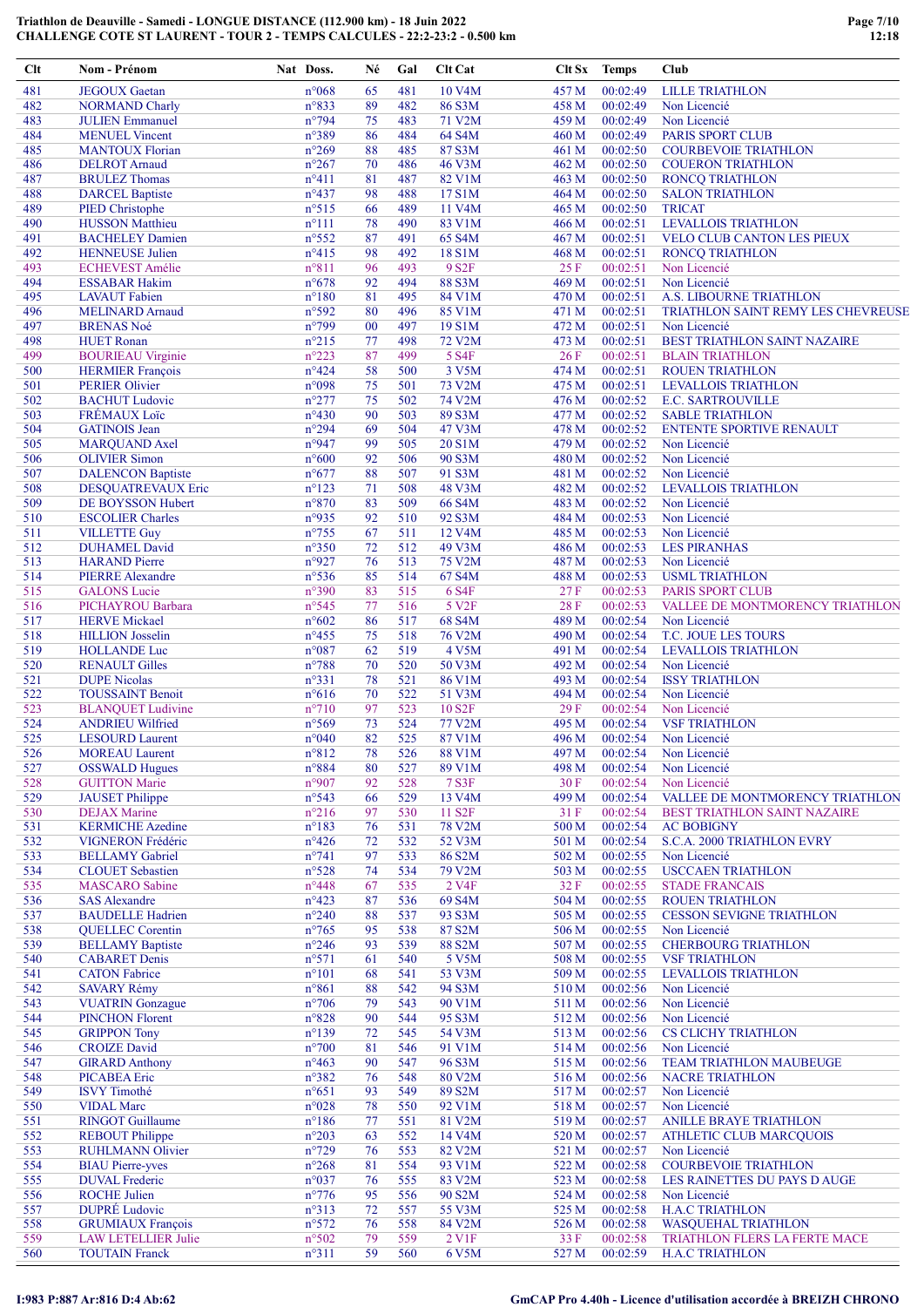| Clt        | Nom - Prénom                                   | Nat Doss.                        | Né       | Gal        | <b>Clt</b> Cat      |                | Clt Sx Temps         | Club                                        |
|------------|------------------------------------------------|----------------------------------|----------|------------|---------------------|----------------|----------------------|---------------------------------------------|
| 561        | <b>HONORÉ</b> Matthieu                         | $n^{\circ}273$                   | 88       | 561        | 97 S3M              | 528 M          | 00:02:59             | <b>DASSAULT SPORTS</b>                      |
| 562        | <b>DULAIS</b> Sebastien                        | n°974                            | 79       | 562        | 94 V1M              | 529 M          | 00:02:59             | <b>GARNISON RENNES TRIATHLON</b>            |
| 563        | <b>DANIEL Matthieu</b>                         | $n^{\circ}124$                   | 88       | 563        | 98 S3M              | 530 M          | 00:02:59             | <b>ANTONY TRIATHLON</b>                     |
| 564        | <b>COUSTHAM Thomas</b>                         | $n^{\circ}846$                   | 89       | 564        | 99 S3M              | 531 M          | 00:02:59             | Non Licencié                                |
| 565        | <b>MARLARD Alice</b>                           | $n^{\circ}065$                   | 93       | 565        | 12 S <sub>2F</sub>  | 34 F           | 00:02:59             | <b>LILLE TRIATHLON</b>                      |
| 566        | <b>LAMBERT</b> Fabien                          | $n^{\circ}$ 744                  | 98       | 566        | 21 S1M              | 532 M          | 00:03:00             | Non Licencié                                |
| 567        | <b>LEFRANC</b> Julie                           | $n^{\circ}642$                   | 79       | 567        | 3 V <sub>1F</sub>   | 35 F           | 00:03:00             | Non Licencié                                |
| 568        | <b>CAPERAN Denis</b>                           | $n^{\circ}209$                   | 71       | 568        | 56 V3M              | 533 M          | 00:03:00             | <b>BEAUMONT TRIATHLON</b>                   |
| 569        | <b>HONORE Thomas</b>                           | $n^{\circ}$ 564                  | 77       | 569        | 85 V2M              | 534 M          | 00:03:00             | VILLENEUVE D ASCQ TRIATHLON                 |
| 570        | MEGNEGNEAU Sylvain                             | n°339                            | 78       | 570        | 95 V1M              | 535 M          | 00:03:00             | <b>LANNION TRIATHLON</b>                    |
| 571        | <b>COURTOIS Ludovic</b>                        | $n^{\circ}164$                   | 77       | 571        | 86 V2M              | 536 M          | 00:03:00             | TRIATHLON CLUB D'HAZEBROUCK                 |
| 572        | <b>DACCORD Hélène</b>                          | $n^{\circ}664$                   | 93<br>77 | 572<br>573 | 13 S <sub>2F</sub>  | 36F            | 00:03:00             | Non Licencié                                |
| 573        | <b>LEFEBVRE</b> Thomas                         | $n^{\circ}443$                   | 80       | 574        | 87 V2M<br>96 V1M    | 537 M          | 00:03:00             | <b>STADE FRANCAIS</b>                       |
| 574<br>575 | <b>THONNELIER Julien</b><br>PROVOOST Victorien | $n^{\circ}633$<br>$n^{\circ}166$ | 85       | 575        | 70 S4M              | 538 M<br>539 M | 00:03:00<br>00:03:01 | Non Licencié<br>TRIATHLON CLUB D'HAZEBROUCK |
| 576        | <b>HEZEAU</b> Nicolas                          | $n^{\circ}306$                   | 84       | 576        | 71 S4M              | 540 M          | 00:03:01             | <b>GRANVILLE TRIATHLON</b>                  |
| 577        | FROISSARD Mathieu                              | $n^{\circ}614$                   | 81       | 577        | 97 V1M              | 541 M          | 00:03:01             | Non Licencié                                |
| 578        | <b>ORSINI</b> Thomas                           | $n^{\circ}875$                   | 70       | 578        | 57 V3M              | 542 M          | 00:03:01             | Non Licencié                                |
| 579        | <b>ROBERT Clement</b>                          | $n^{\circ}757$                   | 93       | 579        | 91 S2M              | 543 M          | 00:03:01             | Non Licencié                                |
| 580        | <b>HELLEU</b> Jean cyrille                     | $n^{\circ}351$                   | 62       | 580        | <b>7 V5M</b>        | 544 M          | 00:03:02             | LES RAINETTES DU PAYS DAUGE                 |
| 581        | <b>GAHERY Denis</b>                            | n°303                            | 78       | 581        | 98 V1M              | 545 M          | 00:03:02             | <b>FELGER TRIATHLON</b>                     |
| 582        | <b>LOZADA Walter</b>                           | n°923                            | 89       | 582        | 100 S3M             | 546 M          | 00:03:02             | Non Licencié                                |
| 583        | <b>LOUIS JOSEPH Cyril</b>                      | $n^{\circ}604$                   | 78       | 583        | 99 V1M              | 547 M          | 00:03:02             | Non Licencié                                |
| 584        | <b>LEGLEYE Stéphane</b>                        | $n^{\circ}662$                   | 72       | 584        | 58 V3M              | 548 M          | 00:03:03             | Non Licencié                                |
| 585        | <b>HERVE Grégory</b>                           | $n^{\circ}345$                   | 82       | 585        | 100 V1M             | 549 M          | 00:03:03             | <b>LE MANS TRIATHLON</b>                    |
| 586        | <b>TRICOT Didier</b>                           | $n^{\circ}681$                   | 68       | 586        | 59 V3M              | 550 M          | 00:03:03             | Non Licencié                                |
| 587        | <b>BONTEMPS Cedric</b>                         | n°073                            | 75       | 587        | <b>88 V2M</b>       | 551 M          | 00:03:03             | DEAUVILLE TROUVILLE TRIATHLON               |
| 588        | <b>HENNEUSE Grgegory</b>                       | $n^{\circ}414$                   | 71       | 588        | 60 V3M              | 552 M          | 00:03:03             | <b>RONCQ TRIATHLON</b>                      |
| 589        | <b>KERDILES</b> Eric                           | $n^{\circ}181$                   | 65       | 589        | 15 V4M              | 553 M          | 00:03:03             | <b>A.S.M BOUYGUES</b>                       |
| 590        | <b>MEUNIER François</b>                        | $n^{\circ}$ 764                  | 68       | 590        | 61 V3M              | 554 M          | 00:03:04             | Non Licencié                                |
| 591        | <b>OLIVIER Fabien</b>                          | n°578                            | 84       | 591        | 72 S4M              | 555 M          | 00:03:04             | Non Licencié                                |
| 592        | VAN RIJSEWIJK Lorène                           | n°082                            | 91       | 592        | 8 S3F               | 37 F           | 00:03:04             | <b>LEVALLOIS TRIATHLON</b>                  |
| 593        | <b>BOURGOIN Pierre</b>                         | n°033                            | 90       | 593        | 101 S3M             | 556 M          | 00:03:04             | Non Licencié                                |
| 594        | <b>LELONG Renaud</b>                           | $n^{\circ}868$                   | 74       | 594        | 89 V2M              | 557 M          | 00:03:04             | Non Licencié                                |
| 595        | <b>GRIFFON Thomas</b>                          | $n^{\circ}721$                   | 87       | 595        | 73 S4M              | 558 M          | 00:03:04             | Non Licencié                                |
| 596        | <b>BOUTEILLER Julien</b>                       | $n^{\circ}628$                   | 80       | 596        | 101 V1M             | 559 M          | 00:03:05             | Non Licencié                                |
| 597        | <b>RUSSO</b> Jerome                            | $n^{\circ}762$                   | 76       | 597        | 90 V2M              | 560 M          | 00:03:05             | Non Licencié                                |
| 598        | <b>GILARD</b> Timothee                         | $n^{\circ}669$                   | 91       | 598        | 102 S3M             | 561 M          | 00:03:05             | Non Licencié                                |
| 599        | <b>RONDEAU Pascal</b>                          | n°593                            | 71       | 599        | 62 V3M              | 562 M          | 00:03:05             | Non Licencié                                |
| 600        | <b>REUTHER Elise</b>                           | $n^{\circ}708$                   | 97       | 600        | 14 S <sub>2F</sub>  | 38F            | 00:03:05             | Non Licencié                                |
| 601        | <b>REMY Sébastien</b>                          | n°965                            | 72       | 601        | 63 V3M              | 563 M          | 00:03:05             | Non Licencié                                |
| 602        | <b>BRÉHANT Olivier</b>                         | $n^{\circ}621$                   | 75       | 602        | 91 V2M              | 564 M          | 00:03:05             | Non Licencié                                |
| 603        | <b>DONATIN Patrick</b>                         | $n^{\circ}529$                   | 60       | 603        | 8 V5M               | 565 M          | 00:03:05             | <b>USCCAEN TRIATHLON</b>                    |
| 604        | <b>SIMONNET Maxime</b>                         | n°919                            | 70       | 604        | 64 V3M              | 566 M          | 00:03:05             | Non Licencié                                |
| 605        | <b>BASSEREAU Christophe</b>                    | $n^{\circ}$ 746                  | 72       | 605        | 65 V3M              | 567 M          | 00:03:06             | Non Licencié                                |
| 606        | <b>BONJEAN David</b>                           | $n^{\circ}619$                   | 71       | 606        | 66 V3M              | 568 M          |                      | $00:03:06$ Non Licencié                     |
| 607        | <b>BRIENS Arnaud</b>                           | n°503                            | 69       | 607        | 67 V3M              | 569 M          | 00:03:06             | TRIATHLON FLERS LA FERTE MACE               |
| 608        | <b>MOUQUET Laurent</b>                         | $n^{\circ}263$                   | 68       | 608        | 68 V3M              | 570 M          | 00:03:06             | COTE D OPALE TRIATHLON CALAIS SAINT ON      |
| 609<br>610 | <b>AITA Xavier</b><br>FOULON Frédéric          | $n^{\circ}444$<br>$n^{\circ}723$ | 94<br>77 | 609<br>610 | 92 S2M<br>92 V2M    | 571 M          | 00:03:06<br>00:03:06 | <b>STADE FRANCAIS</b>                       |
| 611        | <b>BLANCHARD</b> Christophe                    | $n^{\circ}289$                   | 80       | 611        | 102 V1M             | 572 M<br>573 M | 00:03:07             | Non Licencié<br>E.S.M. GONFREVILLE L ORCHER |
| 612        | <b>GUILLOU Marc</b>                            | $n^{\circ}214$                   | 77       | 612        | 93 V2M              | 574 M          | 00:03:07             | <b>BEST TRIATHLON SAINT NAZAIRE</b>         |
| 613        | <b>JAMETTI</b> Sebastien                       | $n^{\circ}021$                   | 88       | 613        | 103 S3M             | 575 M          | 00:03:07             | Non Licencié                                |
| 614        | <b>VERDONI</b> Laurent                         | $n^{\circ}562$                   | 77       | 614        | 94 V2M              | 576 M          | 00:03:07             | <b>VERSAILLES TRIATHLON</b>                 |
| 615        | LE MESLE Marie-amélie                          | $n^{\circ}046$                   | 88       | 615        | 9 S3F               | 39F            | 00:03:07             | <b>CHERBOURG TRIATHLON</b>                  |
| 616        | DE LA CROIX Eric                               | n°883                            | 80       | 616        | 103 V1M             | 577 M          | 00:03:08             | Non Licencié                                |
| 617        | <b>GALERON Patrice</b>                         | $n^{\circ}128$                   | 79       | 617        | 104 V1M             | 578 M          | 00:03:08             | <b>ANTONY TRIATHLON</b>                     |
| 618        | <b>CHAUFOUR Harold</b>                         | $n^{\circ}663$                   | 96       | 618        | 93 S2M              | 579 M          | 00:03:08             | Non Licencié                                |
| 619        | <b>DE SAILLY Hugues</b>                        | $n^{\circ}1003$                  | 67       | 619        | 16 V4M              | 580 M          | 00:03:08             | <b>EXPATRIES TRIATHLON CLUB</b>             |
| 620        | LEFÈVRE Richard                                | $n^{\circ}879$                   | 69       | 620        | 69 V3M              | 581 M          | 00:03:08             | Non Licencié                                |
| 621        | <b>BOHDANOWICZ Romain</b>                      | $n^{\circ}110$                   | 85       | 621        | 74 S4M              | 582 M          | 00:03:08             | <b>LEVALLOIS TRIATHLON</b>                  |
| 622        | LEBRERE Jean marie laurent                     | $n^{\circ}193$                   | 71       | 622        | 70 V3M              | 583 M          | 00:03:08             | AS.CULTUREL ET SPORTIVE LES RENARDS DI      |
| 623        | <b>PANZANI</b> Vincent                         | $n^{\circ}752$                   | 92       | 623        | 104 S3M             | 584 M          | 00:03:08             | Non Licencié                                |
| 624        | <b>LENJALLEY Alexandre</b>                     | $n^{\circ}052$                   | 86       | 624        | 75 S4M              | 585 M          | 00:03:09             | Non Licencié                                |
| 625        | <b>BENOIT</b> Leconte                          | n°691                            | 68       | 625        | 71 V3M              | 586 M          | 00:03:09             | Non Licencié                                |
| 626        | <b>CHAVANNE Blaise</b>                         | $n^{\circ}116$                   | 84       | 626        | 76 S4M              | 587 M          | 00:03:09             | <b>LEVALLOIS TRIATHLON</b>                  |
| 627        | <b>BRIAULT Marie</b>                           | $n^{\circ}542$                   | 84       | 627        | <b>7 S4F</b>        | 40 F           | 00:03:09             | VAL DE REUIL TRIATHLON                      |
| 628        | MAHFOUZ Aurélie                                | $n^{\circ}$ 555                  | 91       | 628        | 10 S3F              | 41 F           | 00:03:10             | <b>VERSAILLES TRIATHLON</b>                 |
| 629        | <b>GOLON Felix</b>                             | $n^{\circ}826$                   | 64       | 629        | 17 V <sub>4</sub> M | 588 M          | 00:03:10             | Non Licencié                                |
| 630        | PAUL Jean-rené                                 | $n^{\circ}304$                   | 83       | 630        | 77 S4M              | 589 M          | 00:03:10             | FONTENAY LE COMTE VENDEE TRIATHLON          |
| 631        | <b>SOYER Maxime</b>                            | $n^{\circ}538$                   | 81       | 631        | 105 V1M             | 590 M          | 00:03:10             | <b>USMVIRE TRIATHLON</b>                    |
| 632        | <b>CHERENCE Julien</b>                         | n°957                            | 85       | 632        | <b>78 S4M</b>       | 591 M          | 00:03:11             | Non Licencié                                |
| 633        | <b>HOUBRON Richard</b>                         | $n^{\circ}442$                   | 76       | 633        | 95 V2M              | 592 M          | 00:03:11             | <b>STADE FRANCAIS</b>                       |
| 634        | <b>LE GUEN Yvan</b>                            | $n^{\circ}785$                   | 61       | 634        | 9 V5M               | 593 M          | 00:03:11             | Non Licencié                                |
| 635        | <b>RÉMOND Robin</b>                            | $n^{\circ}787$                   | 94       | 635        | 94 S2M              | 594 M          | 00:03:11             | Non Licencié                                |
| 636        | <b>FLAMENT</b> Eric                            | $n^{\circ}$ 726                  | 71       | 636        | 72 V3M              | 595 M          | 00:03:11             | Non Licencié                                |
| 637        | <b>DANEELS Thomas</b>                          | $n^{\circ}773$                   | 72       | 637        | 73 V3M              | 596 M          | 00:03:11             | Non Licencié                                |
| 638<br>639 | <b>HEULZ</b> Romain                            | $n^{\circ}853$<br>$n^{\circ}521$ | 84       | 638        | 79 S4M              | 597 M          | 00:03:11<br>00:03:12 | Non Licencié<br><b>TUVB TRIATHLON</b>       |
| 640        | <b>BARATON Marc</b><br><b>NICOLAS Xavier</b>   | $n^{\circ}352$                   | 71<br>76 | 639<br>640 | 74 V3M<br>96 V2M    | 598 M<br>599 M | 00:03:12             | LES TRITONS CONDEENS                        |
|            |                                                |                                  |          |            |                     |                |                      |                                             |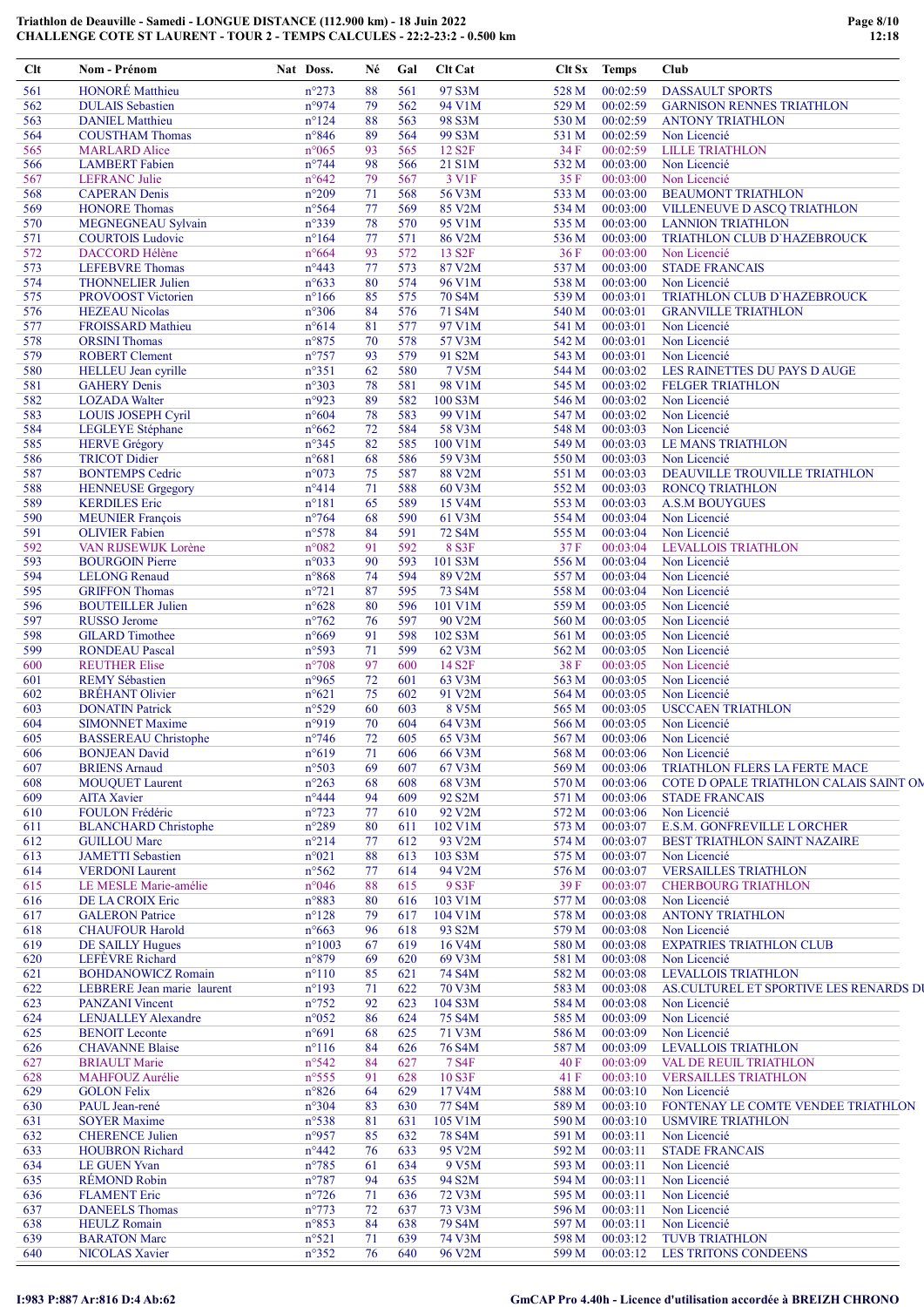| Clt        | Nom - Prénom                                           | Nat Doss.               | Né       | Gal        | <b>Clt</b> Cat                | Clt Sx           | <b>Temps</b>         | Club                                          |
|------------|--------------------------------------------------------|-------------------------|----------|------------|-------------------------------|------------------|----------------------|-----------------------------------------------|
| 641        | <b>REGNAULD Baptiste</b>                               | $n^{\circ}056$          | 84       | 641        | 80 S <sub>4</sub> M           | 600 M            | 00:03:12             | Non Licencié                                  |
| 642        | <b>PARAGOT</b> Damien                                  | $n^{\circ}272$          | 69       | 642        | <b>75 V3M</b>                 | 601 M            | 00:03:12             | <b>COURBEVOIE TRIATHLON</b>                   |
| 643        | <b>GALBIN Olivier</b>                                  | $n^{\circ}703$          | 77       | 643        | 97 V2M                        | 602 M            | 00:03:14             | Non Licencié                                  |
| 644        | <b>LAUX Thierry</b>                                    | $n^{\circ}134$          | 71       | 644        | 76 V3M                        | 603 M            | 00:03:14             | <b>CS CLICHY TRIATHLON</b>                    |
| 645        | <b>COLLIOT Gilles</b>                                  | $n^{\circ}255$          | 68       | 645        | 77 V3M                        | 604 M            | 00:03:14             | <b>CLUB YERROIS DE TRIATHLON 91</b>           |
| 646        | <b>MAZIERS</b> Cédric                                  | $n^{\circ}460$          | 74       | 646        | 98 V2M                        | 605 M            | 00:03:14             | <b>TEAM SEDAN TRIATHLON</b>                   |
| 647        | <b>DUFRENNE Elise</b>                                  | $n^{\circ}759$          | 87       | 647        | 8 S <sub>4F</sub>             | 42 F             | 00:03:14             | Non Licencié                                  |
| 648        | <b>PEYLE Sebastien</b>                                 | $n^{\circ}640$          | 72       | 648        | 78 V3M                        | 606 M            | 00:03:14             | Non Licencié                                  |
| 649        | <b>GIRBAL Claire</b>                                   | $n^{\circ}692$          | 76       | 649        | 6 V <sub>2F</sub>             | 43 F             | 00:03:14             | Non Licencié                                  |
| 650        | <b>COUTURIER Maxence</b>                               | n°929                   | 92       | 650        | 105 S3M                       | 607 M            | 00:03:14             | Non Licencié                                  |
| 651        | <b>MEZERAY Jerome</b>                                  | n°419                   | 72       | 651        | 79 V3M                        | 608 M            | 00:03:15             | <b>ROUEN TRIATHLON</b>                        |
| 652        | <b>SAMAILLE Martin</b>                                 | $n^{\circ}205$          | 89       | 652        | 106 S3M                       | 609 M            | 00:03:15             | <b>ATHLETIC CLUB MARCQUOIS</b>                |
| 653        | <b>THOLLON Vincent joseph</b>                          | n°537                   | 70       | 653        | 80 V3M                        | 610 M            | 00:03:16             | <b>USML TRIATHLON</b>                         |
| 654<br>655 | <b>BAZIN</b> Jean-baptiste                             | n°053                   | 81       | 654        | 106 V1M                       | 611 M            | 00:03:16             | Non Licencié                                  |
| 656        | <b>VUATRIN</b> Geoffroy<br><b>JOLIE</b> Louis          | $n^{\circ}705$<br>n°024 | 83<br>68 | 655<br>656 | 81 S4M<br>81 V3M              | 612 M<br>613 M   | 00:03:16<br>00:03:16 | Non Licencié<br>Non Licencié                  |
| 657        | <b>BUCH Philippe</b>                                   | n°575                   | 67       | 657        | 18 V <sub>4</sub> M           | 614 M            | 00:03:16             | YVETOT TRIATHLON                              |
| 658        | <b>RICHARD Nicolas</b>                                 | $n^{\circ}728$          | 89       | 658        | 107 S3M                       | 615 M            | 00:03:16             | Non Licencié                                  |
| 659        | <b>MARLIN Pierrick</b>                                 | $n^{\circ}299$          | 82       | 659        | 107 V1M                       | 616 M            | 00:03:16             | <b>EVREUX AC. TRIATHLON</b>                   |
| 660        | <b>ANTOINE Remi</b>                                    | $n^{\circ}760$          | 78       | 660        | 108 V1M                       | 617 <sub>M</sub> | 00:03:17             | Non Licencié                                  |
| 661        | <b>RETAILLEAU Pascal</b>                               | $n^{\circ}601$          | 70       | 661        | 82 V3M                        | 618 M            | 00:03:17             | Non Licencié                                  |
| 662        | <b>SORRE Sébastien</b>                                 | $n^{\circ}174$          | 87       | 662        | 82 S4M                        | 619 M            | 00:03:18             | <b>353 TRIATHLON CLUB</b>                     |
| 663        | <b>CORNIER Stephane</b>                                | $n^{\circ}022$          | 66       | 663        | 19 V <sub>4</sub> M           | 620 M            | 00:03:18             | Non Licencié                                  |
| 664        | <b>FILIPPETTO Florence</b>                             | $n^{\circ}198$          | 77       | 664        | 7 V <sub>2F</sub>             | 44 F             | 00:03:18             | <b>ASTRE CREILLOIS</b>                        |
| 665        | <b>GERIN Jason</b>                                     | n°693                   | 94       | 665        | 95 S2M                        | 621 M            | 00:03:18             | Non Licencié                                  |
| 666        | <b>BRINDJONC Wilfrid</b>                               | n°044                   | 76       | 666        | 99 V <sub>2</sub> M           | 622 M            | 00:03:18             | <b>CAEN TRIATHLON</b>                         |
| 667        | <b>HEURTAUX David</b>                                  | n°993                   | 70       | 667        | 83 V3M                        | 623 M            | 00:03:18             | Non Licencié                                  |
| 668        | <b>LOUVEL Oswald</b>                                   | $n^{\circ}777$          | 79       | 668        | 109 V1M                       | 624 M            | 00:03:18             | Non Licencié                                  |
| 669        | <b>SCHLIENGER Philippe</b>                             | n°911                   | 70       | 669        | 84 V3M                        | 625 M            | 00:03:18             | Non Licencié                                  |
| 670        | <b>FREMIT Olivier</b>                                  | $n^{\circ}407$          | 72       | 670        | 85 V3M                        | 626 M            | 00:03:18             | <b>RMA PARIS TRIATHLON</b>                    |
| 671        | <b>DIAS</b> David                                      | $n^{\circ}372$          | 78       | 671        | 110 V1M                       | 627 M            | 00:03:18             | <b>MILLY TRIATHLON</b>                        |
| 672        | FOUQUET Frédéric                                       | n°367                   | 74       | 672        | 100 V2M                       | 628 M            | 00:03:18             | <b>MBDA TRIATHLON</b>                         |
| 673        | <b>LOUIS Ronald</b>                                    | n°548                   | 78       | 673        | 111 V1M                       | 629 M            | 00:03:19             | <b>VELO CLUB CANTON LES PIEUX</b>             |
| 674        | <b>GATINOIS Marion</b>                                 | $n^{\circ}865$          | 99       | 674        | 1 S1F                         | 45 F             | 00:03:19             | Non Licencié                                  |
| 675        | <b>VALES</b> Stephan                                   | n°314                   | 72       | 675        | 86 V3M                        | 630 M            | 00:03:19             | <b>H.A.C TRIATHLON</b>                        |
| 676        | MONDE DUMOUTIER Damien                                 | n°918                   | 87       | 676        | 83 S4M                        | 631 M            | 00:03:19             | Non Licencié                                  |
| 677        | <b>PIQUE</b> Antoine                                   | $n^{\circ}856$          | 99       | 677        | 22 S1M                        | 632 M            | 00:03:20             | Non Licencié                                  |
| 678        | <b>SALVADOR Pierre</b>                                 | $n^{\circ}779$          | 95       | 678        | 96 S2M                        | 633 M            | 00:03:20             | Non Licencié                                  |
| 679        | <b>TISSERAND Renaud</b>                                | n°504                   | 71       | 679        | 87 V3M                        | 634 M            | 00:03:21             | <b>TRIATHLON LITTORAL 59</b>                  |
| 680        | <b>GUENDAFA Paul</b>                                   | $n^{\circ}874$          | 89       | 680        | 108 S3M                       | 635 M            | 00:03:22             | Non Licencié                                  |
| 681        | <b>LE GOFF Robin</b>                                   | n°967<br>$n^{\circ}425$ | 99       | 681<br>682 | 23 S1M                        | 636 M            | 00:03:22             | Non Licencié                                  |
| 682<br>683 | <b>MARTIN Claude</b><br><b>MAZEAU Philippe</b>         | $n^{\circ}823$          | 61<br>65 | 683        | 10 V5M<br>20 V <sub>4</sub> M | 637 M<br>638 M   | 00:03:22<br>00:03:22 | ROYAL TRIATHLON MARCQ<br>Non Licencié         |
| 684        | <b>INQUEL Erwan</b>                                    | $n^{\circ}867$          | 84       | 684        | 84 S4M                        | 639 M            | 00:03:22             | Non Licencié                                  |
| 685        | <b>GUILET</b> Emmanuel                                 | $n^{\circ}1006$         | 69       | 685        | 88 V3M                        | 640 M            | 00:03:23             | <b>DEAUVILLE TROUVILLE TRIATHLON</b>          |
| 686        | <b>ANSELMO Charlotte</b>                               | n°978                   | 86       | 686        | 9 S <sub>4F</sub>             | 46 F             | 00:03:23             | Non Licencié                                  |
| 687        | <b>OURGHANLIAN Gérard</b>                              | $n^{\circ}149$          | 64       | 687        | 21 V4M                        | 641 M            | 00:03:23             | Non Licencié                                  |
| 688        | <b>HUSSON</b> Jerome                                   | $n^{\circ}808$          | 86       | 688        | 85 S4M                        | 642 M            | 00:03:23             | Non Licencié                                  |
| 689        | <b>CHOPIN Paul-henri</b>                               | n°890                   | 85       | 689        | 86 S4M                        | 643 M            | 00:03:23             | Non Licencié                                  |
| 690        | <b>BRISARD</b> Vincent                                 | n°992                   | 70       | 690        | 89 V3M                        | 644 M            | 00:03:23             | Non Licencié                                  |
| 691        | <b>MARIE</b> Aurelien                                  | n°985                   | 80       | 691        | 112 V1M                       | 645 M            | 00:03:24             | PARIS SPORT CLUB                              |
| 692        | <b>DA ROLD Antonio</b>                                 | n°915                   | 69       | 692        | 90 V3M                        | 646 M            | 00:03:24             | Non Licencié                                  |
| 693        | JOUSSELIN Olivier                                      | $n^{\circ}866$          | 67       | 693        | 22 V4M                        | 647 M            | 00:03:24             | Non Licencié                                  |
| 694        | <b>BABEY</b> Laurent                                   | $n^{\circ}405$          | 63       | 694        | 23 V4M                        | 648 M            | 00:03:25             | <b>RMA PARIS TRIATHLON</b>                    |
| 695        | <b>PESTIAUX Stephane</b>                               | $n^{\circ}260$          | 69       | 695        | 91 V3M                        | 649 M            | 00:03:25             | CONCORDE CLUB TRIATHLON ST SAULVE             |
| 696        | <b>BOUCHIBI</b> Sofian                                 | $n^{\circ}747$          | 91       | 696        | 109 S3M                       | 650 M            | 00:03:26             | Non Licencié                                  |
| 697        | <b>SAVALLE Sylvain</b>                                 | $n^{\circ}284$          | 63       | 697        | 24 V4M                        | 651 M            | 00:03:26             | E.S.M. GONFREVILLE L ORCHER                   |
| 698        | <b>TENDRON Michael</b>                                 | $n^{\circ}1004$         | 77       | 698        | 101 V2M                       | 652 M            | 00:03:26             | <b>TUB</b>                                    |
| 699        | <b>FUZEAU Alexandre</b>                                | n°596                   | 66       | 699        | 25 V4M                        | 653 M            | 00:03:26             | Non Licencié                                  |
| 700        | <b>RENAUD Eric</b>                                     | $n^{\circ}670$          | 67       | 700        | 26 V4M                        | 654 M            | 00:03:27             | Non Licencié                                  |
| 701        | <b>GUITARD Jerome</b>                                  | $n^{\circ}647$          | 64       | 701        | 27 V4M                        | 655 M            | 00:03:28             | Non Licencié                                  |
| 702        | <b>GEROME</b> Sylvain                                  | n°892                   | 75       | 702        | 102 V2M                       | 656 M            | 00:03:28             | Non Licencié                                  |
| 703        | <b>FAVENNEC Yann</b>                                   | $n^{\circ}155$          | 78       | 703        | 113 V1M                       | 657 M            | 00:03:29             | Non Licencié                                  |
| 704        | <b>BERANGER Benoit</b>                                 | $n^{\circ}671$          | 76       | 704        | 103 V2M                       | 658 M            | 00:03:29             | Non Licencié                                  |
| 705        | <b>CHARRUE Cyril</b>                                   | n°391                   | 71       | 705        | 92 V3M                        | 659 M            | 00:03:30             | PARIS UNIVERSITE CLUB                         |
| 706        | <b>PERE Jean-yves</b>                                  | $n^{\circ}106$          | 79       | 706        | 114 V1M                       | 660 M            | 00:03:30             | LEVALLOIS TRIATHLON                           |
| 707        | <b>MOREAU Thomas</b>                                   | $n^{\circ}672$          | 73       | 707        | 104 V2M                       | 661 M            | 00:03:30             | Non Licencié                                  |
| 708        | <b>SHERMAN Lionel</b>                                  | n°824                   | 60       | 708        | 11 V5M                        | 662 M            | 00:03:30             | Non Licencié                                  |
| 709<br>710 | <b>YOKOI</b> Marie-juliette<br><b>DELACOURT Arnaud</b> | n°524<br>n°030          | 86<br>74 | 709<br>710 | 10 S4F<br>105 V2M             | 47 F<br>663 M    | 00:03:31<br>00:03:31 | <b>U.S. CRETEIL TRIATHLON</b><br>Non Licencié |
| 711        | <b>WESTRELIN Franck</b>                                | $n^{\circ}325$          | 68       | 711        | 93 V3M                        | 664 M            | 00:03:33             | <b>HALLUIN TRIATHLON</b>                      |
| 712        | <b>LEGROS</b> François                                 | $n^{\circ}472$          | 77       | 712        | 106 V2M                       | 665 M            | 00:03:33             | TRI VELOCE SAINT SEBASTIEN                    |
| 713        | <b>BOUSSARDON Guillaume</b>                            | $n^{\circ}231$          | 80       | 713        | 115 V1M                       | 666 M            | 00:03:34             | <b>CA ORSAY TRIATHLON</b>                     |
| 714        | <b>LANGLOIS Stéphane</b>                               | $n^{\circ}586$          | 78       | 714        | 116 V1M                       | 667 M            | 00:03:34             | Non Licencié                                  |
| 715        | <b>ANDRIEU Nicolas</b>                                 | n°906                   | 69       | 715        | 94 V3M                        | 668 M            | 00:03:34             | Non Licencié                                  |
| 716        | <b>LEDOUX Francois</b>                                 | $n^{\circ}697$          | 84       | 716        | 87 S4M                        | 669 M            | 00:03:35             | Non Licencié                                  |
| 717        | <b>SANCHIS Jean marc</b>                               | n°092                   | 64       | 717        | 28 V <sub>4</sub> M           | 670 M            | 00:03:35             | <b>LEVALLOIS TRIATHLON</b>                    |
| 718        | <b>JULIEN</b> Antoine                                  | $n^{\circ}375$          | 92       | 718        | 110 S3M                       | 671 M            | 00:03:36             | <b>MSA TRIATHLON</b>                          |
| 719        | <b>GHYSELS</b> Angélique                               | $n^{\circ}465$          | 88       | 719        | 11 S3F                        | 48 F             | 00:03:37             | <b>TRI AVENTURE</b>                           |
| 720        | <b>HAYAT Philippe</b>                                  | $n^{\circ}332$          | 72       | 720        | 95 V3M                        | 672 M            | 00:03:37             | <b>ISSY TRIATHLON</b>                         |